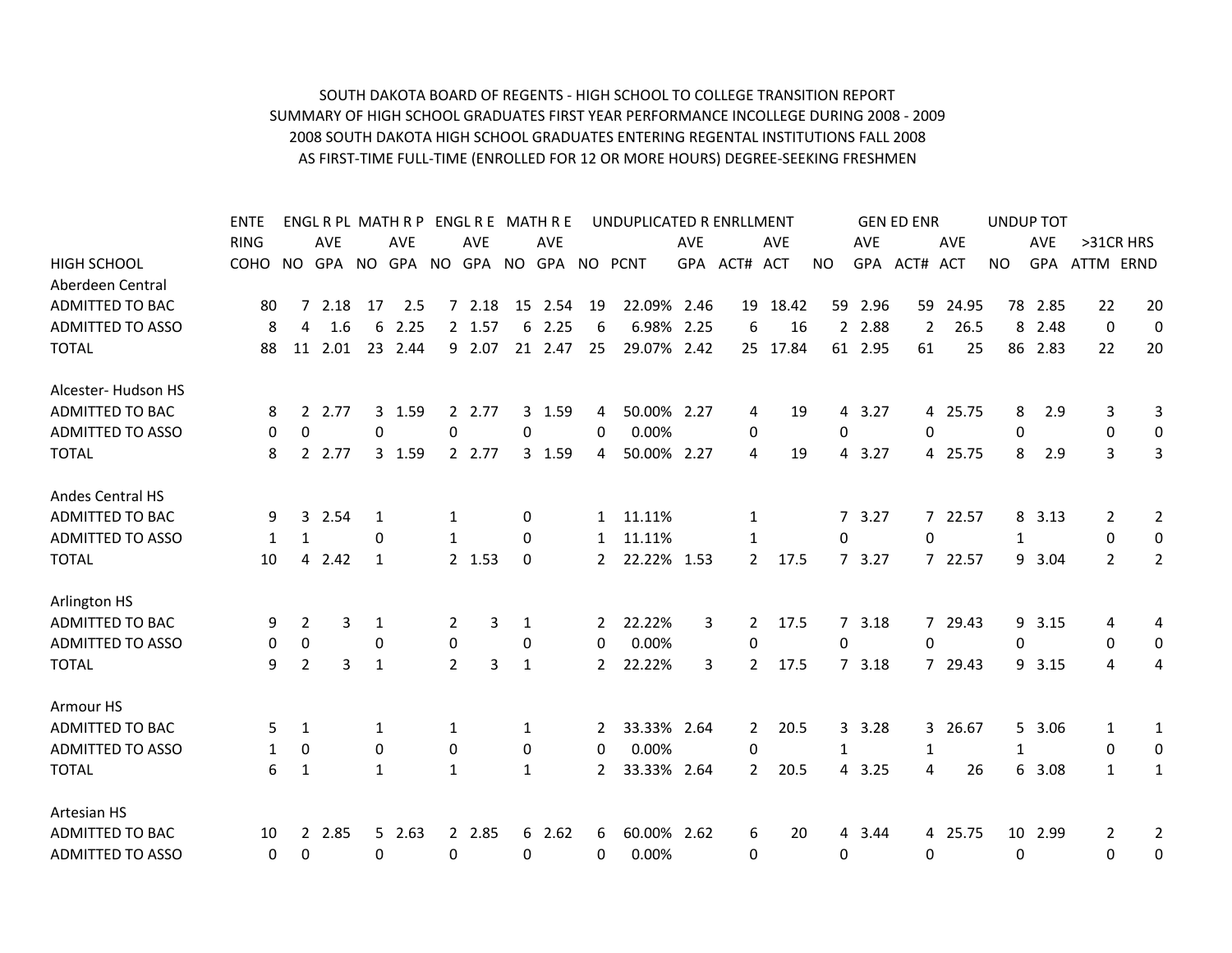| <b>TOTAL</b>             | 10 |                  | 2 2.85 |              | 52.63   |             | 2 2.85   |           | 62.62          | 6                | 60.00% 2.62 |                | 6              | 20       |              | 4 3.44  |              | 4 25.75  |              | 10 2.99 | $\overline{2}$ | 2              |
|--------------------------|----|------------------|--------|--------------|---------|-------------|----------|-----------|----------------|------------------|-------------|----------------|----------------|----------|--------------|---------|--------------|----------|--------------|---------|----------------|----------------|
| Avon HS                  |    |                  |        |              |         |             |          |           |                |                  |             |                |                |          |              |         |              |          |              |         |                |                |
| <b>ADMITTED TO BAC</b>   | 8  | 1                |        | 1            |         | 1           |          | 1         |                |                  | 1 11.11%    |                | 1              |          |              | 7 2.68  |              | 7 23.43  |              | 8 2.64  | 2              | $\overline{2}$ |
| <b>ADMITTED TO ASSO</b>  | 1  | 1                |        | 1            |         | 1           |          | 1         |                | $\mathbf{1}$     | 11.11%      |                | 1              |          | $\Omega$     |         | 0            |          | 1            |         | 0              | 0              |
| <b>TOTAL</b>             | 9  |                  | 2 2.16 |              | 2.16    |             | 2 2.16   |           | 2 2.16         | $2^{\circ}$      | 22.22% 2.16 |                | $\overline{2}$ | 17       |              | 7 2.68  |              | 7 23.43  |              | 9 2.59  | $\overline{2}$ | $\overline{2}$ |
| <b>Baltic HS</b>         |    |                  |        |              |         |             |          |           |                |                  |             |                |                |          |              |         |              |          |              |         |                |                |
| ADMITTED TO BAC          | 6  |                  | 2 1.13 |              | 3, 1.21 |             | $2$ 1.13 |           | 3 1.21         | 3                | 50.00% 1.21 |                |                | 3 17.67  |              | 3 2.71  | 3            | 23       | 6            | 2.2     | 1              | 1              |
| <b>ADMITTED TO ASSO</b>  | 0  | $\boldsymbol{0}$ |        | 0            |         | 0           |          | 0         |                | 0                | 0.00%       |                | $\Omega$       |          | 0            |         | 0            |          | 0            |         | 0              | 0              |
| <b>TOTAL</b>             | 6  |                  | 2 1.13 |              | 3, 1.21 |             | 2 1.13   |           | 3 1.21         | 3                | 50.00% 1.21 |                |                | 3 17.67  |              | 3 2.71  | 3            | 23       | 6            | 2.2     | $\mathbf{1}$   | $\mathbf{1}$   |
| <b>Belle Fouche HS</b>   |    |                  |        |              |         |             |          |           |                |                  |             |                |                |          |              |         |              |          |              |         |                |                |
| ADMITTED TO BAC          | 28 |                  | 5 2.41 |              | 12 2.36 |             | 4 2.76   |           | 13 2.34        | 14               | 45.16% 2.36 |                |                | 14 20.57 |              | 14 2.56 |              | 14 23.43 | 28           | 2.47    | 3              | 3              |
| <b>ADMITTED TO ASSO</b>  | 3  |                  | 3 2.31 |              | 2 2.16  |             | 3 2.31   |           | 2.16           | 3                | 9.68% 2.31  |                |                | 3 15.33  | 0            |         | 0            |          |              | 3 2.31  | 0              | 0              |
| <b>TOTAL</b>             | 31 |                  | 8 2.38 |              | 14 2.34 |             | 7 2.59   |           | 15 2.32        | 17               | 54.84% 2.35 |                |                | 17 19.65 |              | 14 2.56 |              | 14 23.43 |              | 31 2.45 | 3              | $\mathbf{3}$   |
| <b>Bennett County HS</b> |    |                  |        |              |         |             |          |           |                |                  |             |                |                |          |              |         |              |          |              |         |                |                |
| ADMITTED TO BAC          | 11 | 3                | 2.83   |              | 4 2.01  |             | 3 2.83   |           | 3 2.34         | 5.               | 45.45% 2.81 |                | 5              | 20       |              | 6 2.98  | 6            | 24.5     |              | 11 2.92 | 3              | 3              |
| <b>ADMITTED TO ASSO</b>  | 0  | 0                |        | 0            |         | 0           |          | 0         |                | $\mathbf 0$      | 0.00%       |                | 0              |          | 0            |         | $\mathbf 0$  |          | 0            |         | 0              | 0              |
| <b>TOTAL</b>             | 11 | 3                | 2.83   |              | 4 2.01  |             | 3 2.83   |           | 3 2.34         | 5                | 45.45% 2.81 |                | 5              | 20       |              | 6 2.98  | 6            | 24.5     |              | 11 2.92 | 3              | 3              |
| <b>Beresford HS</b>      |    |                  |        |              |         |             |          |           |                |                  |             |                |                |          |              |         |              |          |              |         |                |                |
| <b>ADMITTED TO BAC</b>   | 20 | 3                | 2.32   |              | 2 2.08  | 1           |          | 3         | 2              | 3                | 15.79%      | $\overline{2}$ |                | 3 18.67  |              | 15 2.43 | 15           | 23.2     | 18           | 2.39    | 3              | 3              |
| <b>ADMITTED TO ASSO</b>  | 1  | $\mathbf 0$      |        | $\mathbf 0$  |         | 0           |          | $\pmb{0}$ |                | $\boldsymbol{0}$ | 0.00%       |                | 0              |          | $\mathbf{1}$ |         | $\mathbf{1}$ |          | $\mathbf{1}$ |         | 0              | $\mathbf 0$    |
| <b>TOTAL</b>             | 21 |                  | 3 2.32 |              | 2 2.08  | 1           |          | 3         | $\overline{2}$ | 3                | 15.79%      | $\overline{2}$ |                | 3 18.67  |              | 16 2.49 |              | 16 23.19 |              | 19 2.45 | 3              | 3              |
| <b>Bison HS</b>          |    |                  |        |              |         |             |          |           |                |                  |             |                |                |          |              |         |              |          |              |         |                |                |
| ADMITTED TO BAC          | 5  | 1                |        | 1            |         | 1           |          |           | 2 2.43         | $\mathbf{2}$     | 40.00% 2.43 |                | 2              | 18.5     |              | 32.23   |              | 3 24.67  |              | 52.31   | 1              | $\mathbf{1}$   |
| <b>ADMITTED TO ASSO</b>  | 0  | 0                |        | 0            |         | $\mathbf 0$ |          | 0         |                | 0                | 0.00%       |                | 0              |          | $\mathbf 0$  |         | 0            |          | 0            |         | 0              | 0              |
| <b>TOTAL</b>             | 5  | 1                |        | $\mathbf{1}$ |         | 1           |          |           | 2 2.43         | $\mathbf{2}$     | 40.00% 2.43 |                | $\mathbf{2}$   | 18.5     |              | 32.23   |              | 3 24.67  |              | 52.31   | $\mathbf{1}$   | $\mathbf{1}$   |
| Bon Homme HS             |    |                  |        |              |         |             |          |           |                |                  |             |                |                |          |              |         |              |          |              |         |                |                |
| ADMITTED TO BAC          | 21 | 4                | 1.66   |              | 6 2.12  |             | 4 1.66   |           | 5 2.18         | 7                | 33.33% 2.01 |                |                | 7 20.14  |              | 14 3.12 |              | 14 24.21 |              | 21 2.82 | 9              | 8              |
| <b>ADMITTED TO ASSO</b>  | 0  | 0                |        | 0            |         | 0           |          | 0         |                | 0                | 0.00%       |                | 0              |          | $\mathbf 0$  |         | $\Omega$     |          | 0            |         | $\mathbf{0}$   | 0              |
| <b>TOTAL</b>             | 21 | 4                | 1.66   |              | 62.12   |             | 4 1.66   |           | 52.18          | $7^{\circ}$      | 33.33% 2.01 |                |                | 7 20.14  |              | 14 3.12 |              | 14 24.21 |              | 21 2.82 | 9              | 8              |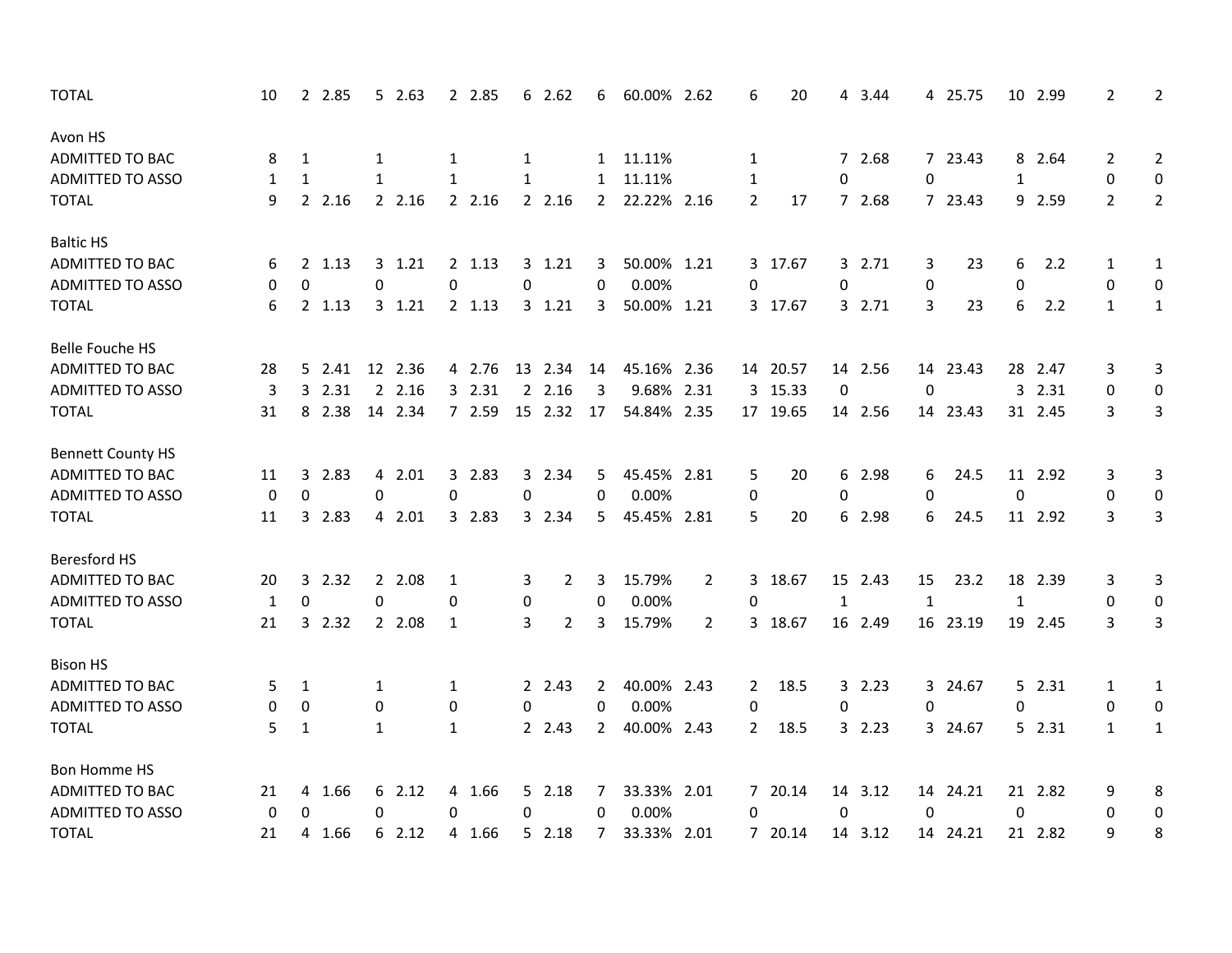| <b>Bowdle HS</b>         |                |                        |                  |              |              |                |             |      |                |          |              |         |                  |          |                |         |              |                  |
|--------------------------|----------------|------------------------|------------------|--------------|--------------|----------------|-------------|------|----------------|----------|--------------|---------|------------------|----------|----------------|---------|--------------|------------------|
| ADMITTED TO BAC          | 6              | 0                      | 1                | 0            | 1            | $\mathbf{1}$   | 16.67%      |      | 1              |          | 5.           | 2.19    | 5                | 23.2     | 6              | 2.19    | 1            | 1                |
| <b>ADMITTED TO ASSO</b>  | 0              | $\mathbf 0$            | 0                | $\Omega$     | 0            | $\mathbf 0$    | 0.00%       |      | 0              |          | 0            |         | 0                |          | 0              |         | 0            | 0                |
| <b>TOTAL</b>             | 6              | $\boldsymbol{0}$       | 1                | 0            | 1            | $\mathbf{1}$   | 16.67%      |      | 1              |          | 5.           | 2.19    | 5                | 23.2     |                | 6 2.19  | $\mathbf{1}$ | $\mathbf{1}$     |
| <b>Brandon Valley HS</b> |                |                        |                  |              |              |                |             |      |                |          |              |         |                  |          |                |         |              |                  |
| <b>ADMITTED TO BAC</b>   | 67             | $\overline{2}$<br>2.17 | 2.24<br>7        | 2 2.17       | 6 2.08       | 7              | 10.00% 2.24 |      | $7^{\circ}$    | 19.86    | 60           | 2.77    | 60               | 24.5     | 67             | 2.73    | 26           | 24               |
| <b>ADMITTED TO ASSO</b>  | 3              | $\mathbf 0$            | $\mathbf{1}$     | $\pmb{0}$    | $\mathbf{1}$ | $\mathbf{1}$   | 1.43%       |      | $\mathbf{1}$   |          |              | 2 2.69  | $\overline{2}$   | 24       | 3              | 2.13    | $\mathbf 0$  | 0                |
| <b>TOTAL</b>             | 70             | 2.17                   | 8 2.03           | 2 2.17       | 7 1.85       | 8              | 11.43% 2.03 |      |                | 8 19.75  |              | 62 2.77 |                  | 62 24.48 | 70             | 2.7     | 26           | 24               |
| <b>Bridgewater HS</b>    |                |                        |                  |              |              |                |             |      |                |          |              |         |                  |          |                |         |              |                  |
| ADMITTED TO BAC          | 9              | 0                      | 0                | 0            | 0            | 0              | 0.00%       |      | 0              |          |              | 9 2.73  |                  | 9 23.89  |                | 9 2.73  | 4            | 4                |
| <b>ADMITTED TO ASSO</b>  | 0              | 0                      | 0                | $\mathbf 0$  | 0            | 0              | 0.00%       |      | 0              |          | 0            |         | 0                |          | 0              |         | $\mathbf 0$  | 0                |
| <b>TOTAL</b>             | 9              | 0                      | 0                | $\mathbf{0}$ | $\mathbf 0$  | $\mathbf 0$    | 0.00%       |      | 0              |          |              | 9 2.73  |                  | 9 23.89  |                | 9 2.73  | 4            | 4                |
| <b>Britton HS</b>        |                |                        |                  |              |              |                |             |      |                |          |              |         |                  |          |                |         |              |                  |
| ADMITTED TO BAC          | 14             | 1                      | 1                | 1            | 1            | $\mathbf{2}$   | 14.29% 2.16 |      | $\mathbf{2}$   | 20.5     |              | 12 3.34 |                  | 12 26.33 |                | 14 3.21 | 8            | 8                |
| <b>ADMITTED TO ASSO</b>  | 0              | $\Omega$               | $\boldsymbol{0}$ | $\mathbf 0$  | 0            | 0              | 0.00%       |      | 0              |          | 0            |         | $\boldsymbol{0}$ |          | $\mathbf 0$    |         | 0            | $\boldsymbol{0}$ |
| <b>TOTAL</b>             | 14             | 1                      | 1                | $\mathbf{1}$ | $\mathbf{1}$ | $\overline{2}$ | 14.29% 2.16 |      | $\overline{2}$ | 20.5     |              | 12 3.34 |                  | 12 26.33 |                | 14 3.21 | 8            | 8                |
| <b>Brookings HS</b>      |                |                        |                  |              |              |                |             |      |                |          |              |         |                  |          |                |         |              |                  |
| <b>ADMITTED TO BAC</b>   | 55             | 5 2.07                 | 5 1.92           | 5 2.07       | 6 1.81       | 10             | 17.54%      | 1.89 | 10             | 19.5     |              | 44 2.88 | 44               | 25.3     |                | 54 2.74 | 20           | 20               |
| <b>ADMITTED TO ASSO</b>  | 3              | 2 0.65                 | 3 1.24           | 2 0.65       | 3 1.24       | 3              | 5.26%       | 1.24 | 3              | 17.67    | 0            |         | 0                |          | 3              | 1.24    | $\mathbf 0$  | 0                |
| <b>TOTAL</b>             | 58             | 7 1.83                 | 8 1.72           | 7 1.83       | 9 1.66       | 13             | 22.81%      | 1.78 |                | 13 19.08 |              | 44 2.88 | 44               | 25.3     | 57             | 2.7     | 20           | 20               |
| Canistota HS             |                |                        |                  |              |              |                |             |      |                |          |              |         |                  |          |                |         |              |                  |
| ADMITTED TO BAC          | 7              | 3 2.87                 | 2 3.56           | 4 2.66       | 2 3.56       | 4              | 57.14% 2.66 |      |                | 4 17.75  |              | 3 1.88  |                  | 3 24.67  | 7              | 2.3     | 1            | 0                |
| <b>ADMITTED TO ASSO</b>  | 0              | 0                      | $\mathbf 0$      | $\Omega$     | 0            | $\Omega$       | 0.00%       |      | 0              |          | 0            |         | 0                |          | 0              |         | 0            | 0                |
| <b>TOTAL</b>             | $\overline{7}$ | 3 2.87                 | 2 3.56           | 4 2.66       | 2 3.56       | 4              | 57.14% 2.66 |      |                | 4 17.75  |              | 3 1.88  |                  | 3 24.67  | $\overline{7}$ | 2.3     | $\mathbf{1}$ | 0                |
| Canton HS                |                |                        |                  |              |              |                |             |      |                |          |              |         |                  |          |                |         |              |                  |
| ADMITTED TO BAC          | 18             | 1.83<br>4              | 6<br>2.08        | 4 1.83       | 7 2.45       | 7              | 35.00% 2.45 |      |                | 7 17.57  |              | 11 3.27 |                  | 11 24.45 | 18             | 3.02    | 4            | 4                |
| <b>ADMITTED TO ASSO</b>  | 2              | 0                      | $\mathbf{1}$     | 0            | 1            | $\mathbf{1}$   | 5.00%       |      | 1              |          | $\mathbf{1}$ |         | $\mathbf{1}$     |          |                | 2 2.52  | 0            | 0                |
| <b>TOTAL</b>             | 20             | 4<br>1.83              | 72.11            | 4 1.83       | 8 2.43       | 8              | 40.00% 2.43 |      | 8              | 17.5     |              | 12 3.22 |                  | 12 24.17 |                | 20 2.97 | 4            | 4                |
| Castelwood HS            |                |                        |                  |              |              |                |             |      |                |          |              |         |                  |          |                |         |              |                  |
| <b>ADMITTED TO BAC</b>   | 9              | 1                      | 0                | 0            | 0            | 0              | 0.00%       |      | 0              |          | 9            | 3.2     |                  | 9 23.33  | 9              | 3.2     | 3            | 3                |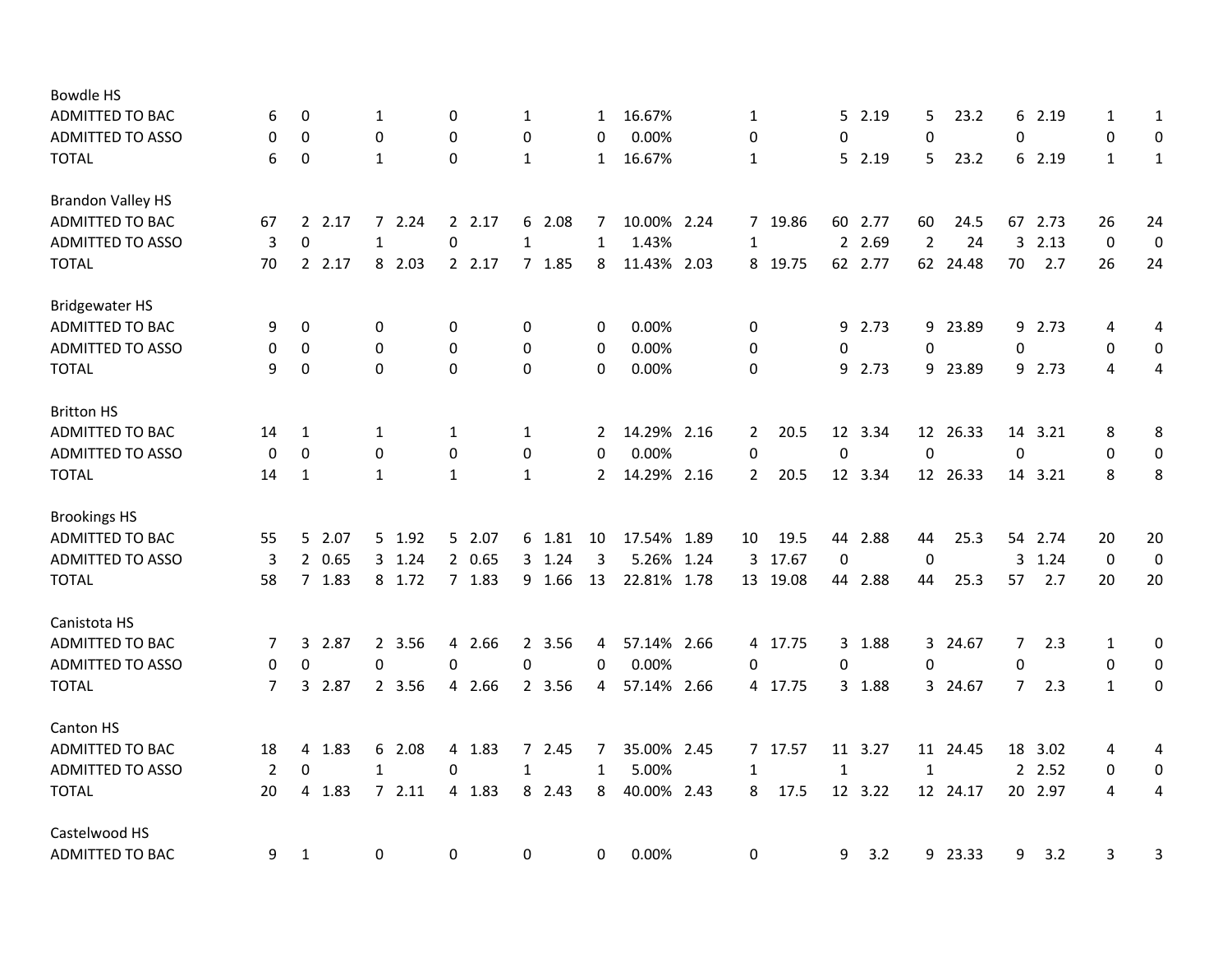| <b>ADMITTED TO ASSO</b><br>0   | 0              | 0                   |              | 0            | 0            |        | 0            | 0.00%       |      | 0              |         | 0            |         | 0              |          | 0              |         | 0              | 0                |
|--------------------------------|----------------|---------------------|--------------|--------------|--------------|--------|--------------|-------------|------|----------------|---------|--------------|---------|----------------|----------|----------------|---------|----------------|------------------|
| <b>TOTAL</b><br>9              | 1              | 0                   |              | 0            | $\mathbf 0$  |        | $\Omega$     | 0.00%       |      | 0              |         | 9            | 3.2     |                | 9 23.33  | 9              | 3.2     | 3              | 3                |
|                                |                |                     |              |              |              |        |              |             |      |                |         |              |         |                |          |                |         |                |                  |
| Centerville HS                 |                |                     |              |              |              |        |              |             |      |                |         |              |         |                |          |                |         |                |                  |
| <b>ADMITTED TO BAC</b><br>5    | $\overline{2}$ | 1.9<br>$\mathbf{1}$ |              | 1            | 0            |        | $\mathbf{1}$ | 20.00%      |      | $\mathbf{1}$   |         |              | 4 1.83  |                | 3 20.33  |                | 5 2.01  | 2              | 0                |
| <b>ADMITTED TO ASSO</b><br>0   | 0              | 0                   |              | 0            | $\mathbf 0$  |        | 0            | 0.00%       |      | 0              |         | 0            |         | 0              |          | 0              |         | 0              | 0                |
| <b>TOTAL</b><br>5              | $\overline{2}$ | 1.9<br>$\mathbf{1}$ |              | $\mathbf{1}$ | $\mathbf 0$  |        | $\mathbf{1}$ | 20.00%      |      | $\mathbf{1}$   |         |              | 4 1.83  |                | 3 20.33  |                | 52.01   | $\overline{2}$ | $\mathbf 0$      |
| Chamberlain HS                 |                |                     |              |              |              |        |              |             |      |                |         |              |         |                |          |                |         |                |                  |
| ADMITTED TO BAC<br>16          | $\mathbf{1}$   | 1                   |              | 1            | $\mathbf{1}$ |        | 1            | 5.56%       |      | 1              |         |              | 15 3.03 | 15             | 25       |                | 16 3.03 | 8              | 8                |
| <b>ADMITTED TO ASSO</b><br>2   | $\Omega$       |                     | $\mathbf{1}$ | $\Omega$     | $\mathbf{1}$ |        | 1            | 5.56%       |      | $\mathbf{1}$   |         | $\mathbf{1}$ |         | $\mathbf{1}$   |          |                | 2 2.71  | 0              | $\pmb{0}$        |
| <b>TOTAL</b><br>18             | 1              |                     | 2 2.87       | $\mathbf{1}$ |              | 2 2.87 | $2^{\circ}$  | 11.11% 2.87 |      | $2^{\circ}$    | 18.5    |              | 16 3.03 |                | 16 24.69 |                | 18 3.02 | 8              | 8                |
| Chester Area HS                |                |                     |              |              |              |        |              |             |      |                |         |              |         |                |          |                |         |                |                  |
| ADMITTED TO BAC<br>8           | 1              |                     | 2 2.53       | 1            |              | 2 2.53 | $2^{\circ}$  | 20.00% 2.53 |      | $\overline{2}$ | 20.5    |              | 6 3.06  | 6              | 25.5     |                | 8 2.95  | 3              | 3                |
| <b>ADMITTED TO ASSO</b><br>2   | 0              | $\mathbf{1}$        |              | 0            | $\mathbf{1}$ |        | $\mathbf{1}$ | 10.00%      |      | $\mathbf{1}$   |         | $\mathbf{1}$ |         | $\mathbf 1$    |          |                | 2 3.09  | 0              | $\pmb{0}$        |
| <b>TOTAL</b><br>10             | $\mathbf{1}$   |                     | 3 2.72       | $\mathbf{1}$ |              | 3 2.72 | 3            | 30.00% 2.72 |      |                | 3 20.33 |              | 7 3.05  | $\overline{7}$ | 25       |                | 10 2.98 | 3              | 3                |
| Cheyenne E B HS                |                |                     |              |              |              |        |              |             |      |                |         |              |         |                |          |                |         |                |                  |
| ADMITTED TO BAC<br>4           | 3              | 0.48                | 3 0.48       | 3 0.48       |              | 3 0.48 | 3            | 75.00% 0.48 |      | 3              | 16      | 1            |         | 1              |          |                | 4 1.17  | 0              | 0                |
| <b>ADMITTED TO ASSO</b><br>0   | 0              | 0                   |              | 0            | 0            |        | $\mathbf 0$  | 0.00%       |      | 0              |         | 0            |         | 0              |          | 0              |         | $\mathbf 0$    | 0                |
| <b>TOTAL</b><br>4              | 3              | 0.48                | 3 0.48       | 3 0.48       |              | 3 0.48 | 3            | 75.00% 0.48 |      | 3              | 16      | $\mathbf{1}$ |         | $\mathbf{1}$   |          |                | 4 1.17  | $\mathbf 0$    | 0                |
| Clark HS                       |                |                     |              |              |              |        |              |             |      |                |         |              |         |                |          |                |         |                |                  |
| <b>ADMITTED TO BAC</b><br>8    | 0              |                     | 3 2.61       | 0            |              | 4 2.84 | 4            | 50.00% 2.84 |      |                | 4 20.75 |              | 4 2.66  | 4              | 24       |                | 8 2.75  | 2              | $\mathbf{1}$     |
| <b>ADMITTED TO ASSO</b><br>0   | 0              | 0                   |              | 0            | 0            |        | 0            | 0.00%       |      | 0              |         | 0            |         | 0              |          | 0              |         | 0              | 0                |
| <b>TOTAL</b><br>8              | 0              |                     | 3 2.61       | 0            |              | 4 2.84 | 4            | 50.00% 2.84 |      |                | 4 20.75 |              | 4 2.66  | 4              | 24       |                | 8 2.75  | $\overline{2}$ | $\mathbf{1}$     |
| Colman HS                      |                |                     |              |              |              |        |              |             |      |                |         |              |         |                |          |                |         |                |                  |
| ADMITTED TO BAC<br>6           | 1              | 1                   |              | 1            | 1            |        | $\mathbf{1}$ | 14.29%      |      | 1              |         |              | 5 3.59  | 5              | 25.4     |                | 6 3.45  | 0              | 0                |
| ADMITTED TO ASSO<br>1          | 1              | $\mathbf{1}$        |              | $\mathbf{1}$ | $\mathbf{1}$ |        | 1            | 14.29%      |      | 1              |         | 0            |         | $\pmb{0}$      |          | $\mathbf{1}$   |         | 0              | 0                |
| <b>TOTAL</b><br>$\overline{7}$ | 2.15           |                     | 2 2.15       | 2 2.15       |              | 2.15   | $2^{\circ}$  | 28.57% 2.15 |      | $\overline{2}$ | 17      |              | 5 3.59  | 5 <sub>1</sub> | 25.4     |                | 7 3.33  | $\mathbf 0$    | $\boldsymbol{0}$ |
| Colome HS                      |                |                     |              |              |              |        |              |             |      |                |         |              |         |                |          |                |         |                |                  |
| ADMITTED TO BAC<br>7           | 3 1.32         | 1                   |              | 3 1.32       | 2            | 1.9    | 4            | 50.00% 1.58 |      |                | 4 19.75 |              | 3 2.76  |                | 3 26.33  | $\overline{7}$ | 2.2     | $\overline{2}$ | 0                |
| <b>ADMITTED TO ASSO</b><br>1   | 1              | $\mathbf{1}$        |              | $\mathbf{1}$ | $\mathbf{1}$ |        | $\mathbf{1}$ | 12.50%      |      | $\mathbf{1}$   |         | 0            |         | $\mathbf 0$    |          | $\mathbf{1}$   |         | 0              | 0                |
| <b>TOTAL</b><br>8              | 4 1.22         |                     | 2 1.31       | 4 1.22       |              | 3 1.64 | 5            | 62.50%      | 1.46 | 5              | 19.4    |              | 3 2.76  |                | 3 26.33  |                | 8 2.09  | $\overline{2}$ | 0                |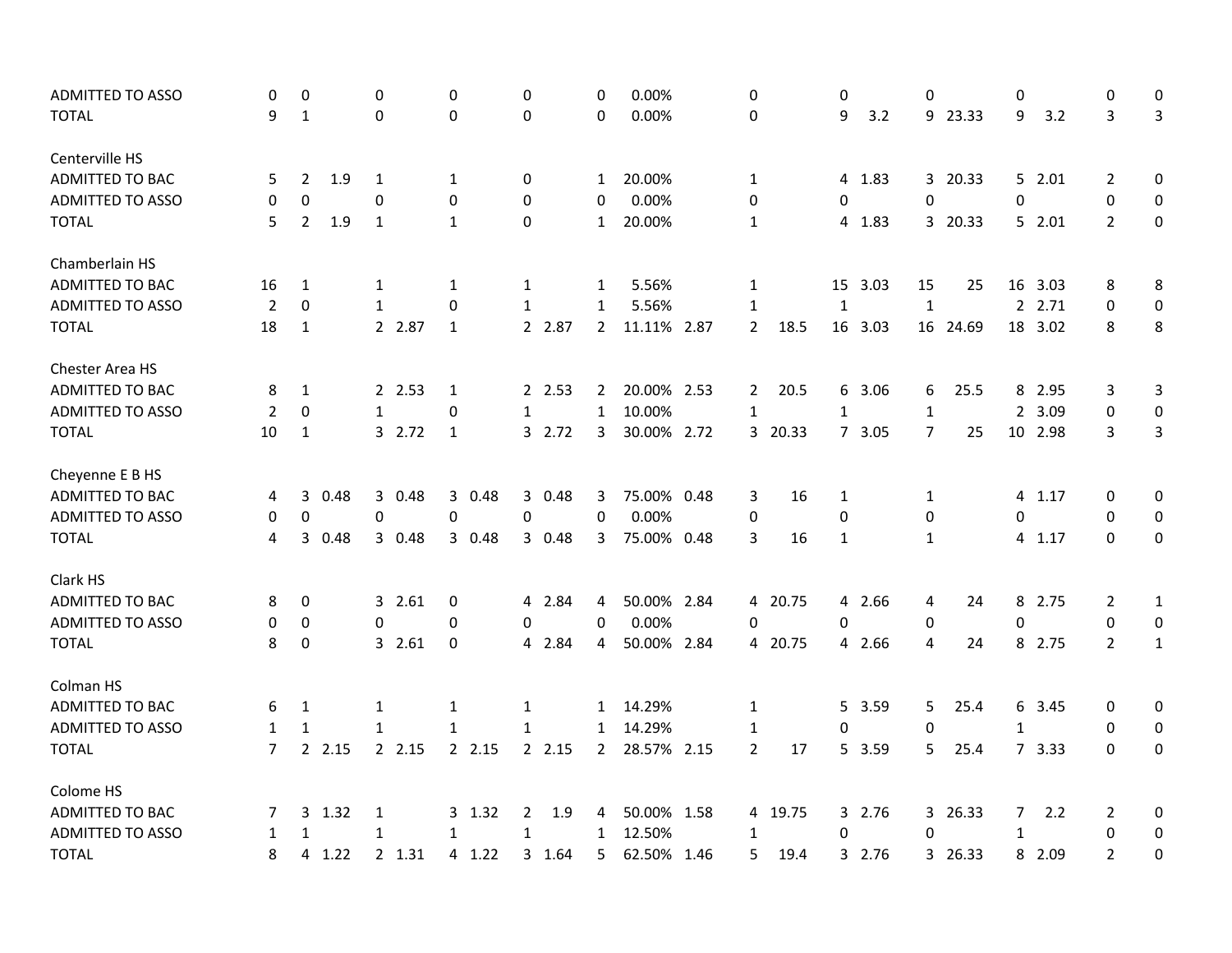| Conde HS                |    |                  |                  |              |             |              |             |              |         |              |         |              |          |              |         |                |                |
|-------------------------|----|------------------|------------------|--------------|-------------|--------------|-------------|--------------|---------|--------------|---------|--------------|----------|--------------|---------|----------------|----------------|
| <b>ADMITTED TO BAC</b>  | 4  | 0                | 1                | $\mathbf 0$  | $\mathbf 0$ | 0            | 0.00%       | 0            |         |              | 4 2.23  |              | 4 23.75  |              | 4 2.23  | 3              | 1              |
| <b>ADMITTED TO ASSO</b> | 0  | $\Omega$         | 0                | $\mathbf{0}$ | $\mathbf 0$ | $\mathbf{0}$ | 0.00%       | 0            |         | $\Omega$     |         | 0            |          | $\Omega$     |         | $\mathbf 0$    | 0              |
| <b>TOTAL</b>            | 4  | $\boldsymbol{0}$ | 1                | 0            | 0           | $\mathbf 0$  | 0.00%       | 0            |         |              | 4 2.23  |              | 4 23.75  |              | 4 2.23  | 3              | $\mathbf{1}$   |
| Custer HS               |    |                  |                  |              |             |              |             |              |         |              |         |              |          |              |         |                |                |
| ADMITTED TO BAC         | 20 | 0                | 4 3.21           | 0            | 4 3.28      | 4            | 20.00% 3.28 | 4            | 21      |              | 16 2.91 |              | 15 23.73 | 20           | 2.97    | $\overline{7}$ | $\overline{7}$ |
| <b>ADMITTED TO ASSO</b> | 0  | $\mathbf 0$      | 0                | $\mathbf 0$  | $\mathbf 0$ | $\mathbf 0$  | 0.00%       | 0            |         | $\mathbf 0$  |         | $\mathbf 0$  |          | 0            |         | 0              | 0              |
| <b>TOTAL</b>            | 20 | $\mathbf 0$      | 4 3.21           | $\mathbf 0$  | 4 3.28      | 4            | 20.00% 3.28 | 4            | 21      |              | 16 2.91 |              | 15 23.73 |              | 20 2.97 | $\overline{7}$ | $\overline{7}$ |
| Dakota Christian HS     |    |                  |                  |              |             |              |             |              |         |              |         |              |          |              |         |                |                |
| ADMITTED TO BAC         | 3  | $\boldsymbol{0}$ | 0                | 0            | 0           | 0            | 0.00%       | 0            |         | 3            | 3.06    |              | 3 23.67  |              | 3 3.06  | 1              | 1              |
| <b>ADMITTED TO ASSO</b> | 0  | 0                | 0                | $\mathbf 0$  | 0           | 0            | 0.00%       | 0            |         | 0            |         | $\mathbf 0$  |          | 0            |         | 0              | 0              |
| <b>TOTAL</b>            | 3  | $\mathbf 0$      | $\Omega$         | $\Omega$     | $\Omega$    | $\Omega$     | 0.00%       | 0            |         |              | 3 3.06  |              | 3 23.67  |              | 3 3.06  | $\mathbf{1}$   | $\mathbf{1}$   |
| Dakota Valley HS        |    |                  |                  |              |             |              |             |              |         |              |         |              |          |              |         |                |                |
| <b>ADMITTED TO BAC</b>  | 14 | 1                | 3 2.41           | 1            | 3 2.41      | 3            | 20.00% 2.41 |              | 3 19.33 |              | 11 2.59 |              | 11 26.09 |              | 14 2.56 | 5              | 4              |
| <b>ADMITTED TO ASSO</b> | 1  | $\boldsymbol{0}$ | 0                | $\pmb{0}$    | $\pmb{0}$   | 0            | 0.00%       | 0            |         | $\mathbf 1$  |         | $\mathbf 1$  |          | $\mathbf{1}$ |         | 0              | 0              |
| <b>TOTAL</b>            | 15 | $\mathbf{1}$     | 3 2.41           | $\mathbf{1}$ | 3 2.41      | 3            | 20.00% 2.41 |              | 3 19.33 |              | 12 2.56 |              | 12 25.92 |              | 15 2.54 | 5              | 4              |
| De Smet HS              |    |                  |                  |              |             |              |             |              |         |              |         |              |          |              |         |                |                |
| <b>ADMITTED TO BAC</b>  | 15 | 0                | 0                | 0            | 0           | 0            | 0.00%       | 0            |         | 15           | 3.12    |              | 15 25.27 | 15           | 3.12    | 11             | 8              |
| <b>ADMITTED TO ASSO</b> | 0  | $\boldsymbol{0}$ | $\boldsymbol{0}$ | $\mathbf 0$  | 0           | 0            | 0.00%       | 0            |         | $\mathbf 0$  |         | $\mathbf 0$  |          | $\mathbf 0$  |         | $\mathbf 0$    | 0              |
| <b>TOTAL</b>            | 15 | $\mathbf 0$      | $\mathbf 0$      | $\mathbf 0$  | $\Omega$    | $\Omega$     | 0.00%       | 0            |         |              | 15 3.12 |              | 15 25.27 |              | 15 3.12 | 11             | 8              |
| Dell Rapids HS          |    |                  |                  |              |             |              |             |              |         |              |         |              |          |              |         |                |                |
| ADMITTED TO BAC         | 22 | 1.61<br>4        | 72.42            | 3 1.54       | 6<br>2.5    | 8            | 34.78% 2.33 |              | 8 19.13 |              | 14 2.95 |              | 14 22.93 |              | 22 2.78 | 5              | 4              |
| <b>ADMITTED TO ASSO</b> | 1  | $\boldsymbol{0}$ | 0                | 0            | 0           | 0            | 0.00%       | 0            |         | $\mathbf{1}$ |         | $\mathbf{1}$ |          | $\mathbf{1}$ |         | 0              | 0              |
| <b>TOTAL</b>            | 23 | 1.61<br>4        | 72.42            | 3 1.54       | 6<br>2.5    | 8            | 34.78% 2.33 |              | 8 19.13 |              | 15 3.02 | 15           | 23       | 23           | 2.85    | 5              | 4              |
| Deubrook HS             |    |                  |                  |              |             |              |             |              |         |              |         |              |          |              |         |                |                |
| ADMITTED TO BAC         | 4  | 0                | 1                | 0            | 1           | $\mathbf{1}$ | 20.00%      | 1            |         | 3            | 3.48    | 3            | 26       | 4            | 3.44    | 3              | 3              |
| <b>ADMITTED TO ASSO</b> | 1  | 0                | 0                | $\mathbf 0$  | 0           | 0            | 0.00%       | 0            |         | $\mathbf{1}$ |         | $\mathbf{1}$ |          | $\mathbf{1}$ |         | 0              | 0              |
| <b>TOTAL</b>            | 5  | $\Omega$         | $\mathbf{1}$     | $\mathbf{0}$ | 1           | $\mathbf{1}$ | 20.00%      | $\mathbf{1}$ |         | 4            | 3.24    | 4            | 25       | 5.           | 3.24    | 3              | 3              |

Deuel HS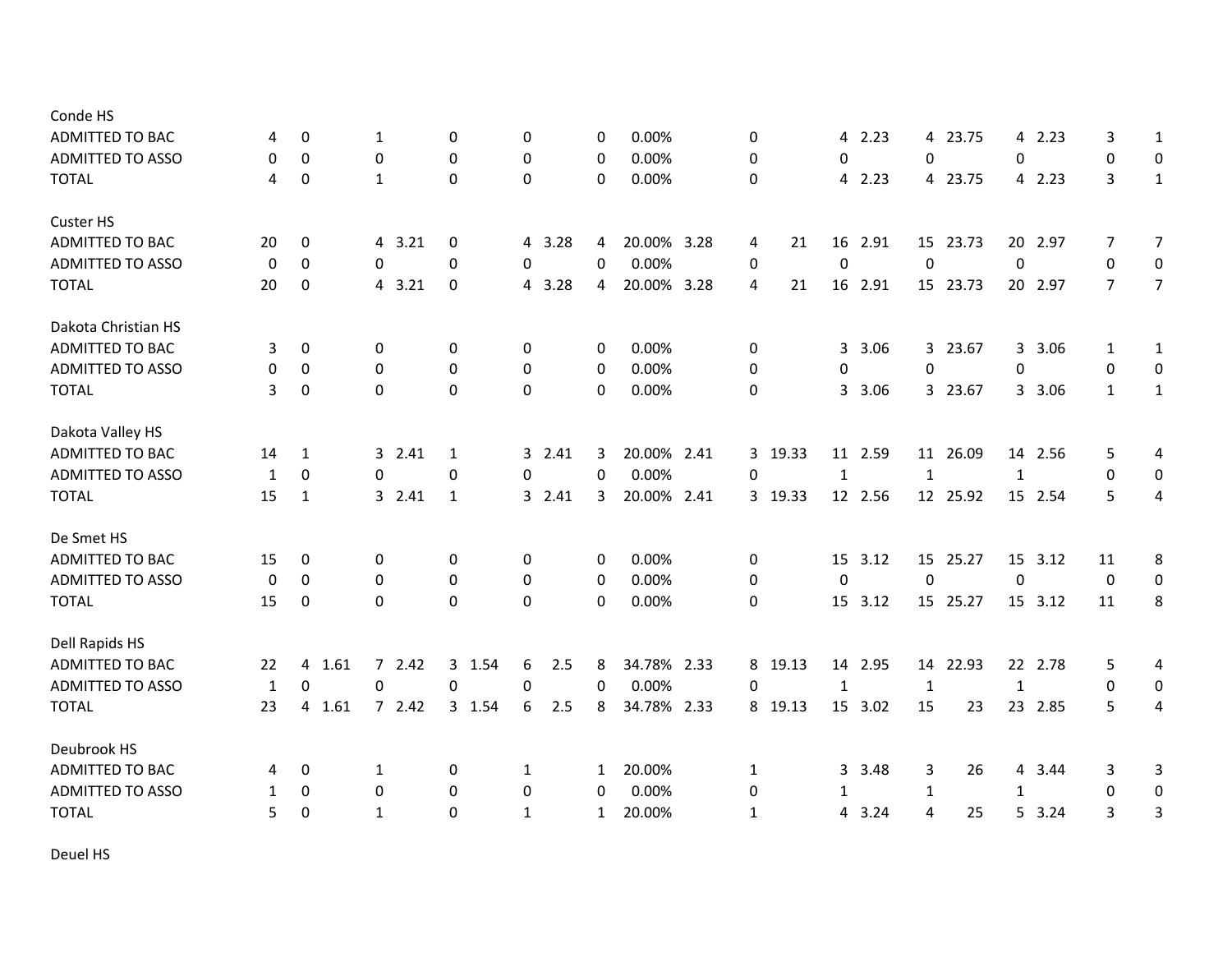| ADMITTED TO BAC<br>17                   | $\pmb{0}$    |        | $\overline{2}$ | 2.93    | $\pmb{0}$    |         | 1            |         | 1              | 5.56%       | 1              |          | 16           | 3.12    | 16             | 24.88    | 17             | 3.11    | 7              | 6              |
|-----------------------------------------|--------------|--------|----------------|---------|--------------|---------|--------------|---------|----------------|-------------|----------------|----------|--------------|---------|----------------|----------|----------------|---------|----------------|----------------|
| <b>ADMITTED TO ASSO</b><br>1            | $\mathbf 0$  |        | 0              |         | $\mathbf 0$  |         | 0            |         | $\mathbf 0$    | 0.00%       | 0              |          | $\mathbf{1}$ |         | $\mathbf{1}$   |          | $\mathbf{1}$   |         | $\mathbf 0$    | 0              |
| <b>TOTAL</b><br>18                      | $\mathbf 0$  |        |                | 2 2.93  | $\mathbf 0$  |         | $\mathbf{1}$ |         | $\mathbf{1}$   | 5.56%       | 1              |          | 17           | 3.09    |                | 17 24.88 |                | 18 3.08 | $\overline{7}$ | 6              |
| Doland HS                               |              |        |                |         |              |         |              |         |                |             |                |          |              |         |                |          |                |         |                |                |
| ADMITTED TO BAC<br>9                    |              | 2 1.56 | 6              | 2.17    |              | 2 1.56  |              | 6 2.17  | 7              | 70.00% 2.15 |                | 7 19.43  |              | 2 2.58  | $\mathbf{2}$   | 24.5     | 9              | 2.28    | 1              | $\mathbf{1}$   |
| <b>ADMITTED TO ASSO</b><br>1            | $\mathbf{1}$ |        | $\mathbf{1}$   |         | $\mathbf{1}$ |         | $\mathbf{1}$ |         | $\mathbf{1}$   | 10.00%      | $\mathbf{1}$   |          | 0            |         | 0              |          | $\mathbf{1}$   |         | $\mathbf 0$    | 0              |
| <b>TOTAL</b><br>10                      |              | 3 1.31 |                | 7 2.05  |              | 3 1.31  |              | 7 2.05  | 8              | 80.00% 2.05 |                | 8 18.63  |              | 2 2.58  | $\overline{2}$ | 24.5     | 10             | 2.2     | $\mathbf{1}$   | $\mathbf{1}$   |
| Douglas HS                              |              |        |                |         |              |         |              |         |                |             |                |          |              |         |                |          |                |         |                |                |
| ADMITTED TO BAC<br>28                   |              | 2 2.94 |                | 7 2.64  |              | 2 2.94  |              | 7 2.64  | 7              | 21.88% 2.64 |                | 7 19.29  |              | 21 2.78 |                | 21 25.24 |                | 28 2.75 | 10             | 10             |
| <b>ADMITTED TO ASSO</b><br>4            | $\mathbf{1}$ |        |                | 32.12   | $\mathbf{1}$ |         |              | 32.12   | 4              | 12.50% 2.45 |                | 4 19.25  | $\mathbf 0$  |         | $\Omega$       |          | $\overline{4}$ | 2.45    | $\mathbf 0$    | $\mathbf 0$    |
| <b>TOTAL</b><br>32                      | 3            | 3.11   |                | 10 2.49 |              | 3, 3.11 |              | 10 2.49 | 11             | 34.38% 2.57 |                | 11 19.27 |              | 21 2.78 |                | 21 25.24 |                | 32 2.72 | 10             | 10             |
| <b>Edgemont HS</b>                      |              |        |                |         |              |         |              |         |                |             |                |          |              |         |                |          |                |         |                |                |
| ADMITTED TO BAC<br>3                    | $\mathbf{0}$ |        | 0              |         | 0            |         | 0            |         | 0              | 0.00%       | 0              |          |              | 3 2.27  | 3              | 25       |                | 3 2.27  | $\mathbf{1}$   | $\mathbf{1}$   |
| <b>ADMITTED TO ASSO</b><br>0            | $\mathbf 0$  |        | $\Omega$       |         | $\Omega$     |         | $\mathbf 0$  |         | $\Omega$       | 0.00%       | 0              |          | 0            |         | 0              |          | 0              |         | $\Omega$       | 0              |
| <b>TOTAL</b><br>3                       | 0            |        | $\Omega$       |         | $\Omega$     |         | $\Omega$     |         | $\Omega$       | 0.00%       | 0              |          |              | 32.27   | 3              | 25       |                | 32.27   | $\mathbf{1}$   | $\mathbf{1}$   |
| Elk Point HS                            |              |        |                |         |              |         |              |         |                |             |                |          |              |         |                |          |                |         |                |                |
| ADMITTED TO BAC<br>22                   |              | 2 2.73 |                | 3 2.31  |              | 2 2.73  |              | 3 2.31  | 3              | 13.04% 2.31 |                | 3 19.67  |              | 19 2.97 |                | 19 24.11 |                | 22 2.89 | 7              | 7              |
| <b>ADMITTED TO ASSO</b><br>$\mathbf{1}$ | $\mathbf{1}$ |        | $\mathbf{1}$   |         | $\mathbf{1}$ |         | $\mathbf{1}$ |         | $\mathbf{1}$   | 4.35%       | 1              |          | $\Omega$     |         | $\Omega$       |          | $\mathbf{1}$   |         | $\mathbf 0$    | 0              |
| <b>TOTAL</b><br>23                      |              | 3 2.63 |                | 4 2.29  |              | 32.63   |              | 4 2.29  | 4              | 17.39% 2.29 |                | 4 19.25  |              | 19 2.97 |                | 19 24.11 |                | 23 2.89 | $\overline{7}$ | $\overline{7}$ |
| Elkton HS                               |              |        |                |         |              |         |              |         |                |             |                |          |              |         |                |          |                |         |                |                |
| ADMITTED TO BAC<br>5                    | $\mathbf{1}$ |        |                | 2 2.91  | 1            |         |              | 2 2.91  | 2              | 33.33% 2.91 | $\mathbf{2}$   | 18.5     |              | 3 2.49  | 3              | 24       |                | 5 2.65  | 1              | $\mathbf{1}$   |
| <b>ADMITTED TO ASSO</b><br>1            | $\mathbf{1}$ |        | $\mathbf{1}$   |         | $\mathbf{1}$ |         | $\mathbf{1}$ |         | $\mathbf{1}$   | 16.67%      | $\mathbf{1}$   |          | 0            |         | 0              |          | $\mathbf{1}$   |         | 0              | 0              |
| 6<br><b>TOTAL</b>                       |              | 2 1.98 |                | 3 2.44  |              | 2 1.98  |              | 3 2.44  | 3              | 50.00% 2.44 | 3              | 18       |              | 3 2.49  | 3              | 24       |                | 6 2.47  | $\mathbf{1}$   | $\mathbf{1}$   |
| Emery HS                                |              |        |                |         |              |         |              |         |                |             |                |          |              |         |                |          |                |         |                |                |
| ADMITTED TO BAC<br>4                    | $\mathbf{1}$ |        | $\mathbf{1}$   |         | 1            |         | 1            |         | 2              | 50.00% 2.06 | $\mathbf{2}$   | 20.5     |              | 2 1.94  | $\overline{2}$ | 29       |                | 4 1.99  | 1              | $\mathbf{1}$   |
| <b>ADMITTED TO ASSO</b><br>0            | $\mathbf 0$  |        | 0              |         | $\mathbf 0$  |         | 0            |         | $\mathbf 0$    | 0.00%       | 0              |          | 0            |         | 0              |          | 0              |         | $\pmb{0}$      | 0              |
| <b>TOTAL</b><br>4                       | $\mathbf{1}$ |        | $\mathbf{1}$   |         | $\mathbf{1}$ |         | $\mathbf{1}$ |         | $\overline{2}$ | 50.00% 2.06 | $\overline{2}$ | 20.5     |              | 2 1.94  | $\overline{2}$ | 29       |                | 4 1.99  | $\mathbf{1}$   | $\mathbf{1}$   |
| <b>Estelline HS</b>                     |              |        |                |         |              |         |              |         |                |             |                |          |              |         |                |          |                |         |                |                |
| ADMITTED TO BAC<br>4                    | 0            |        | 1              |         | 0            |         | 1            |         | $\mathbf{1}$   | 20.00%      | 1              |          | $3 -$        | 2.13    | 3              | 23       |                | 4 2.56  | 0              | 0              |
| <b>ADMITTED TO ASSO</b><br>$\mathbf{1}$ | $\mathbf{1}$ |        | 0              |         | $\mathbf{1}$ |         | $\Omega$     |         | $\mathbf{1}$   | 20.00%      | $\mathbf{1}$   |          | $\Omega$     |         | $\Omega$       |          | $\mathbf{1}$   |         | $\Omega$       | 0              |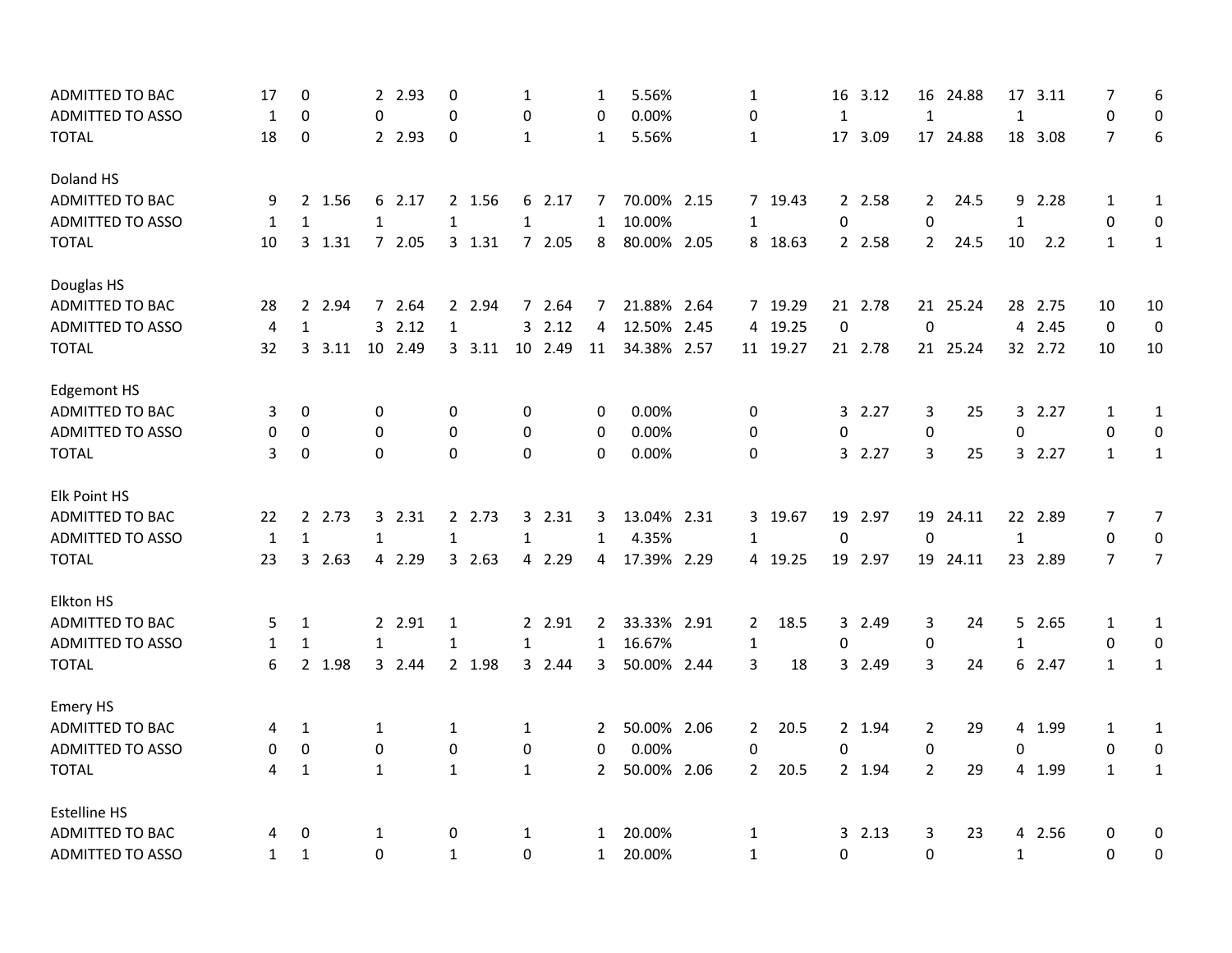| <b>TOTAL</b>            | 5  | $\mathbf 1$      |        | 1            |        | 1              |        | 1            |        | $\mathbf{2}$          | 40.00% 2.91 | $\overline{2}$ | 21      |              | 32.13   | 3           | 23       |              | 5 2.48  | 0              | 0              |
|-------------------------|----|------------------|--------|--------------|--------|----------------|--------|--------------|--------|-----------------------|-------------|----------------|---------|--------------|---------|-------------|----------|--------------|---------|----------------|----------------|
| Ethan HS                |    |                  |        |              |        |                |        |              |        |                       |             |                |         |              |         |             |          |              |         |                |                |
| <b>ADMITTED TO BAC</b>  | 3  | $\mathbf 0$      |        | 0            |        | 0              |        | 0            |        | 0                     | 0.00%       | 0              |         |              | 3 2.64  |             | 3 23.33  |              | 3 2.64  | 2              | 2              |
| <b>ADMITTED TO ASSO</b> | 2  | 1                |        | 0            |        | 1              |        | 0            |        | $\mathbf{1}$          | 20.00%      | $\mathbf{1}$   |         | $\mathbf{1}$ |         | 1           |          |              | 2 3.39  | $\mathbf{1}$   | $\mathbf{1}$   |
| <b>TOTAL</b>            | 5  | 1                |        | 0            |        | 1              |        | $\mathbf 0$  |        | $\mathbf{1}$          | 20.00%      | 1              |         |              | 4 2.85  |             | 4 22.75  |              | 5 2.93  | 3              | $\overline{3}$ |
| Eureka HS               |    |                  |        |              |        |                |        |              |        |                       |             |                |         |              |         |             |          |              |         |                |                |
| ADMITTED TO BAC         | 9  | 3                | 2.23   | $2^{\circ}$  | 1.58   |                | 32.23  |              | 2 1.58 | 3                     | 33.33% 2.23 |                | 3 18.33 | 6            | 3.86    | 6           | 25       | 9            | 3.46    | 5              | 5              |
| <b>ADMITTED TO ASSO</b> | 0  | 0                |        | $\mathbf 0$  |        | 0              |        | $\pmb{0}$    |        | $\mathbf 0$           | 0.00%       | 0              |         | 0            |         | 0           |          | 0            |         | 0              | 0              |
| <b>TOTAL</b>            | 9  | 3                | 2.23   |              | 2 1.58 |                | 32.23  |              | 2 1.58 | 3                     | 33.33% 2.23 |                | 3 18.33 |              | 6 3.86  | 6           | 25       | 9            | 3.46    | 5              | 5              |
| Faith HS                |    |                  |        |              |        |                |        |              |        |                       |             |                |         |              |         |             |          |              |         |                |                |
| ADMITTED TO BAC         | 5  | 1                |        |              | 2 1.93 | 1              |        |              | 2 1.93 | $\mathbf{2}^{\prime}$ | 33.33% 1.93 | 2              | 18      |              | 3 1.59  | 3           | 23       | 5            | 1.69    | 2              | 1              |
| <b>ADMITTED TO ASSO</b> | 1  | $\mathbf{1}$     |        | 1            |        | 1              |        | 1            |        | $\mathbf{1}$          | 16.67%      | $\mathbf{1}$   |         | 0            |         | 0           |          | $\mathbf{1}$ |         | 0              | 0              |
| <b>TOTAL</b>            | 6  | $\overline{2}$   | 0      |              | 3 1.48 | $\overline{2}$ | 0      | $\mathbf{3}$ | 1.48   | 3                     | 50.00% 1.48 |                | 3 16.33 |              | 3 1.59  | 3           | 23       |              | 6 1.55  | $\overline{2}$ | $\mathbf{1}$   |
| <b>Faulkton HS</b>      |    |                  |        |              |        |                |        |              |        |                       |             |                |         |              |         |             |          |              |         |                |                |
| <b>ADMITTED TO BAC</b>  | 8  | 1                |        |              | 2 2.46 | 1              |        |              | 2 2.46 | 3                     | 27.27% 2.21 | 3              | 19      |              | 5 2.97  | 5           | 24.2     |              | 8 2.73  | 3              | 3              |
| <b>ADMITTED TO ASSO</b> | 3  | 1                |        |              | 2 1.83 | 1              |        |              | 2 1.83 | 3                     | 27.27% 1.96 |                | 3 18.67 | 0            |         | 0           |          |              | 3 1.96  | $\mathbf 0$    | 0              |
| <b>TOTAL</b>            | 11 |                  | 2 1.87 |              | 4 2.16 |                | 2 1.87 |              | 4 2.16 | 6                     | 54.55% 2.08 |                | 6 18.83 |              | 5 2.97  | 5           | 24.2     |              | 11 2.53 | 3              | 3              |
| Flandreau HS            |    |                  |        |              |        |                |        |              |        |                       |             |                |         |              |         |             |          |              |         |                |                |
| ADMITTED TO BAC         | 18 | $\mathbf{2}$     | 2.48   | 5.           | 2.74   |                | 2 2.48 | 5.           | 2.74   | 5                     | 26.32% 2.74 | 5              | 19.6    |              | 13 2.77 |             | 13 24.08 | 18           | 2.76    | 7              | 5              |
| <b>ADMITTED TO ASSO</b> | 1  | $\mathbf{1}$     |        | $\mathbf{1}$ |        | $\mathbf{1}$   |        | $\mathbf{1}$ |        | $\mathbf{1}$          | 5.26%       | $\mathbf{1}$   |         | $\mathbf 0$  |         | $\mathbf 0$ |          | $\mathbf{1}$ |         | $\mathbf 0$    | 0              |
| <b>TOTAL</b>            | 19 | 3                | 2.5    | 6            | 2.72   | 3              | 2.5    |              | 6 2.72 | 6                     | 31.58% 2.72 |                | 6 19.17 |              | 13 2.77 |             | 13 24.08 |              | 19 2.76 | $\overline{7}$ | 5              |
| Florence HS             |    |                  |        |              |        |                |        |              |        |                       |             |                |         |              |         |             |          |              |         |                |                |
| ADMITTED TO BAC         | 5  | 0                |        | 1            |        | 0              |        | 0            |        | 0                     | 0.00%       | 0              |         | 5            | 2.7     | 5           | 20.8     | 5            | 2.7     | $\mathbf{1}$   | $\mathbf{1}$   |
| <b>ADMITTED TO ASSO</b> | 0  | 0                |        | 0            |        | $\mathbf 0$    |        | $\mathbf 0$  |        | 0                     | 0.00%       | 0              |         | $\mathbf 0$  |         | 0           |          | 0            |         | $\mathbf 0$    | 0              |
| <b>TOTAL</b>            | 5  | $\boldsymbol{0}$ |        | 1            |        | $\mathbf{0}$   |        | $\Omega$     |        | $\Omega$              | 0.00%       | 0              |         | 5            | 2.7     | 5           | 20.8     | 5.           | 2.7     | $\mathbf{1}$   | $\mathbf{1}$   |
| Freeman Academy         |    |                  |        |              |        |                |        |              |        |                       |             |                |         |              |         |             |          |              |         |                |                |
| ADMITTED TO BAC         | 6  |                  | 2 2.47 | 0            |        |                | 2 2.47 | 0            |        | $\mathbf{2}$          | 33.33% 2.47 | $\mathbf{2}$   | 17.5    |              | 4 3.06  | 4           | 24       |              | 6 2.89  | 1              | $\mathbf{1}$   |
| <b>ADMITTED TO ASSO</b> | 0  | 0                |        | 0            |        | 0              |        | 0            |        | 0                     | 0.00%       | 0              |         | 0            |         | 0           |          | $\Omega$     |         | 0              | 0              |
| <b>TOTAL</b>            | 6  |                  | 2 2.47 | 0            |        |                | 2 2.47 | 0            |        | $\mathbf{2}$          | 33.33% 2.47 | 2              | 17.5    | 4            | 3.06    | 4           | 24       | 6            | 2.89    | $\mathbf{1}$   | $\mathbf{1}$   |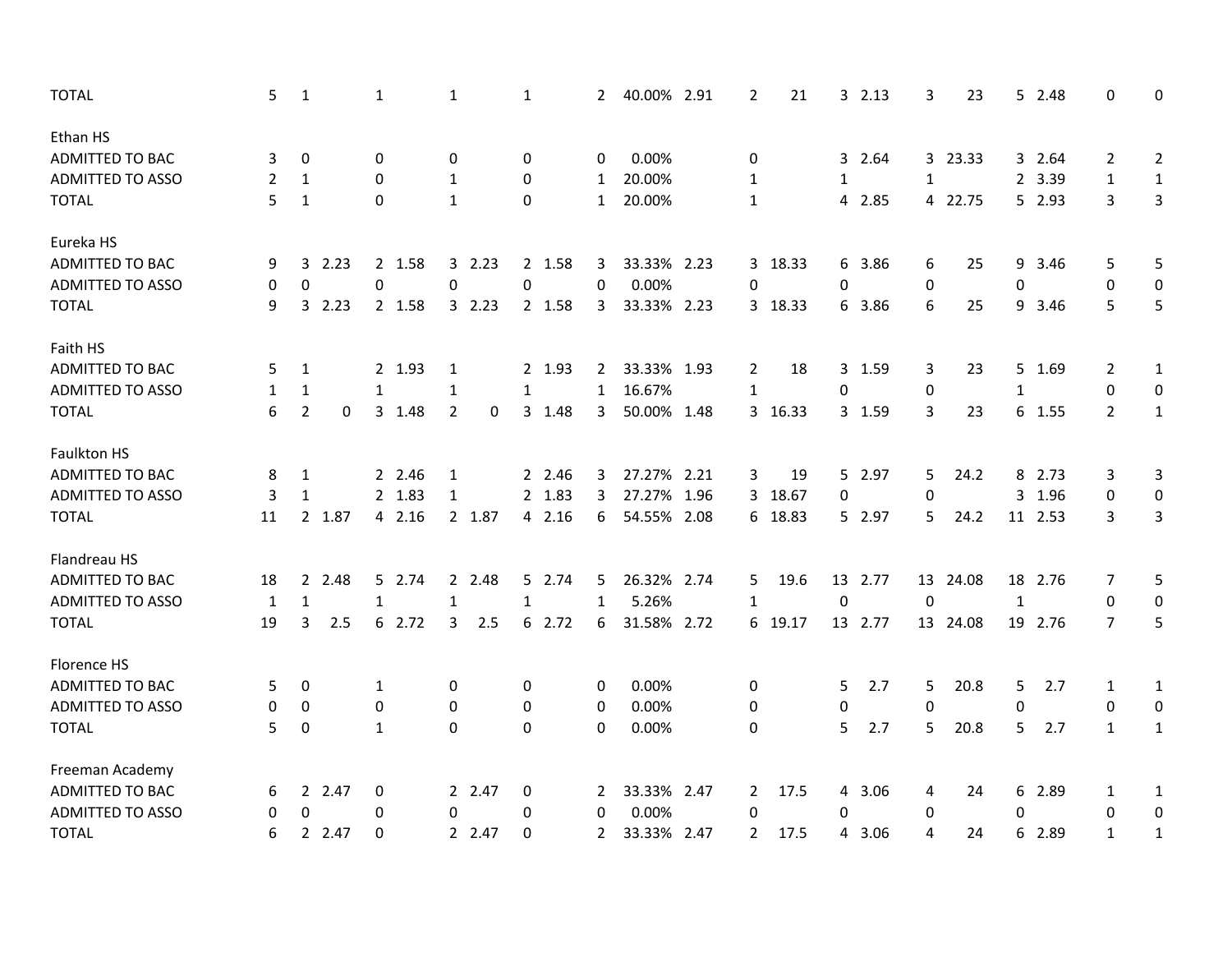| Freeman HS               |             |                        |              |                       |             |                |                |                |         |              |         |                  |          |                  |         |                |                  |
|--------------------------|-------------|------------------------|--------------|-----------------------|-------------|----------------|----------------|----------------|---------|--------------|---------|------------------|----------|------------------|---------|----------------|------------------|
| ADMITTED TO BAC          | 10          | 2.15<br>4              | 2.15<br>4    | 2.15<br>4             | 2.15<br>4   | 4              | 40.00%<br>2.15 | 4              | 16.5    | 6            | 3.01    | 6                | 25       | 10               | 2.77    | 3              | 3                |
| <b>ADMITTED TO ASSO</b>  | $\mathbf 0$ | $\mathbf 0$            | 0            | $\mathbf 0$           | 0           | $\Omega$       | 0.00%          | 0              |         | 0            |         | 0                |          | $\boldsymbol{0}$ |         | 0              | $\boldsymbol{0}$ |
| <b>TOTAL</b>             | 10          | 2.15<br>$\overline{4}$ | 4 2.15       | 4 2.15                | 4 2.15      | 4              | 40.00% 2.15    | 4              | 16.5    | 6            | 3.01    | 6                | 25       | 10               | 2.77    | 3              | $\overline{3}$   |
| Garretson HS             |             |                        |              |                       |             |                |                |                |         |              |         |                  |          |                  |         |                |                  |
| <b>ADMITTED TO BAC</b>   | 18          | 1                      | 2.6<br>4     | 1                     | 2.6<br>4    | 5              | 29.41% 2.53    | 5              | 19.4    | 12           | 3       |                  | 12 24.25 | 17               | 2.89    | 5              | 5                |
| <b>ADMITTED TO ASSO</b>  | 0           | 0                      | 0            | $\pmb{0}$             | 0           | 0              | 0.00%          | 0              |         | $\pmb{0}$    |         | $\boldsymbol{0}$ |          | $\boldsymbol{0}$ |         | $\pmb{0}$      | $\mathbf 0$      |
| <b>TOTAL</b>             | 18          | 1                      | 2.6<br>4     | 1                     | 2.6<br>4    | 5              | 29.41% 2.53    | 5              | 19.4    | 12           | 3       |                  | 12 24.25 |                  | 17 2.89 | 5              | 5                |
| Gayville- Volin HS       |             |                        |              |                       |             |                |                |                |         |              |         |                  |          |                  |         |                |                  |
| ADMITTED TO BAC          | 5           | 2<br>2.6               | 1            | 2.6<br>$\overline{2}$ | 1           | 2              | 40.00%<br>2.6  | 2              | 16.5    | $\mathbf{3}$ | 2.59    | 3                | 24       | 5                | 2.6     | 1              | 1                |
| <b>ADMITTED TO ASSO</b>  | 0           | $\mathbf 0$            | 0            | $\mathbf{0}$          | $\mathbf 0$ | 0              | 0.00%          | $\mathbf 0$    |         | 0            |         | 0                |          | 0                |         | 0              | 0                |
| <b>TOTAL</b>             | 5           | 2.6<br>$\overline{2}$  | $\mathbf{1}$ | $\overline{2}$<br>2.6 | 1           | $\overline{2}$ | 40.00%<br>2.6  | $\overline{2}$ | 16.5    |              | 3 2.59  | 3                | 24       | 5                | 2.6     | $\mathbf{1}$   | $\mathbf{1}$     |
| Gettysburg HS            |             |                        |              |                       |             |                |                |                |         |              |         |                  |          |                  |         |                |                  |
| ADMITTED TO BAC          | 17          | 4<br>2.49              | 5<br>2.3     | 3 2.55                | 4 2.31      | 6              | 35.29% 2.44    | 6              | 20.5    |              | 11 2.98 |                  | 11 24.09 |                  | 17 2.81 | 5              | 5                |
| <b>ADMITTED TO ASSO</b>  | 0           | 0                      | 0            | 0                     | 0           | 0              | 0.00%          | 0              |         | 0            |         | $\mathbf 0$      |          | 0                |         | 0              | 0                |
| <b>TOTAL</b>             | 17          | 2.49<br>$\overline{4}$ | 5<br>2.3     | 3 2.55                | 4 2.31      | 6              | 35.29% 2.44    | 6              | 20.5    |              | 11 2.98 |                  | 11 24.09 |                  | 17 2.81 | 5              | 5                |
| Grant-Deuel HS           |             |                        |              |                       |             |                |                |                |         |              |         |                  |          |                  |         |                |                  |
| <b>ADMITTED TO BAC</b>   | 7           | 2, 2.43                | 2 2.43       | 2 2.43                | 2 2.43      | $\mathbf{2}$   | 28.57% 2.43    | $\overline{2}$ | 17.5    |              | 5 3.32  | 5                | 26.4     |                  | 7, 3.14 | $\overline{2}$ | $\overline{2}$   |
| <b>ADMITTED TO ASSO</b>  | 0           | 0                      | 0            | $\Omega$              | 0           | 0              | 0.00%          | 0              |         | 0            |         | $\mathbf 0$      |          | 0                |         | 0              | $\pmb{0}$        |
| <b>TOTAL</b>             | 7           | 2 2.43                 | 2 2.43       | 2 2.43                | 2 2.43      | $\mathbf{2}$   | 28.57% 2.43    | 2              | 17.5    |              | 5 3.32  | 5.               | 26.4     |                  | 7, 3.14 | $\overline{2}$ | $\overline{2}$   |
| <b>Great Plains Luth</b> |             |                        |              |                       |             |                |                |                |         |              |         |                  |          |                  |         |                |                  |
| ADMITTED TO BAC          | 5.          | 0                      | 0            | 0                     | 0           | 0              | 0.00%          | 0              |         |              | 5 2.73  | 5                | 24.2     |                  | 5 2.73  | 2              | $\overline{2}$   |
| <b>ADMITTED TO ASSO</b>  | 1           | $\mathbf 0$            | 1            | $\mathbf 0$           | 1           | 1              | 16.67%         | 1              |         | 0            |         | $\mathbf 0$      |          | $\mathbf{1}$     |         | $\pmb{0}$      | $\pmb{0}$        |
| <b>TOTAL</b>             | 6           | $\mathbf 0$            | 1            | $\mathbf 0$           | 1           | $\mathbf{1}$   | 16.67%         | 1              |         |              | 5 2.73  | 5                | 24.2     |                  | 6 2.67  | $\overline{2}$ | $\overline{2}$   |
| Gregory HS               |             |                        |              |                       |             |                |                |                |         |              |         |                  |          |                  |         |                |                  |
| <b>ADMITTED TO BAC</b>   | 8           | 1                      | 0            | 1                     | 0           | $\mathbf{1}$   | 12.50%         | 1              |         |              | 7 2.92  |                  | 7 25.14  |                  | 8 2.92  | 3              | 1                |
| <b>ADMITTED TO ASSO</b>  | 0           | 0                      | 0            | 0                     | 0           | 0              | 0.00%          | 0              |         | 0            |         | 0                |          | 0                |         | 0              | 0                |
| <b>TOTAL</b>             | 8           | 1                      | 0            | 1                     | 0           | $\mathbf{1}$   | 12.50%         | 1              |         |              | 7 2.92  |                  | 7 25.14  |                  | 8 2.92  | 3              | $1\,$            |
| Groton HS                |             |                        |              |                       |             |                |                |                |         |              |         |                  |          |                  |         |                |                  |
| <b>ADMITTED TO BAC</b>   | 20          | 1                      | 1            | $\mathbf{1}$          | 2 2.75      | 3              | 15.00% 3.17    |                | 3 21.33 |              | 17 2.72 | 17               | 25       | 20               | 2.78    | 10             | 9                |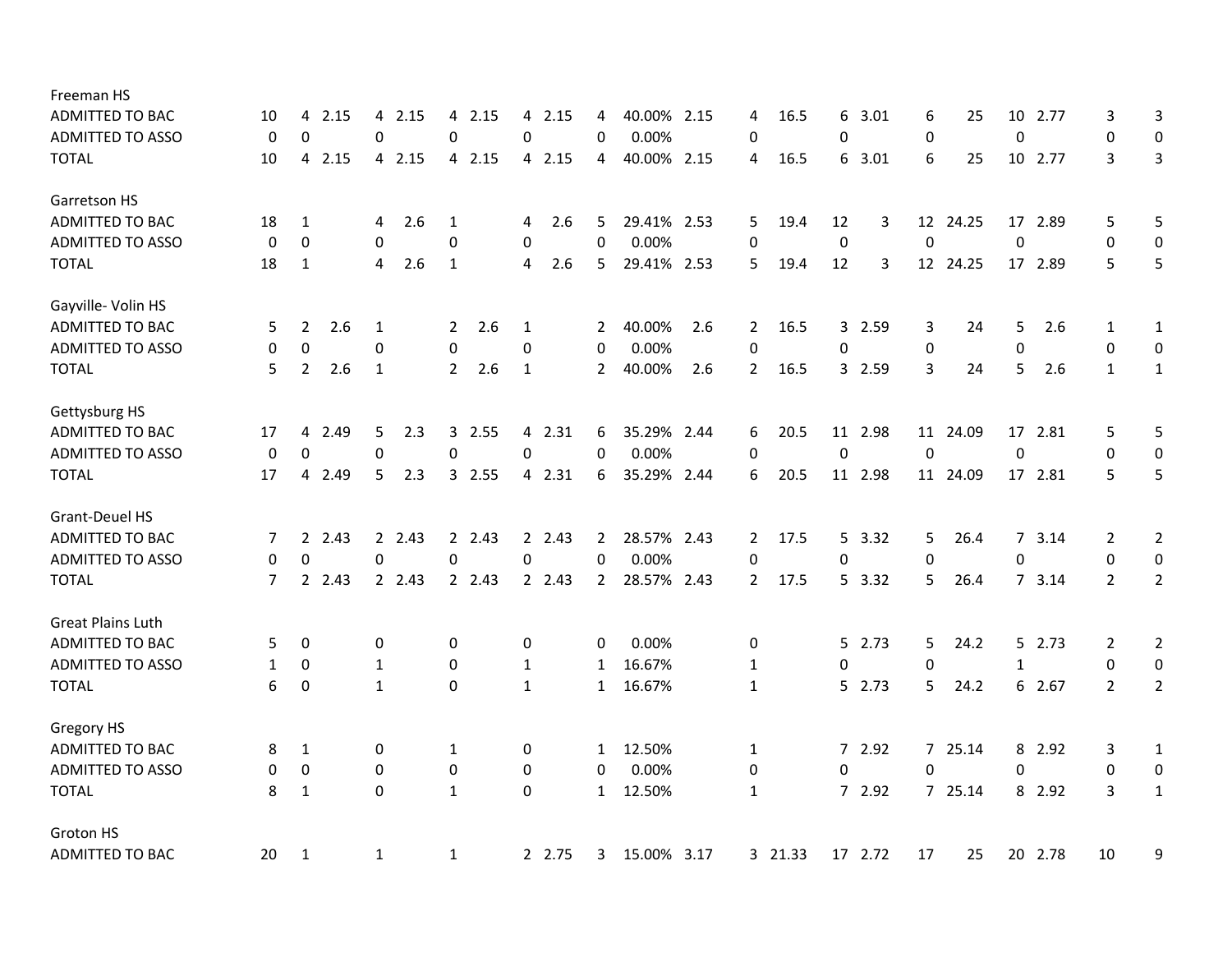| <b>ADMITTED TO ASSO</b>  | 1            | 0                   | 0            | 0            | 0            | 0              | 0.00%       | 0              |         | 0            |         | 0            |          | 0                |         | 0                | 0              |
|--------------------------|--------------|---------------------|--------------|--------------|--------------|----------------|-------------|----------------|---------|--------------|---------|--------------|----------|------------------|---------|------------------|----------------|
| <b>TOTAL</b>             | 21           | 1                   | 1            | 1            | 2 2.75       | 3              | 15.00% 3.17 |                | 3 21.33 |              | 17 2.72 | 17           | 25       |                  | 20 2.78 | 10               | 9              |
| Hamlin HS                |              |                     |              |              |              |                |             |                |         |              |         |              |          |                  |         |                  |                |
| <b>ADMITTED TO BAC</b>   | 13           | 2.21                | $\mathbf{1}$ | 2.21         | $\mathbf{1}$ | 3              | 23.08% 2.35 |                | 3 19.33 |              | 10 2.96 | 10           | 25.8     | 13               | 2.85    | 7                | $\overline{7}$ |
| <b>ADMITTED TO ASSO</b>  | 0            | $\Omega$            | 0            | 0            | 0            | 0              | 0.00%       | 0              |         | $\mathbf 0$  |         | $\mathbf 0$  |          | $\boldsymbol{0}$ |         | $\boldsymbol{0}$ | 0              |
| <b>TOTAL</b>             | 13           | 2.21                | $\mathbf{1}$ | 2.21         | $\mathbf{1}$ | 3              | 23.08% 2.35 |                | 3 19.33 |              | 10 2.96 | 10           | 25.8     |                  | 13 2.85 | $\overline{7}$   | $\overline{7}$ |
| Hanson HS                |              |                     |              |              |              |                |             |                |         |              |         |              |          |                  |         |                  |                |
| ADMITTED TO BAC          | 8            | 2.83<br>$2^{\circ}$ | 2 2.52       | 2 2.83       | 2 2.52       | 3              | 33.33% 2.73 | 3              | 18      |              | 5 2.97  | 5            | 23.8     |                  | 8 2.89  | 2                | 2              |
| <b>ADMITTED TO ASSO</b>  | $\mathbf{1}$ | $\Omega$            | $\Omega$     | $\mathbf 0$  | 0            | $\Omega$       | 0.00%       | 0              |         | $\mathbf{1}$ |         | 1            |          | $\mathbf{1}$     |         | 0                | 0              |
| <b>TOTAL</b>             | 9            | 2 2.83              | 2 2.52       | 2 2.83       | 2 2.52       | 3              | 33.33% 2.73 | 3              | 18      |              | 6 2.96  |              | 6 23.17  |                  | 9 2.89  | $\overline{2}$   | $\overline{2}$ |
| <b>Harding County HS</b> |              |                     |              |              |              |                |             |                |         |              |         |              |          |                  |         |                  |                |
| <b>ADMITTED TO BAC</b>   | 3            | 0                   | 0            | 0            | 0            | 0              | 0.00%       | 0              |         | 3            | 3.45    |              | 3 26.33  |                  | 3 3.45  | 3                | 3              |
| <b>ADMITTED TO ASSO</b>  | 0            | 0                   | 0            | 0            | $\mathbf 0$  | 0              | 0.00%       | 0              |         | 0            |         | 0            |          | 0                |         | 0                | 0              |
| <b>TOTAL</b>             | 3            | 0                   | 0            | 0            | $\mathbf 0$  | $\mathbf 0$    | 0.00%       | 0              |         | $\mathbf{3}$ | 3.45    |              | 3 26.33  |                  | 3 3.45  | 3                | 3              |
| Harrisburg HS            |              |                     |              |              |              |                |             |                |         |              |         |              |          |                  |         |                  |                |
| ADMITTED TO BAC          | 22           | 2 1.89              | 3 1.78       | 2 1.89       | 4 1.86       | 4              | 18.18% 1.86 | 4              | 19      |              | 17 3.04 |              | 17 24.88 |                  | 21 2.87 | 7                | 6              |
| <b>ADMITTED TO ASSO</b>  | $\mathbf{1}$ | $\mathbf 0$         | 0            | 0            | 0            | $\Omega$       | 0.00%       | 0              |         | $\mathbf{1}$ |         | $\mathbf{1}$ |          | $\mathbf{1}$     |         | $\boldsymbol{0}$ | 0              |
| <b>TOTAL</b>             | 23           | 2 1.89              | 3 1.78       | 2 1.89       | 4 1.86       | 4              | 18.18% 1.86 | 4              | 19      |              | 18 2.99 |              | 18 24.72 |                  | 22 2.84 | $\overline{7}$   | 6              |
| Herreid HS               |              |                     |              |              |              |                |             |                |         |              |         |              |          |                  |         |                  |                |
| <b>ADMITTED TO BAC</b>   | 5            | $\mathbf{1}$        | 2 2.42       | 1            | 2 2.42       | 2              | 50.00% 2.42 | 2              | 19      |              | 2 3.28  | $2^{\circ}$  | 23.5     |                  | 4 2.91  | 2                | $\overline{2}$ |
| ADMITTED TO ASSO         | 0            | 0                   | 0            | $\mathbf 0$  | 0            | 0              | 0.00%       | 0              |         | 0            |         | 0            |          | 0                |         | 0                | 0              |
| <b>TOTAL</b>             | 5            | 1                   | 2 2.42       | 1            | 2.42         | $\overline{2}$ | 50.00% 2.42 | $\overline{2}$ | 19      |              | 2 3.28  | $2^{\circ}$  | 23.5     |                  | 4 2.91  | $\overline{2}$   | $\overline{2}$ |
| Highmore HS              |              |                     |              |              |              |                |             |                |         |              |         |              |          |                  |         |                  |                |
| ADMITTED TO BAC          | 5            | 0                   | 0            | 0            | 1            | $\mathbf{1}$   | 20.00%      | $\mathbf{1}$   |         |              | 4 2.91  |              | 4 26.25  |                  | 5 2.97  | 3                | 3              |
| <b>ADMITTED TO ASSO</b>  | 0            | 0                   | 0            | 0            | 0            | 0              | 0.00%       | 0              |         | 0            |         | $\Omega$     |          | 0                |         | 0                | 0              |
| <b>TOTAL</b>             | 5            | 0                   | $\pmb{0}$    | 0            | $\mathbf{1}$ | $\mathbf{1}$   | 20.00%      | $\mathbf{1}$   |         |              | 4 2.91  |              | 4 26.25  |                  | 5 2.97  | 3                | 3              |
| Hill City HS             |              |                     |              |              |              |                |             |                |         |              |         |              |          |                  |         |                  |                |
| ADMITTED TO BAC          | 14           | 1                   | 5 2.19       | 1            | 5 2.19       | 5.             | 35.71% 2.19 | 5              | 18.4    | 9            | 3.02    |              | 9 23.22  |                  | 14 2.79 | 3                | $\overline{2}$ |
| <b>ADMITTED TO ASSO</b>  | $\mathbf 0$  | $\mathbf 0$         | 0            | 0            | 0            | $\mathbf 0$    | 0.00%       | $\mathbf 0$    |         | 0            |         | $\Omega$     |          | 0                |         | 0                | 0              |
| <b>TOTAL</b>             | 14           | $\mathbf{1}$        | 5 2.19       | $\mathbf{1}$ | 5 2.19       | 5              | 35.71% 2.19 | 5              | 18.4    | 9            | 3.02    | 9            | 23.22    |                  | 14 2.79 | 3                | $\overline{2}$ |
|                          |              |                     |              |              |              |                |             |                |         |              |         |              |          |                  |         |                  |                |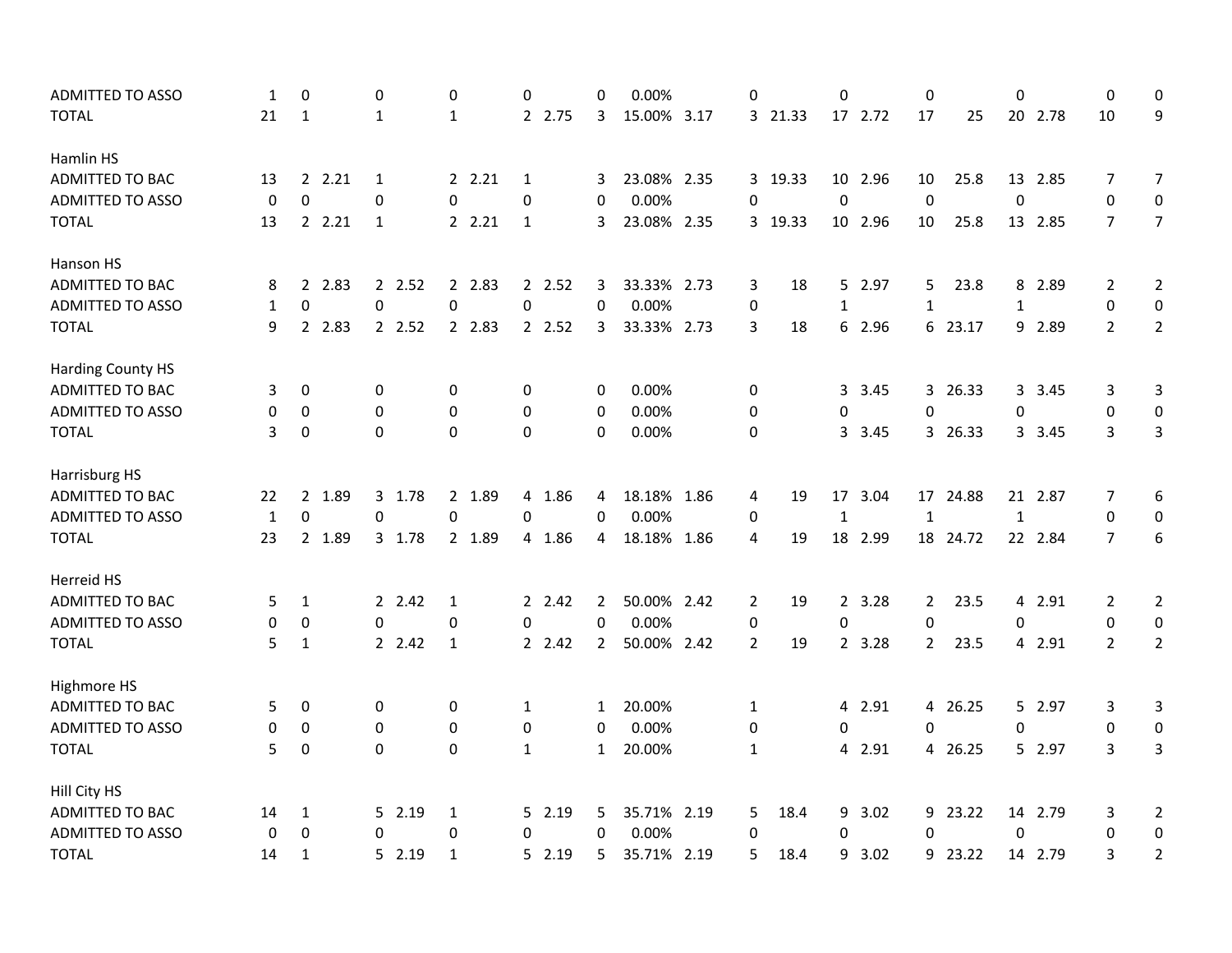| Hitchcock-Tulare HS     |                |                  |        |              |         |                |        |              |        |                       |             |      |                |          |              |         |              |          |                |         |                |                  |
|-------------------------|----------------|------------------|--------|--------------|---------|----------------|--------|--------------|--------|-----------------------|-------------|------|----------------|----------|--------------|---------|--------------|----------|----------------|---------|----------------|------------------|
| <b>ADMITTED TO BAC</b>  | 3              | 0                |        | 0            |         | 0              |        | 0            |        | 0                     | 0.00%       |      | 0              |          | 3            | 3.01    |              | 3 24.33  |                | 3 3.01  | $\mathbf{1}$   | 1                |
| <b>ADMITTED TO ASSO</b> | 0              | $\mathbf 0$      |        | 0            |         | $\mathbf 0$    |        | 0            |        | 0                     | 0.00%       |      | 0              |          | $\mathbf 0$  |         | 0            |          | $\Omega$       |         | $\mathbf 0$    | 0                |
| <b>TOTAL</b>            | 3              | 0                |        | 0            |         | $\mathbf{0}$   |        | $\mathbf 0$  |        | $\mathbf{0}$          | 0.00%       |      | 0              |          | $\mathbf{3}$ | 3.01    |              | 3 24.33  |                | 3, 3.01 | $\mathbf{1}$   | $\mathbf{1}$     |
| Hot Springs HS          |                |                  |        |              |         |                |        |              |        |                       |             |      |                |          |              |         |              |          |                |         |                |                  |
| <b>ADMITTED TO BAC</b>  | 13             | 1                |        | 0            |         | 1              |        | 0            |        | $\mathbf{1}$          | 7.69%       |      | 1              |          | 11           | 3.15    |              | 11 24.64 |                | 12 3.07 | 8              | 8                |
| <b>ADMITTED TO ASSO</b> | 1              | $\Omega$         |        | 1            |         | $\mathbf 0$    |        | 1            |        | 1                     | 7.69%       |      | $\mathbf{1}$   |          | 0            |         | $\mathbf 0$  |          | 1              |         | 0              | $\boldsymbol{0}$ |
| <b>TOTAL</b>            | 14             | 1                |        | 1            |         | 1              |        | 1            |        | $\mathbf{2}$          | 15.38%      | 1.93 | $\overline{2}$ | 19       | 11           | 3.15    |              | 11 24.64 |                | 13 3.01 | 8              | 8                |
| Hoven HS                |                |                  |        |              |         |                |        |              |        |                       |             |      |                |          |              |         |              |          |                |         |                |                  |
| <b>ADMITTED TO BAC</b>  | 3              | 0                |        | 0            |         | 0              |        | 0            |        | 0                     | 0.00%       |      | 0              |          |              | 3, 3.26 |              | 3 24.67  |                | 3.26    | $\overline{2}$ | 2                |
| <b>ADMITTED TO ASSO</b> | $\overline{2}$ | 0                |        | 1            |         | $\mathbf{0}$   |        | $\mathbf{1}$ |        | $\mathbf{1}$          | 20.00%      |      | 1              |          | 1            |         | 1            |          |                | 2 2.17  | 0              | 0                |
| <b>TOTAL</b>            | 5              | $\boldsymbol{0}$ |        | $\mathbf{1}$ |         | $\mathbf 0$    |        | $\mathbf{1}$ |        | $\mathbf{1}$          | 20.00%      |      | $\mathbf{1}$   |          |              | 4 2.92  |              | 4 22.75  |                | 5 2.89  | $\overline{2}$ | $\overline{2}$   |
| Howard HS               |                |                  |        |              |         |                |        |              |        |                       |             |      |                |          |              |         |              |          |                |         |                |                  |
| <b>ADMITTED TO BAC</b>  | 6              |                  | 2 1.36 |              | 3 1.67  |                | 2 1.36 |              | 3 1.67 | 3                     | 50.00% 1.67 |      |                | 3 18.33  |              | 3 3.48  | 3            | 25       |                | 6 2.95  | 3              | 3                |
| <b>ADMITTED TO ASSO</b> | 0              | $\boldsymbol{0}$ |        | 0            |         | 0              |        | $\pmb{0}$    |        | 0                     | 0.00%       |      | 0              |          | 0            |         | 0            |          | 0              |         | 0              | 0                |
| <b>TOTAL</b>            | 6              |                  | 2 1.36 |              | 3 1.67  |                | 2 1.36 |              | 3 1.67 | 3                     | 50.00% 1.67 |      |                | 3 18.33  |              | 3 3.48  | 3            | 25       |                | 6 2.95  | 3              | 3                |
| Huron Senior HS         |                |                  |        |              |         |                |        |              |        |                       |             |      |                |          |              |         |              |          |                |         |                |                  |
| <b>ADMITTED TO BAC</b>  | 56             | $\overline{7}$   | 1.87   | 11           | 1.79    |                | 7 1.87 | 13           | 1.9    | 16                    | 29.09% 1.83 |      |                | 16 19.44 |              | 38 2.75 | 38           | 24.45    |                | 54 2.53 | 17             | 15               |
| <b>ADMITTED TO ASSO</b> | 1              | $\Omega$         |        | 0            |         | 0              |        | $\pmb{0}$    |        | $\mathbf 0$           | 0.00%       |      | 0              |          | $\mathbf{1}$ |         | $\mathbf{1}$ |          | $\mathbf{1}$   |         | 0              | $\mathbf 0$      |
| <b>TOTAL</b>            | 57             |                  | 7 1.87 |              | 11 1.79 |                | 7 1.87 | 13           | 1.9    | 16                    | 29.09% 1.83 |      |                | 16 19.44 |              | 39 2.73 |              | 39 24.36 |                | 55 2.52 | 17             | 15               |
| Indian Voca HS          |                |                  |        |              |         |                |        |              |        |                       |             |      |                |          |              |         |              |          |                |         |                |                  |
| ADMITTED TO BAC         | 4              | 4                | 0      | 4            | 0       | 0              |        | 4            | 0      |                       | 4 100.00%   | 0    | 4              | 15       | 0            |         | 0            |          | 4              | 0       | 0              | 0                |
| <b>ADMITTED TO ASSO</b> | 0              | $\pmb{0}$        |        | 0            |         | 0              |        | 0            |        | 0                     | 0.00%       |      | 0              |          | 0            |         | 0            |          | 0              |         | 0              | 0                |
| <b>TOTAL</b>            | 4              | $\overline{4}$   | 0      | 4            | 0       | 0              |        | 4            | 0      |                       | 4 100.00%   | 0    | 4              | 15       | 0            |         | $\Omega$     |          | $\overline{4}$ | 0       | $\Omega$       | 0                |
| Ipswich HS              |                |                  |        |              |         |                |        |              |        |                       |             |      |                |          |              |         |              |          |                |         |                |                  |
| <b>ADMITTED TO BAC</b>  | 10             | $\overline{2}$   | 2.29   |              | 2 2.29  | 1              |        |              | 2 2.29 | $\mathbf{2}^{\prime}$ | 15.38%      | 2.29 | 2              | 17       | 8            | 2.83    | 8            | 24.5     | 10             | 2.77    | 2              | 2                |
| <b>ADMITTED TO ASSO</b> | 3              | $\mathbf{1}$     |        |              | 2 1.67  | 1              |        |              | 2 1.67 | $\overline{2}$        | 15.38%      | 1.67 | 2              | 17.5     | 1            |         | $\mathbf{1}$ |          | 3              | 1       | 0              | $\boldsymbol{0}$ |
| <b>TOTAL</b>            | 13             | 3                | 2.38   |              | 4 1.97  | $\overline{2}$ | 2      |              | 4 1.97 | 4                     | 30.77%      | 1.97 |                | 4 17.25  |              | 9 2.58  |              | 9 24.11  | 13             | 2.46    | $\overline{2}$ | $\overline{2}$   |

Irene‐Wakonda HS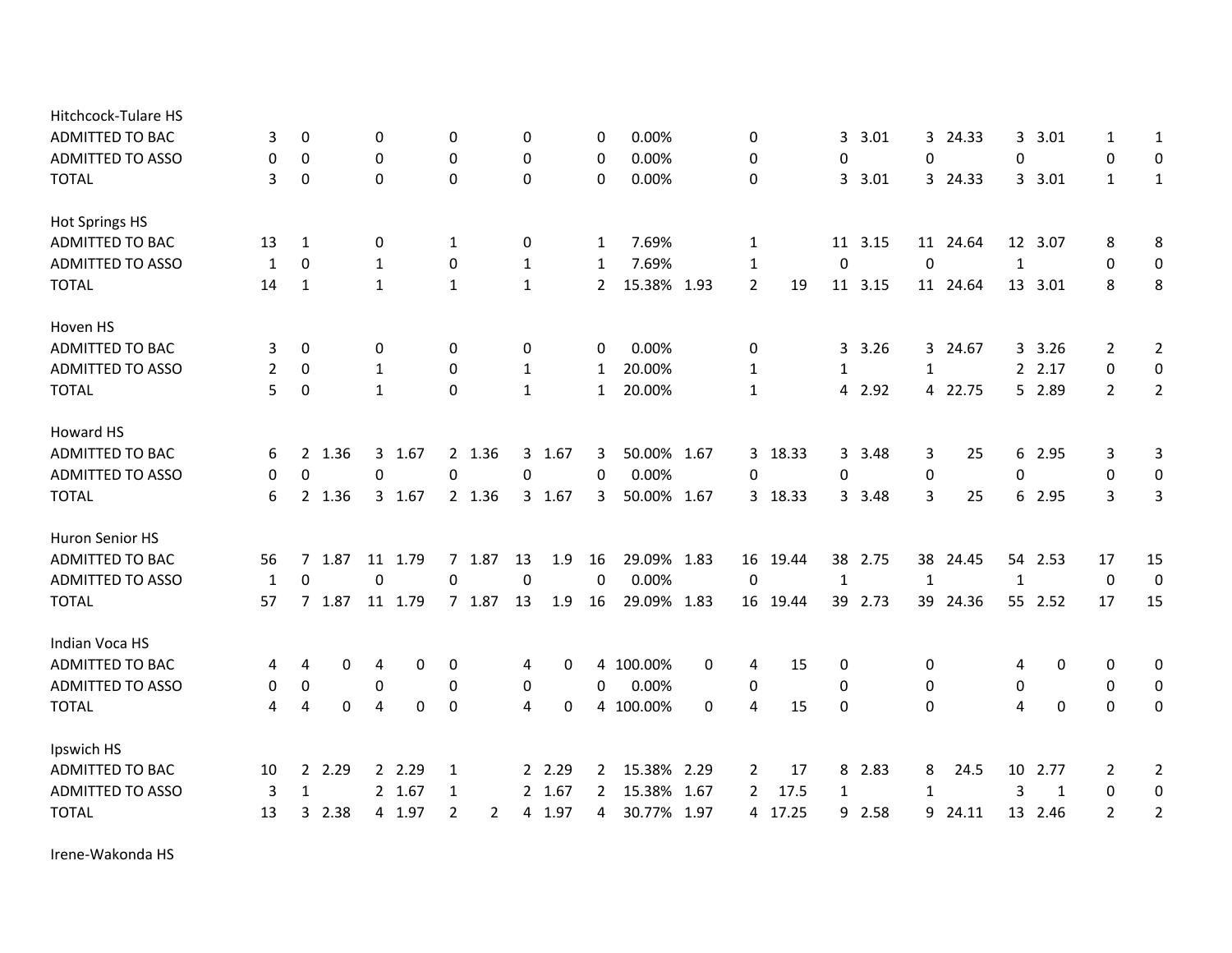| ADMITTED TO BAC<br>4                    | 0                |        | 1            |        | 0            |        | 1            |        | 1            | 25.00%      |     | 1              |         |                | 3 1.63  |                | 3 23.67  |              | 4 2.11  | 1              | 1                |
|-----------------------------------------|------------------|--------|--------------|--------|--------------|--------|--------------|--------|--------------|-------------|-----|----------------|---------|----------------|---------|----------------|----------|--------------|---------|----------------|------------------|
| <b>ADMITTED TO ASSO</b><br>0            | 0                |        | 0            |        | 0            |        | 0            |        | 0            | 0.00%       |     | 0              |         | 0              |         | 0              |          | 0            |         | 0              | 0                |
| <b>TOTAL</b><br>4                       | $\boldsymbol{0}$ |        | $\mathbf{1}$ |        | $\Omega$     |        | $1\,$        |        | 1            | 25.00%      |     | 1              |         |                | 3 1.63  |                | 3 23.67  |              | 4 2.11  | $\mathbf{1}$   | $1\,$            |
| Isabel HS                               |                  |        |              |        |              |        |              |        |              |             |     |                |         |                |         |                |          |              |         |                |                  |
| ADMITTED TO BAC<br>2                    | 1                |        | 0            |        | $\mathbf{1}$ |        | 0            |        | 1            | 33.33%      |     | 1              |         | 1              |         | 1              |          |              | 2 1.42  | $\mathbf 0$    | 0                |
| <b>ADMITTED TO ASSO</b><br>$\mathbf{1}$ | $\mathbf{1}$     |        | $\mathbf{1}$ |        | $\mathbf{1}$ |        | $\mathbf{1}$ |        | $\mathbf{1}$ | 33.33%      |     | $\mathbf{1}$   |         | 0              |         | 0              |          | $\mathbf{1}$ |         | $\mathbf 0$    | 0                |
| 3<br><b>TOTAL</b>                       |                  | 2 1.95 | $\mathbf{1}$ |        |              | 2 1.95 | $\mathbf{1}$ |        | $\mathbf{2}$ | 66.67% 1.95 |     | $\overline{2}$ | 15      | $\mathbf{1}$   |         | $\mathbf{1}$   |          |              | 3 1.78  | $\Omega$       | $\mathbf 0$      |
| Jones Co. HS                            |                  |        |              |        |              |        |              |        |              |             |     |                |         |                |         |                |          |              |         |                |                  |
| ADMITTED TO BAC<br>5                    | 1                |        | 1            |        | 1            |        | 1            |        | $2^{\circ}$  | 33.33% 1.57 |     | 2              | 18.5    | 3              | 3.2     |                | 3 26.33  |              | 5 2.81  | 2              | 2                |
| <b>ADMITTED TO ASSO</b><br>1            | 0                |        | $\mathbf{1}$ |        | 0            |        | $\mathbf{1}$ |        | $\mathbf{1}$ | 16.67%      |     | 1              |         | $\mathbf 0$    |         | 0              |          | $\mathbf{1}$ |         | 0              | 0                |
| <b>TOTAL</b><br>6                       | $\mathbf 1$      |        |              | 2 0.88 | $\mathbf{1}$ |        |              | 2 0.88 | 3            | 50.00% 1.44 |     | 3              | 19      | 3              | 3.2     |                | 3 26.33  |              | 6 2.74  | $\overline{2}$ | $\overline{2}$   |
| Kadoka HS                               |                  |        |              |        |              |        |              |        |              |             |     |                |         |                |         |                |          |              |         |                |                  |
| <b>ADMITTED TO BAC</b><br>9             | 3                | 1.89   |              | 2 2.43 |              | 3 1.89 |              | 2 2.43 | 3            | 33.33% 1.89 |     | 3              | 17      |                | 6 3.39  |                | 6 25.67  | 9            | 3       | 2              | $\overline{2}$   |
| <b>ADMITTED TO ASSO</b><br>0            | 0                |        | $\Omega$     |        | 0            |        | 0            |        | 0            | 0.00%       |     | 0              |         | 0              |         | $\Omega$       |          | 0            |         | $\mathbf 0$    | $\mathbf 0$      |
| <b>TOTAL</b><br>9                       |                  | 3 1.89 |              | 2 2.43 |              | 3 1.89 |              | 2 2.43 | 3            | 33.33% 1.89 |     | 3              | 17      |                | 6 3.39  |                | 6 25.67  | 9            | 3       | $\overline{2}$ | $\overline{2}$   |
| Kimball HS                              |                  |        |              |        |              |        |              |        |              |             |     |                |         |                |         |                |          |              |         |                |                  |
| <b>ADMITTED TO BAC</b><br>5             | 0                |        |              | 3 2.35 | 0            |        |              | 3 2.35 | 3            | 60.00% 2.35 |     |                | 3 19.33 |                | 2 2.93  | $2^{\circ}$    | 21.5     | 5            | 2.6     | 0              | 0                |
| ADMITTED TO ASSO<br>0                   | 0                |        | 0            |        | 0            |        | 0            |        | 0            | 0.00%       |     | 0              |         | $\mathbf 0$    |         | 0              |          | 0            |         | $\mathbf 0$    | $\boldsymbol{0}$ |
| <b>TOTAL</b><br>5.                      | $\boldsymbol{0}$ |        |              | 3 2.35 | 0            |        |              | 3 2.35 | 3            | 60.00% 2.35 |     |                | 3 19.33 |                | 2 2.93  | $\mathbf{2}$   | 21.5     | 5.           | 2.6     | $\Omega$       | $\mathbf 0$      |
| Lake Preston HS                         |                  |        |              |        |              |        |              |        |              |             |     |                |         |                |         |                |          |              |         |                |                  |
| ADMITTED TO BAC<br>3                    | 0                |        | 0            |        | 0            |        | 0            |        | 0            | 0.00%       |     | 0              |         | 3              | 3.4     |                | 3 27.67  | 3            | 3.4     | $\overline{2}$ | $\overline{2}$   |
| <b>ADMITTED TO ASSO</b><br>0            | 0                |        | 0            |        | 0            |        | $\mathbf 0$  |        | 0            | 0.00%       |     | 0              |         | 0              |         | 0              |          | 0            |         | $\mathbf 0$    | $\mathbf 0$      |
| <b>TOTAL</b><br>3                       | $\mathbf 0$      |        | 0            |        | 0            |        | 0            |        | $\Omega$     | 0.00%       |     | 0              |         | 3              | 3.4     |                | 3 27.67  | 3            | 3.4     | $\overline{2}$ | $\overline{2}$   |
| Langford HS                             |                  |        |              |        |              |        |              |        |              |             |     |                |         |                |         |                |          |              |         |                |                  |
| ADMITTED TO BAC<br>10                   |                  | 3 2.66 | 0            |        |              | 3 2.66 | 0            |        | 3            | 27.27% 2.66 |     |                | 3 19.33 | 7              | 3.2     | 7              | 25       |              | 10 3.05 | 3              | 3                |
| ADMITTED TO ASSO<br>1                   | 1                |        | $\mathbf{1}$ |        | 1            |        | $\mathbf{1}$ |        | 1            | 9.09%       |     | 1              |         | 0              |         | 0              |          | $\mathbf{1}$ |         | 0              | 0                |
| <b>TOTAL</b><br>11                      | 4                | 2.4    | 1            |        | 4            | 2.4    | $\mathbf 1$  |        | 4            | 36.36%      | 2.4 | 4              | 19      | $\overline{7}$ | 3.2     | $\overline{7}$ | 25       |              | 11 2.95 | 3              | 3                |
| Lead HS                                 |                  |        |              |        |              |        |              |        |              |             |     |                |         |                |         |                |          |              |         |                |                  |
| <b>ADMITTED TO BAC</b><br>23            |                  | 3 2.33 | 6            | 2.19   |              | 32.33  |              | 72.23  | 9            | 39.13% 2.34 |     |                | 9 19.78 |                | 14 3.12 |                | 14 24.57 |              | 23 2.89 | 10             | 10               |
| <b>ADMITTED TO ASSO</b><br>0            | $\mathbf 0$      |        | 0            |        | 0            |        | $\pmb{0}$    |        | 0            | 0.00%       |     | 0              |         | 0              |         | $\mathbf 0$    |          | 0            |         | $\mathbf 0$    | $\pmb{0}$        |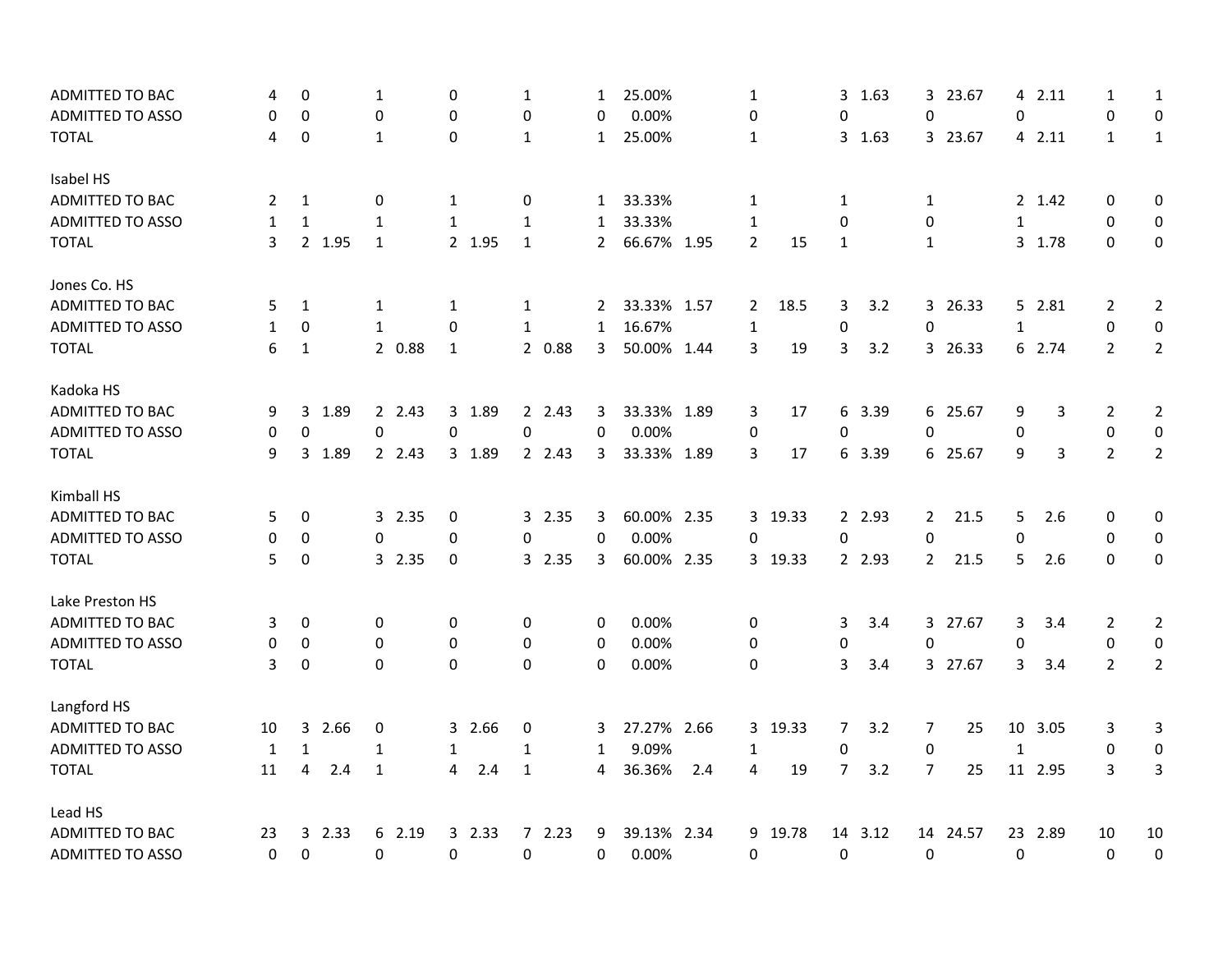| <b>TOTAL</b>            | 23             |                  | 32.33          |                | 6 2.19         |                | 3 2.33 |              | 72.23        | 9            | 39.13% 2.34 |                |                | 9 19.78  |              | 14 3.12 |                | 14 24.57 |          | 23 2.89 | 10               | 10             |
|-------------------------|----------------|------------------|----------------|----------------|----------------|----------------|--------|--------------|--------------|--------------|-------------|----------------|----------------|----------|--------------|---------|----------------|----------|----------|---------|------------------|----------------|
| Lemmon HS               |                |                  |                |                |                |                |        |              |              |              |             |                |                |          |              |         |                |          |          |         |                  |                |
| ADMITTED TO BAC         | 8              | 0                |                | 0              |                | 0              |        | 0            |              | 0            | 0.00%       |                | 0              |          |              | 8 2.93  |                | 8 24.75  |          | 8 2.93  | 4                | 4              |
| <b>ADMITTED TO ASSO</b> | 0              | 0                |                | $\Omega$       |                | $\Omega$       |        | 0            |              | 0            | 0.00%       |                | 0              |          | $\Omega$     |         | 0              |          | $\Omega$ |         | 0                | 0              |
| <b>TOTAL</b>            | 8              | 0                |                | 0              |                | $\Omega$       |        | $\mathbf 0$  |              | $\mathbf 0$  | 0.00%       |                | 0              |          |              | 8 2.93  |                | 8 24.75  |          | 8 2.93  | 4                | 4              |
| Lennox HS               |                |                  |                |                |                |                |        |              |              |              |             |                |                |          |              |         |                |          |          |         |                  |                |
| <b>ADMITTED TO BAC</b>  | 24             | 5                | 1.96           | 10             | 2.07           |                | 5 1.96 |              | 10 2.07      | 10           | 38.46% 2.07 |                | 10             | 19.4     | 14           | 3.05    |                | 14 23.64 |          | 24 2.71 | 7                | $\overline{7}$ |
| <b>ADMITTED TO ASSO</b> | $\overline{2}$ | $\mathbf{1}$     |                | $\mathbf{1}$   |                | $\mathbf{1}$   |        | $\mathbf{1}$ |              | $\mathbf{1}$ | 3.85%       |                | $\mathbf{1}$   |          | $\mathbf{1}$ |         | $\mathbf{1}$   |          |          | 2 1.83  | 0                | 0              |
| <b>TOTAL</b>            | 26             |                  | 6 1.91         | 11             | 2.04           |                | 6 1.91 |              | 11 2.04      | 11           | 42.31% 2.04 |                |                | 11 18.73 | 15           | 3       |                | 15 23.53 |          | 26 2.66 | $\overline{7}$   | $\overline{7}$ |
| Leola HS                |                |                  |                |                |                |                |        |              |              |              |             |                |                |          |              |         |                |          |          |         |                  |                |
| ADMITTED TO BAC         | 5              | 0                |                |                | 3 0.46         | 1              |        |              | 2 0.79       | 2            | 40.00% 0.79 |                | 2              | 20       |              | 3 1.26  |                | 3 20.67  |          | 5 1.14  | 1                | 1              |
| <b>ADMITTED TO ASSO</b> | 0              | 0                |                | 0              |                | 0              |        | 0            |              | $\Omega$     | 0.00%       |                | 0              |          | $\mathbf 0$  |         | 0              |          | 0        |         | 0                | 0              |
| <b>TOTAL</b>            | 5              | $\mathbf 0$      |                |                | 3 0.46         | 1              |        |              | 2 0.79       | $\mathbf{2}$ | 40.00% 0.79 |                | $\overline{2}$ | 20       |              | 3 1.26  |                | 3 20.67  |          | 5 1.14  | $\mathbf{1}$     | $\mathbf{1}$   |
| Lincoln HS, SF          |                |                  |                |                |                |                |        |              |              |              |             |                |                |          |              |         |                |          |          |         |                  |                |
| ADMITTED TO BAC         | 76             |                  | 7 2.53         | 10             | 2.7            |                | 5 2.76 |              | 12  2.61  15 |              | 18.75% 2.61 |                | 15             | 19.6     |              | 60 2.63 |                | 60 25.43 |          | 75 2.63 | 20               | 18             |
| <b>ADMITTED TO ASSO</b> | 5              |                  | 3 1.42         | 3              | 1.42           |                | 3 1.42 | 3            | 1.42         | 3            | 3.75% 1.42  |                | 3              | 17.67    |              | 2 0.82  | $\overline{2}$ | 22       |          | 5 1.18  | $\boldsymbol{0}$ | $\pmb{0}$      |
| <b>TOTAL</b>            | 81             | 10               | 2.23           |                | 13 2.44        |                | 8 2.33 |              | 15 2.41      | 18           | 22.50%      | 2.45           |                | 18 19.28 |              | 62 2.59 |                | 62 25.32 |          | 80 2.56 | 20               | 18             |
| Lyman HS                |                |                  |                |                |                |                |        |              |              |              |             |                |                |          |              |         |                |          |          |         |                  |                |
| ADMITTED TO BAC         | 15             | $\mathbf{1}$     |                |                | 3 2.41         | $\mathbf{1}$   |        | 4            | 2.7          | 4            | 26.67%      | 2.7            |                | 4 19.25  |              | 11 3.22 |                | 11 25.27 | 15       | 3.11    | 6                | 6              |
| <b>ADMITTED TO ASSO</b> | 0              | $\boldsymbol{0}$ |                | 0              |                | 0              |        | $\mathbf 0$  |              | 0            | 0.00%       |                | 0              |          | 0            |         | $\mathbf 0$    |          | 0        |         | $\mathbf 0$      | 0              |
| <b>TOTAL</b>            | 15             | $\mathbf{1}$     |                |                | 3 2.41         | $\mathbf{1}$   |        | 4            | 2.7          | 4            | 26.67%      | 2.7            |                | 4 19.25  |              | 11 3.22 |                | 11 25.27 |          | 15 3.11 | 6                | 6              |
| <b>Madison HS</b>       |                |                  |                |                |                |                |        |              |              |              |             |                |                |          |              |         |                |          |          |         |                  |                |
| ADMITTED TO BAC         | 26             | 3                | 2.2            |                | 3 2.33         |                | 4 2.21 |              | 3 2.33       | 6            | 19.35% 2.34 |                |                | 6 18.33  |              | 20 2.71 |                | 20 24.65 |          | 26 2.65 | 10               | 9              |
| <b>ADMITTED TO ASSO</b> | 5              | $\overline{2}$   | 2.37           |                | 3 1.66         |                | 2 2.37 |              | 3 1.66       | 3            | 9.68%       | 1.66           | 3              | 18       |              | 2 2.82  | $\overline{2}$ | 22       |          | 5 2.45  | $\mathbf 0$      | 0              |
| <b>TOTAL</b>            | 31             |                  | 52.25          |                | 62.12          |                | 62.25  |              | 62.12        | 9            | 29.03% 2.19 |                |                | 9 18.22  |              | 22 2.72 |                | 22 24.41 |          | 31 2.63 | 10               | 9              |
| <b>Marion HS</b>        |                |                  |                |                |                |                |        |              |              |              |             |                |                |          |              |         |                |          |          |         |                  |                |
| <b>ADMITTED TO BAC</b>  | 2              | 1                |                | 1              |                | 1              |        | 1            |              | $\mathbf{1}$ | 33.33%      |                | 1              |          | 1            |         | 1              |          |          | 2.22    | 0                | 0              |
| <b>ADMITTED TO ASSO</b> | 1              | $\mathbf{1}$     |                | 1              |                | 1              |        | 1            |              | $\mathbf{1}$ | 33.33%      |                | 1              |          | 0            |         | $\mathbf 0$    |          | 1        |         | 0                | 0              |
| <b>TOTAL</b>            | 3              | $\overline{2}$   | $\overline{2}$ | $\overline{2}$ | $\overline{2}$ | $\overline{2}$ | 2      | 2            | 2            | $\mathbf{2}$ | 66.67%      | $\overline{2}$ | $\overline{2}$ | 14.5     | 1            |         | 1              |          |          | 3 2.08  | $\Omega$         | 0              |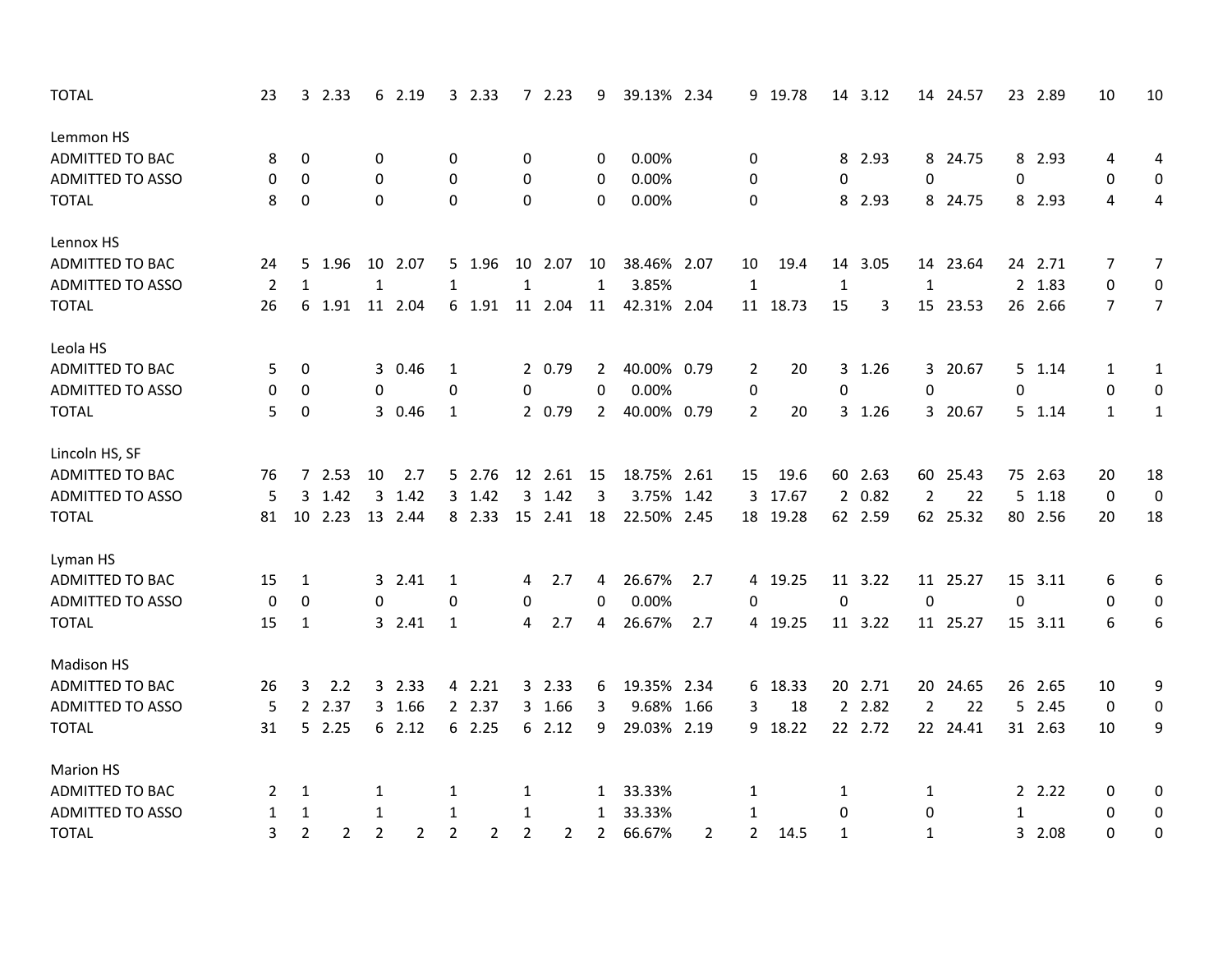| <b>McCook Central HS</b> |    |                  |      |                  |        |                |        |              |        |                |             |              |              |         |                |         |             |          |              |         |             |                  |
|--------------------------|----|------------------|------|------------------|--------|----------------|--------|--------------|--------|----------------|-------------|--------------|--------------|---------|----------------|---------|-------------|----------|--------------|---------|-------------|------------------|
| ADMITTED TO BAC          | 19 | 0                |      | 6                | 2.51   | 1              |        | 5.           | 2.13   | 5.             | 25.00% 2.13 |              | 5            | 17.6    | 14             | 3.04    | 14          | 24.5     | 19           | 2.86    | 6           | 6                |
| <b>ADMITTED TO ASSO</b>  | 1  | 0                |      | $\mathbf{1}$     |        | 0              |        | 1            |        | $\mathbf{1}$   | 5.00%       |              | $\mathbf{1}$ |         | 0              |         | $\mathbf 0$ |          | $\mathbf{1}$ |         | 0           | 0                |
| <b>TOTAL</b>             | 20 | $\mathbf 0$      |      |                  | 72.43  | $\mathbf{1}$   |        |              | 6 2.08 | 6              | 30.00%      | 2.08         | 6            | 17.67   | 14             | 3.04    | 14          | 24.5     | 20           | 2.83    | 6           | 6                |
| McIntosh HS              |    |                  |      |                  |        |                |        |              |        |                |             |              |              |         |                |         |             |          |              |         |             |                  |
| <b>ADMITTED TO BAC</b>   | 4  | 1                |      | 1                |        | 1              |        | $\mathbf{1}$ |        | $\mathbf{1}$   | 25.00%      |              | 1            |         | 3              | 2.98    | 3           | 24       | 4            | 2.69    | 0           | 0                |
| <b>ADMITTED TO ASSO</b>  | 0  | $\boldsymbol{0}$ |      | 0                |        | $\mathbf 0$    |        | 0            |        | 0              | 0.00%       |              | 0            |         | 0              |         | 0           |          | 0            |         | 0           | 0                |
| <b>TOTAL</b>             | 4  | 1                |      | 1                |        | $\mathbf{1}$   |        | 1            |        | 1              | 25.00%      |              | 1            |         | 3              | 2.98    | 3           | 24       |              | 4 2.69  | $\Omega$    | 0                |
| <b>McLaughlin HS</b>     |    |                  |      |                  |        |                |        |              |        |                |             |              |              |         |                |         |             |          |              |         |             |                  |
| ADMITTED TO BAC          | 2  | $\mathbf{2}$     | 1.43 |                  | 2 1.43 |                | 2 1.43 |              | 2 1.43 | $\mathbf{2}$   | 66.67% 1.43 |              | $\mathbf{2}$ | 15.5    | 0              |         | 0           |          |              | 2 1.43  | 0           | 0                |
| <b>ADMITTED TO ASSO</b>  | 1  | $\mathbf{1}$     |      | 1                |        | $\mathbf{1}$   |        | $\mathbf{1}$ |        | $\mathbf{1}$   | 33.33%      |              | $\mathbf{1}$ |         | 0              |         | 0           |          | $\mathbf{1}$ |         | 0           | $\boldsymbol{0}$ |
| <b>TOTAL</b>             | 3  | 3                | 1    | 3                | 1      | 3              | 1      | 3            | 1      |                | 3 100.00%   | $\mathbf{1}$ |              | 3 15.33 | 0              |         | $\Omega$    |          | 3            | 1       | $\Omega$    | 0                |
| Menno HS                 |    |                  |      |                  |        |                |        |              |        |                |             |              |              |         |                |         |             |          |              |         |             |                  |
| <b>ADMITTED TO BAC</b>   | 5. | 0                |      | 1                |        | 0              |        | 1            |        | 1              | 20.00%      |              | 1            |         | 4              | 3.5     |             | 4 25.25  |              | 5, 3.23 | 4           | 4                |
| <b>ADMITTED TO ASSO</b>  | 0  | 0                |      | 0                |        | $\mathbf 0$    |        | 0            |        | 0              | 0.00%       |              | 0            |         | 0              |         | 0           |          | 0            |         | 0           | $\boldsymbol{0}$ |
| <b>TOTAL</b>             | 5  | $\mathbf 0$      |      | 1                |        | $\mathbf 0$    |        | 1            |        | $\mathbf{1}$   | 20.00%      |              | 1            |         | 4              | 3.5     |             | 4 25.25  |              | 5 3.23  | 4           | 4                |
| Milbank HS               |    |                  |      |                  |        |                |        |              |        |                |             |              |              |         |                |         |             |          |              |         |             |                  |
| ADMITTED TO BAC          | 22 | 0                |      | 1                |        | 0              |        |              | 2 1.98 | $\overline{2}$ | 8.70% 1.98  |              | 2            | 21      |                | 20 2.95 |             | 20 25.05 |              | 22 2.88 | 8           | 8                |
| <b>ADMITTED TO ASSO</b>  | 1  | $\mathbf{1}$     |      | $\mathbf{1}$     |        | 1              |        | 1            |        | $\mathbf{1}$   | 4.35%       |              | $\mathbf{1}$ |         | $\mathbf 0$    |         | 0           |          | $\mathbf{1}$ |         | $\mathbf 0$ | $\boldsymbol{0}$ |
| <b>TOTAL</b>             | 23 | $\mathbf{1}$     |      |                  | 2 1.85 | $\mathbf{1}$   |        |              | 3 1.96 | 3              | 13.04% 1.96 |              | 3            | 20      |                | 20 2.95 |             | 20 25.05 |              | 23 2.87 | 8           | 8                |
| Miller HS                |    |                  |      |                  |        |                |        |              |        |                |             |              |              |         |                |         |             |          |              |         |             |                  |
| ADMITTED TO BAC          | 17 | 2                | 1.1  |                  | 2 1.96 | 2              | 1.1    |              | 2 1.96 | 3              | 16.67% 1.67 |              | $\mathbf{2}$ | 19.5    |                | 14 2.57 |             | 14 24.29 |              | 17 2.46 | 5           | 5                |
| <b>ADMITTED TO ASSO</b>  | 1  | $\boldsymbol{0}$ |      | $\mathbf 0$      |        | 0              |        | $\mathbf{1}$ |        | $\mathbf{1}$   | 5.56%       |              | $\mathbf{1}$ |         | $\mathbf 0$    |         | $\mathbf 0$ |          | $\mathbf{1}$ |         | 0           | 0                |
| <b>TOTAL</b>             | 18 | 2                | 1.1  |                  | 2 1.96 | $\overline{2}$ | 1.1    |              | 3 2.24 | 4              | 22.22% 1.96 |              |              | 3 19.67 |                | 14 2.57 |             | 14 24.29 |              | 18 2.47 | 5           | 5                |
| Mitchell Christian       |    |                  |      |                  |        |                |        |              |        |                |             |              |              |         |                |         |             |          |              |         |             |                  |
| ADMITTED TO BAC          | 3  | 0                |      | 0                |        | 0              |        | 0            |        | 0              | 0.00%       |              | 0            |         | $\overline{3}$ | 3.12    |             | 3 26.33  | 3            | 3.12    | 3           | 2                |
| <b>ADMITTED TO ASSO</b>  | 0  | 0                |      | $\boldsymbol{0}$ |        | $\mathbf 0$    |        | 0            |        | 0              | 0.00%       |              | 0            |         | 0              |         | 0           |          | 0            |         | 0           | 0                |
| <b>TOTAL</b>             | 3  | $\boldsymbol{0}$ |      | 0                |        | 0              |        | 0            |        | 0              | 0.00%       |              | 0            |         | 3              | 3.12    |             | 3 26.33  |              | 3.12    | 3           | $\overline{2}$   |
| Mitchell HS              |    |                  |      |                  |        |                |        |              |        |                |             |              |              |         |                |         |             |          |              |         |             |                  |
| <b>ADMITTED TO BAC</b>   | 44 | 5 2.72           |      |                  | 5 2.54 |                | 4 2.47 |              | 5 2.54 | $\overline{7}$ | 14.29% 2.71 |              |              | 7 18.29 |                | 36 3.08 | 36          | 24.5     |              | 43 3.04 | 16          | 15               |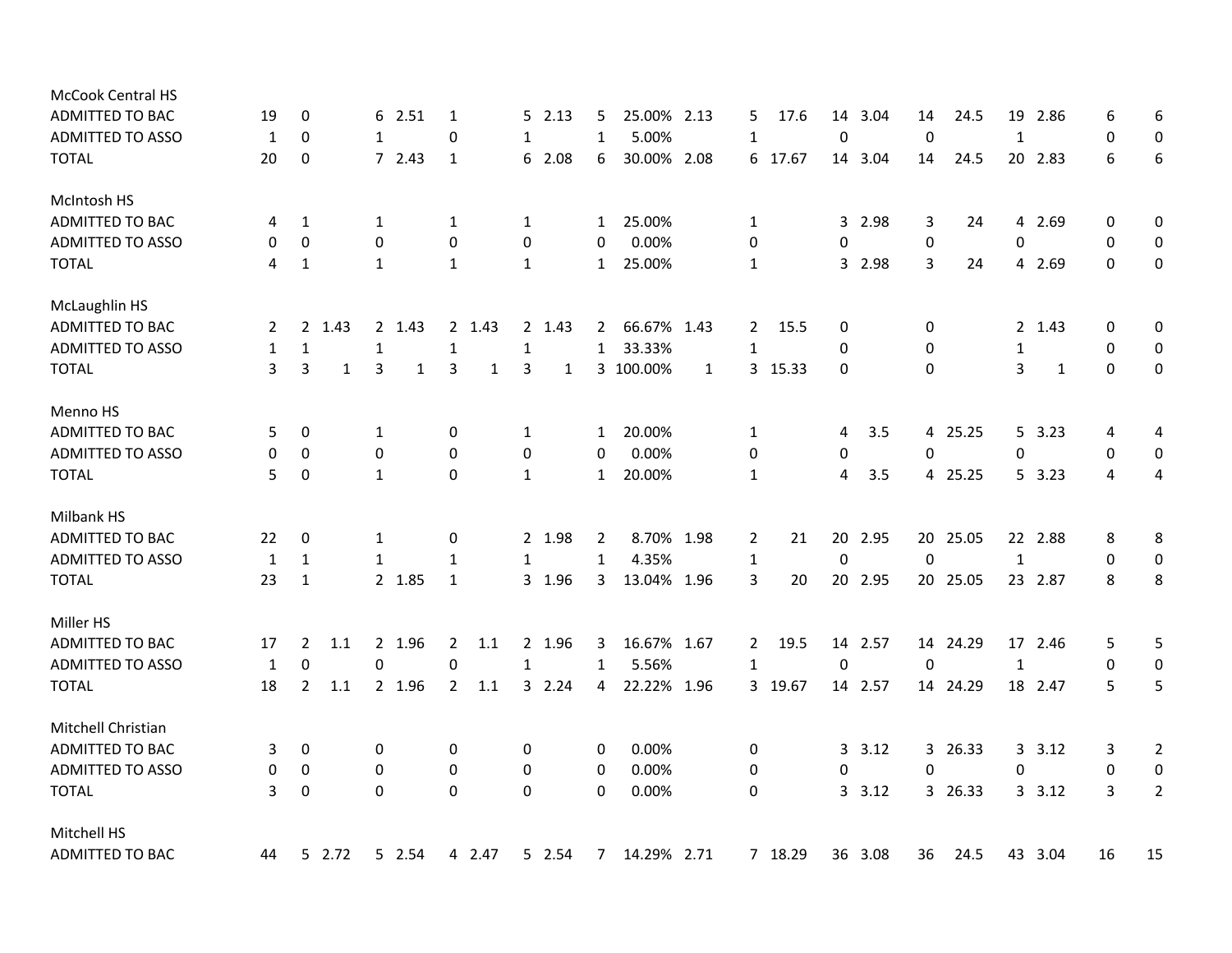| <b>ADMITTED TO ASSO</b> | 6  | 1                |        |              | 2 2.04  | 1            |        | $\mathbf{2}$ | 2.04    | 3              | 6.12%       | 2.56 | 3              | 20.33    | 3            | 2.93    | 3           | 22       | 6              | 2.74    | $\pmb{0}$   | $\mathbf 0$             |
|-------------------------|----|------------------|--------|--------------|---------|--------------|--------|--------------|---------|----------------|-------------|------|----------------|----------|--------------|---------|-------------|----------|----------------|---------|-------------|-------------------------|
| <b>TOTAL</b>            | 50 | 6                | 2.87   |              | 7 2.38  |              | 5 2.73 |              | 7 2.38  | 10             | 20.41% 2.66 |      | 10             | 18.9     | 39           | 3.07    | 39          | 24.31    | 49             | 3.01    | 16          | 15                      |
| Mobridge HS             |    |                  |        |              |         |              |        |              |         |                |             |      |                |          |              |         |             |          |                |         |             |                         |
| ADMITTED TO BAC         | 8  | 0                |        |              | 2 3.67  | 0            |        |              | 2 3.67  | 2              | 20.00% 3.67 |      | $\mathbf{2}$   | 20.5     | 6            | 2.9     |             | 6 24.83  | 8              | 3.09    | 3           | 3                       |
| <b>ADMITTED TO ASSO</b> | 2  | 1                |        | 1            |         | 1            |        | $\mathbf{1}$ |         | 1              | 10.00%      |      | 1              |          | 1            |         | 1           |          | $\overline{2}$ | 2.4     | 1           | $\mathbf{1}$            |
| <b>TOTAL</b>            | 10 | $\mathbf{1}$     |        | 3            | 3.29    | $\mathbf{1}$ |        |              | 3 3.29  | 3              | 30.00% 3.29 |      |                | 3 19.33  |              | 7 2.86  |             | 7 24.29  |                | 10 2.97 | 4           | $\overline{\mathbf{4}}$ |
| Montrose HS             |    |                  |        |              |         |              |        |              |         |                |             |      |                |          |              |         |             |          |                |         |             |                         |
| ADMITTED TO BAC         | 5. | $\mathbf{1}$     |        | 1            |         | 1            |        | 1            |         | 1              | 20.00%      |      | 1              |          |              | 4 2.12  |             | 4 26.75  |                | 5 2.29  | 0           | 0                       |
| <b>ADMITTED TO ASSO</b> | 0  | 0                |        | 0            |         | $\mathbf 0$  |        | $\pmb{0}$    |         | $\mathbf{0}$   | 0.00%       |      | 0              |          | 0            |         | 0           |          | 0              |         | 0           | 0                       |
| <b>TOTAL</b>            | 5  | $\mathbf{1}$     |        | $\mathbf{1}$ |         | 1            |        | $\mathbf{1}$ |         | $\mathbf{1}$   | 20.00%      |      | 1              |          |              | 4 2.12  |             | 4 26.75  |                | 5 2.29  | $\Omega$    | 0                       |
| <b>Newell HS</b>        |    |                  |        |              |         |              |        |              |         |                |             |      |                |          |              |         |             |          |                |         |             |                         |
| <b>ADMITTED TO BAC</b>  | 10 | 0                |        | $\mathbf{2}$ | 2.6     | 0            |        | 2            | 2.6     | 2              | 18.18%      | 2.6  | $\mathbf{2}$   | 20.5     |              | 8 2.92  |             | 8 25.88  |                | 10 2.87 | 5           | 5                       |
| <b>ADMITTED TO ASSO</b> | 1  | $\Omega$         |        | $\mathbf{1}$ |         | 0            |        | $\mathbf{1}$ |         | 1              | 9.09%       |      | 1              |          | $\mathbf{0}$ |         | 0           |          | 1              |         | $\Omega$    | $\boldsymbol{0}$        |
| <b>TOTAL</b>            | 11 | 0                |        |              | 3 2.05  | 0            |        |              | 3 2.05  | 3              | 27.27% 2.05 |      |                | 3 19.67  |              | 8 2.92  |             | 8 25.88  |                | 11 2.75 | 5           | 5                       |
| Northwestern HS         |    |                  |        |              |         |              |        |              |         |                |             |      |                |          |              |         |             |          |                |         |             |                         |
| <b>ADMITTED TO BAC</b>  | 9  |                  | 2 0.89 |              | 3 2.66  | 1            |        |              | 3 2.66  | 3              | 33.33% 2.66 |      |                | 3 19.67  |              | 6 2.31  | 6           | 24       |                | 9 2.41  | 0           | 0                       |
| ADMITTED TO ASSO        | 0  | $\pmb{0}$        |        | $\mathbf{0}$ |         | $\mathbf{0}$ |        | 0            |         | $\Omega$       | 0.00%       |      | 0              |          | $\mathbf{0}$ |         | 0           |          | 0              |         | 0           | 0                       |
| <b>TOTAL</b>            | 9  |                  | 2 0.89 |              | 3 2.66  | 1            |        |              | 3 2.66  | 3              | 33.33% 2.66 |      |                | 3 19.67  |              | 6 2.31  | 6           | 24       |                | 9 2.41  | $\Omega$    | 0                       |
| OGorman HS              |    |                  |        |              |         |              |        |              |         |                |             |      |                |          |              |         |             |          |                |         |             |                         |
| <b>ADMITTED TO BAC</b>  | 75 |                  | 8 2.15 |              | 14 2.37 |              | 8 2.15 |              | 15 2.34 | 19             | 25.68% 2.28 |      |                | 19 19.58 |              | 54 3.18 |             | 54 25.31 |                | 73 2.99 | 25          | 24                      |
| ADMITTED TO ASSO        | 1  | 0                |        | $\mathbf 1$  |         | $\Omega$     |        | 1            |         | 1              | 1.35%       |      | 1              |          | $\mathbf 0$  |         | $\Omega$    |          | 1              |         | $\mathbf 0$ | $\pmb{0}$               |
| <b>TOTAL</b>            | 76 |                  | 8 2.15 |              | 15 2.39 |              | 8 2.15 |              | 16 2.35 | 20             | 27.03%      | 2.3  | 20             | 19.5     |              | 54 3.18 |             | 54 25.31 |                | 74 2.99 | 25          | 24                      |
| Oldham-Ramona HS        |    |                  |        |              |         |              |        |              |         |                |             |      |                |          |              |         |             |          |                |         |             |                         |
| ADMITTED TO BAC         | 4  | 1                |        |              | 2 2.79  | 1            |        |              | 2 2.79  | 2              | 50.00% 2.79 |      | $\mathbf{2}$   | 19.5     |              | 2 3.95  | $2^{\circ}$ | 23.5     |                | 4 3.42  | 0           | 0                       |
| ADMITTED TO ASSO        | 0  | 0                |        | 0            |         | 0            |        | 0            |         | 0              | 0.00%       |      | 0              |          | 0            |         | 0           |          | 0              |         | 0           | 0                       |
| <b>TOTAL</b>            | 4  | $\mathbf{1}$     |        |              | 2 2.79  | $\mathbf{1}$ |        |              | 2 2.79  | $\overline{2}$ | 50.00% 2.79 |      | $\overline{2}$ | 19.5     |              | 2 3.95  | $2^{\circ}$ | 23.5     |                | 4 3.42  | $\Omega$    | 0                       |
| Parker HS               |    |                  |        |              |         |              |        |              |         |                |             |      |                |          |              |         |             |          |                |         |             |                         |
| ADMITTED TO BAC         | 11 | 1                |        |              | 2 1.84  | 1            |        |              | 2 1.84  | 2              | 18.18% 1.84 |      | 2              | 18.5     | 9            | 3.24    | 9           | 26.22    |                | 11 3.05 | 6           | 5                       |
| <b>ADMITTED TO ASSO</b> | 0  | $\boldsymbol{0}$ |        | 0            |         | 0            |        | 0            |         | $\pmb{0}$      | 0.00%       |      | $\mathbf 0$    |          | 0            |         | $\pmb{0}$   |          | $\pmb{0}$      |         | 0           | 0                       |
| <b>TOTAL</b>            | 11 | $\mathbf{1}$     |        |              | 2 1.84  | $\mathbf{1}$ |        |              | 2 1.84  | $\overline{2}$ | 18.18% 1.84 |      | $\overline{2}$ | 18.5     | 9            | 3.24    | 9           | 26.22    |                | 11 3.05 | 6           | 5                       |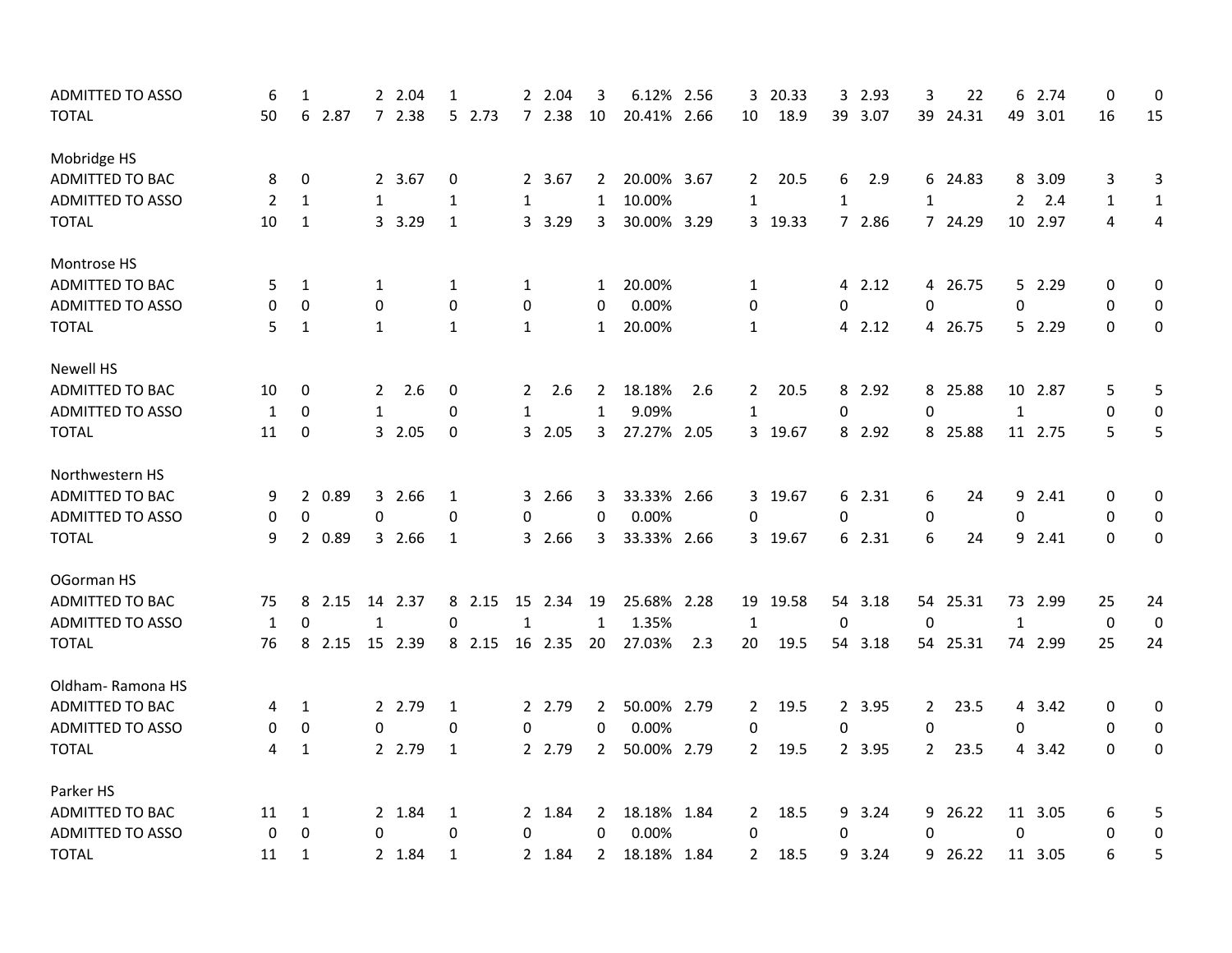| Parkston HS             |     |                |        |              |        |              |         |              |         |                       |             |      |                |         |              |         |                  |          |              |          |                  |              |
|-------------------------|-----|----------------|--------|--------------|--------|--------------|---------|--------------|---------|-----------------------|-------------|------|----------------|---------|--------------|---------|------------------|----------|--------------|----------|------------------|--------------|
| ADMITTED TO BAC         | 18  | $\overline{2}$ | 3.15   | 0            |        |              | 2 3.15  | 0            |         | $\mathbf{2}$          | 10.53% 3.15 |      | 2              | 20.5    | 16           | 3.38    |                  | 16 25.56 | 18           | 3.35     | 11               | 11           |
| <b>ADMITTED TO ASSO</b> | 1   | $\mathbf 0$    |        | $\mathbf{1}$ |        | $\mathbf{0}$ |         | $\mathbf{1}$ |         | 1                     | 5.26%       |      | $\mathbf{1}$   |         | $\mathbf 0$  |         | 0                |          | $\mathbf{1}$ |          | $\mathbf 0$      | $\mathbf 0$  |
| <b>TOTAL</b>            | 19  |                | 2 3.15 | 1            |        |              | 2 3.15  | 1            |         | 3                     | 15.79% 2.72 |      | 3              | 20      |              | 16 3.38 |                  | 16 25.56 | 19           | 3.29     | 11               | 11           |
| Philip HS               |     |                |        |              |        |              |         |              |         |                       |             |      |                |         |              |         |                  |          |              |          |                  |              |
| <b>ADMITTED TO BAC</b>  | 11  |                | 2 2.05 | 1            |        |              | 2 2.05  | 1            |         | 2                     | 18.18% 2.05 |      | $\overline{2}$ | 18      |              | 9 2.82  | 9                | 24       |              | 11 2.73  | 5                | 5            |
| <b>ADMITTED TO ASSO</b> | 0   | $\mathbf 0$    |        | 0            |        | 0            |         | 0            |         | $\Omega$              | 0.00%       |      | 0              |         | 0            |         | $\boldsymbol{0}$ |          | $\mathbf 0$  |          | $\boldsymbol{0}$ | $\pmb{0}$    |
| <b>TOTAL</b>            | 11  |                | 2 2.05 | 1            |        |              | 2 2.05  | 1            |         | 2                     | 18.18% 2.05 |      | $\overline{2}$ | 18      | 9            | 2.82    | 9                | 24       |              | 11 2.73  | 5                | 5            |
| Plankinton HS           |     |                |        |              |        |              |         |              |         |                       |             |      |                |         |              |         |                  |          |              |          |                  |              |
| <b>ADMITTED TO BAC</b>  | 3   | 0              |        | 1            |        | 1            |         | 1            |         | 2                     | 50.00% 1.84 |      | $\mathbf{2}$   | 21.5    | 1            |         | 1                |          |              | 3 2.74   | 1                | 1            |
| <b>ADMITTED TO ASSO</b> | 1   | $\mathbf{1}$   |        | 1            |        | $\mathbf{1}$ |         | 1            |         | $\mathbf{1}$          | 25.00%      |      | 1              |         | $\Omega$     |         | $\mathbf 0$      |          | 1            |          | $\mathbf 0$      | 0            |
| <b>TOTAL</b>            | 4   | 1              |        |              | 2 1.84 |              | 2 2.52  |              | 2 1.84  | 3                     | 75.00% 2.08 |      |                | 3 19.67 | $\mathbf{1}$ |         | 1                |          |              | 4 2.72   | $\mathbf{1}$     | $\mathbf{1}$ |
| Platte-Geddes HS        |     |                |        |              |        |              |         |              |         |                       |             |      |                |         |              |         |                  |          |              |          |                  |              |
| ADMITTED TO BAC         | 13  | 1              |        |              | 2 2.37 | 1            |         |              | 2 2.37  | $\mathbf{2}^{\prime}$ | 15.38% 2.37 |      | $\overline{2}$ | 17      | 11           | 3.34    |                  | 11 26.36 | 13           | 3.24     | 4                | 4            |
| <b>ADMITTED TO ASSO</b> | 0   | 0              |        | 0            |        | $\mathbf 0$  |         | $\mathbf 0$  |         | 0                     | 0.00%       |      | 0              |         | 0            |         | 0                |          | 0            |          | 0                | 0            |
| <b>TOTAL</b>            | 13  | 1              |        |              | 2 2.37 | $\mathbf{1}$ |         |              | 2 2.37  | $\overline{2}$        | 15.38% 2.37 |      | $\overline{2}$ | 17      | 11           | 3.34    |                  | 11 26.36 |              | 13 3.24  | 4                | 4            |
| Pollock HS              |     |                |        |              |        |              |         |              |         |                       |             |      |                |         |              |         |                  |          |              |          |                  |              |
| <b>ADMITTED TO BAC</b>  | 4   |                | 2.62   | 1            |        |              | 2.62    | $\mathbf{1}$ |         | 3                     | 75.00% 2.86 |      |                | 3 21.33 | 1            |         | 1                |          |              | 4 2.64   | 0                | 0            |
| <b>ADMITTED TO ASSO</b> | 0   | $\mathbf 0$    |        | 0            |        | $\Omega$     |         | $\mathbf 0$  |         | 0                     | 0.00%       |      | 0              |         | 0            |         | $\mathbf 0$      |          | 0            |          | 0                | 0            |
| <b>TOTAL</b>            | 4   |                | 2.62   | 1            |        |              | 2.62    | 1            |         | 3                     | 75.00% 2.86 |      |                | 3 21.33 | 1            |         | 1                |          |              | 4 2.64   | $\Omega$         | 0            |
| <b>RC Christian HS</b>  |     |                |        |              |        |              |         |              |         |                       |             |      |                |         |              |         |                  |          |              |          |                  |              |
| <b>ADMITTED TO BAC</b>  | 6   | 0              |        | 0            |        | 0            |         | 0            |         | 0                     | 0.00%       |      | 0              |         | 6            | 3.44    | 6                | 27       | 6            | 3.44     | 5                | 4            |
| <b>ADMITTED TO ASSO</b> | 0   | 0              |        | 0            |        | $\mathbf 0$  |         | 0            |         | 0                     | 0.00%       |      | 0              |         | 0            |         | 0                |          | 0            |          | 0                | 0            |
| <b>TOTAL</b>            | 6   | 0              |        | 0            |        | 0            |         | 0            |         | $\mathbf 0$           | 0.00%       |      | 0              |         | 6            | 3.44    | 6                | 27       | 6            | 3.44     | 5                | 4            |
| Rapid City Central      |     |                |        |              |        |              |         |              |         |                       |             |      |                |         |              |         |                  |          |              |          |                  |              |
| <b>ADMITTED TO BAC</b>  | 109 | 21             | 2.11   | 34           | 2.21   | 18           | 2.14    | 38           | 2.16    | 42                    | 35.90% 2.22 |      | 42             | 19.48   | 67           | 2.96    | 67               | 24.73    | 109          | 2.74     | 31               | 27           |
| <b>ADMITTED TO ASSO</b> | 8   | 3              | 1.67   | 5            | 2.43   | 4            | 2       | 5            | 2.43    | -5                    | 4.27%       | 2.43 | 5              | 17.6    | 3            | 3.32    | 3                | 22       | 8            | 2.93     | $\mathbf{1}$     | $\mathbf{1}$ |
| <b>TOTAL</b>            | 117 | 24             | 2.07   | 39           | 2.23   |              | 22 2.12 |              | 43 2.18 | 47                    | 40.17% 2.24 |      | 47             | 19.28   |              | 70 2.97 |                  | 70 24.61 |              | 117 2.75 | 32               | 28           |

Red Cloud Indian S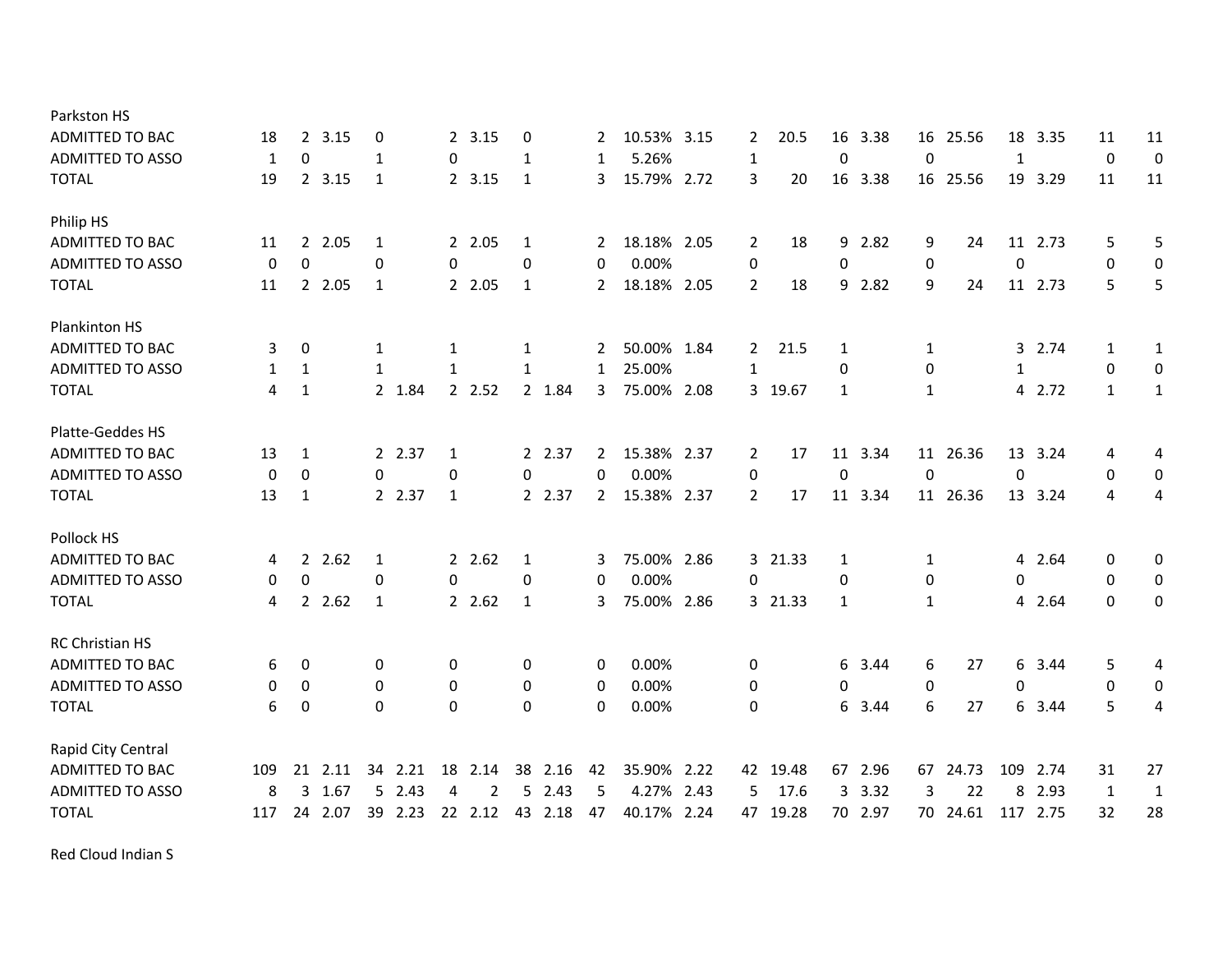| ADMITTED TO BAC         | 4            | $\mathbf{1}$     |         | $\mathbf{1}$ |         | $\mathbf{1}$     |         | $\mathbf{1}$ |         | 1              | 20.00%      |     | $\mathbf{1}$   |          |                | 3 1.55  |                | 3 23.33  |              | 4 1.41  | 0              | 0                |
|-------------------------|--------------|------------------|---------|--------------|---------|------------------|---------|--------------|---------|----------------|-------------|-----|----------------|----------|----------------|---------|----------------|----------|--------------|---------|----------------|------------------|
| <b>ADMITTED TO ASSO</b> | 1            | $\mathbf{1}$     |         | $\mathbf{1}$ |         | $\mathbf{1}$     |         | $\mathbf{1}$ |         | $\mathbf{1}$   | 20.00%      |     | 1              |          | 0              |         | 0              |          | $\mathbf{1}$ |         | 0              | 0                |
| <b>TOTAL</b>            | 5            |                  | 2 0.53  |              | 2 0.53  |                  | 20.53   |              | 2 0.53  | $\overline{2}$ | 40.00% 0.53 |     | $\overline{2}$ | 16       |                | 3 1.55  |                | 3 23.33  |              | 5 1.38  | $\Omega$       | $\mathbf 0$      |
| Redfield HS             |              |                  |         |              |         |                  |         |              |         |                |             |     |                |          |                |         |                |          |              |         |                |                  |
| <b>ADMITTED TO BAC</b>  | 14           | $\mathbf{1}$     |         |              | 2 1.16  | $\boldsymbol{0}$ |         |              | 2 1.16  | $\overline{2}$ | 12.50% 1.16 |     | $\mathbf{2}$   | 18       |                | 12 2.48 | 12             | 23.5     |              | 14 2.32 | 3              | 2                |
| <b>ADMITTED TO ASSO</b> | 2            | $\mathbf 0$      |         | 1            |         | 0                |         | 1            |         | 1              | 6.25%       |     | $\mathbf{1}$   |          | $\mathbf{1}$   |         | $\mathbf{1}$   |          |              | 2 2.58  | $\mathbf 0$    | $\mathbf 0$      |
| <b>TOTAL</b>            | 16           | 1                |         |              | 3, 1.25 | 0                |         |              | 3, 1.25 | 3              | 18.75% 1.25 |     |                | 3 19.33  |                | 13 2.55 |                | 13 23.69 |              | 16 2.34 | 3              | $2^{\circ}$      |
| Roncalli HS             |              |                  |         |              |         |                  |         |              |         |                |             |     |                |          |                |         |                |          |              |         |                |                  |
| <b>ADMITTED TO BAC</b>  | 18           | $\mathbf{1}$     |         | 4            | 3.15    | 1                |         |              | 3 3.35  | 3              | 15.79% 3.35 |     |                | 3 18.67  |                | 15 3.43 |                | 15 24.33 |              | 18 3.42 | 4              | 4                |
| <b>ADMITTED TO ASSO</b> | 1            | 1                |         | 1            |         | 1                |         | 1            |         | 1              | 5.26%       |     | $\mathbf{1}$   |          | $\mathbf 0$    |         | $\mathbf 0$    |          | $\mathbf{1}$ |         | $\mathbf 0$    | 0                |
| <b>TOTAL</b>            | 19           |                  | 2 3.03  |              | 5 3.06  |                  | 2 3.03  | 4            | 3.2     | 4              | 21.05%      | 3.2 | 4              | 18.5     |                | 15 3.43 |                | 15 24.33 |              | 19 3.39 | 4              | 4                |
| Roosevelt HS            |              |                  |         |              |         |                  |         |              |         |                |             |     |                |          |                |         |                |          |              |         |                |                  |
| <b>ADMITTED TO BAC</b>  | 88           |                  | 11 1.98 |              | 15 2.51 |                  | 11 2.11 |              | 14 2.34 | 23             | 23.96% 2.23 |     |                | 23 19.48 |                | 65 2.83 |                | 65 24.22 | 88           | 2.7     | 29             | 28               |
| <b>ADMITTED TO ASSO</b> | 8            | 3                | 2.78    | 4            | 2.48    |                  | 3 2.78  |              | 4 2.48  | $\overline{4}$ | 4.17% 2.48  |     |                | 4 17.75  |                | 4 3.49  |                | 4 23.25  | 8            | 3.09    | $\overline{2}$ | $\overline{2}$   |
| <b>TOTAL</b>            | 96           |                  | 14 2.12 | 19           | 2.5     |                  | 14 2.23 |              | 18 2.37 | 27             | 28.13% 2.26 |     |                | 27 19.22 |                | 69 2.87 |                | 69 24.16 |              | 96 2.73 | 31             | 30               |
| Rosholt HS              |              |                  |         |              |         |                  |         |              |         |                |             |     |                |          |                |         |                |          |              |         |                |                  |
| <b>ADMITTED TO BAC</b>  | 4            | 0                |         |              | 2 3.23  | 0                |         |              | 2, 3.23 | 2              | 50.00% 3.23 |     | $\mathbf{2}$   | 22.5     |                | 2 3.63  | $\overline{2}$ | 27       |              | 4 3.43  | 3              | 3                |
| <b>ADMITTED TO ASSO</b> | 0            | 0                |         | 0            |         | 0                |         | 0            |         | 0              | 0.00%       |     | 0              |          | 0              |         | 0              |          | 0            |         | 0              | 0                |
| <b>TOTAL</b>            | 4            | $\mathbf 0$      |         |              | 2 3.23  | $\mathbf 0$      |         |              | 2, 3.23 | $\overline{2}$ | 50.00% 3.23 |     | $\mathbf{2}$   | 22.5     |                | 2 3.63  | $\overline{2}$ | 27       |              | 4 3.43  | 3              | 3                |
| Roslyn HS               |              |                  |         |              |         |                  |         |              |         |                |             |     |                |          |                |         |                |          |              |         |                |                  |
| ADMITTED TO BAC         | 7            |                  | 2 1.61  |              | 52.62   |                  | 2 1.61  |              | 52.62   | 5              | 62.50% 2.62 |     | 5              | 20       | $\mathbf{2}$   | 3.2     | $\overline{2}$ | 24.5     |              | 72.82   | 1              | 1                |
| <b>ADMITTED TO ASSO</b> | 1            | 0                |         | $\mathbf{1}$ |         | $\mathbf 0$      |         | $\mathbf{1}$ |         | $\mathbf{1}$   | 12.50%      |     | $\mathbf{1}$   |          | 0              |         | 0              |          | 1            |         | 0              | 0                |
| <b>TOTAL</b>            | 8            |                  | 2 1.61  |              | 6 2.65  |                  | 2 1.61  |              | 6 2.65  | 6              | 75.00% 2.65 |     | 6              | 19.5     | $\overline{2}$ | 3.2     | $\overline{2}$ | 24.5     |              | 8 2.82  | $\mathbf{1}$   | $\mathbf{1}$     |
| <b>Rutland HS</b>       |              |                  |         |              |         |                  |         |              |         |                |             |     |                |          |                |         |                |          |              |         |                |                  |
| <b>ADMITTED TO BAC</b>  | 5            | 0                |         | $\mathbf{1}$ |         | 0                |         | $\mathbf{1}$ |         | $\mathbf{1}$   | 20.00%      |     | 1              |          |                | 4 3.22  | 4              | 26       |              | 5, 3.12 | 2              | 1                |
| <b>ADMITTED TO ASSO</b> | 0            | $\boldsymbol{0}$ |         | $\mathbf 0$  |         | $\mathbf 0$      |         | 0            |         | 0              | 0.00%       |     | 0              |          | $\Omega$       |         | 0              |          | $\Omega$     |         | 0              | $\boldsymbol{0}$ |
| <b>TOTAL</b>            | 5            | $\mathbf 0$      |         | $\mathbf{1}$ |         | $\mathbf{0}$     |         | $\mathbf{1}$ |         | $\mathbf{1}$   | 20.00%      |     | $\mathbf{1}$   |          | 4              | 3.22    | 4              | 26       |              | 5, 3.12 | $\overline{2}$ | $\mathbf{1}$     |
| SF Christian            |              |                  |         |              |         |                  |         |              |         |                |             |     |                |          |                |         |                |          |              |         |                |                  |
| ADMITTED TO BAC         | 3            | 0                |         | 0            |         | 0                |         | 0            |         | 0              | 0.00%       |     | 0              |          | 3              | 2.9     | 3              | 23       | 3            | 2.9     | 1              | 1                |
| <b>ADMITTED TO ASSO</b> | $\mathbf{1}$ | $\Omega$         |         | $\mathbf{1}$ |         | $\mathbf 0$      |         | $\mathbf{1}$ |         | $\mathbf{1}$   | 25.00%      |     | $\mathbf{1}$   |          | $\Omega$       |         | $\mathbf{0}$   |          | $\mathbf{1}$ |         | $\Omega$       | 0                |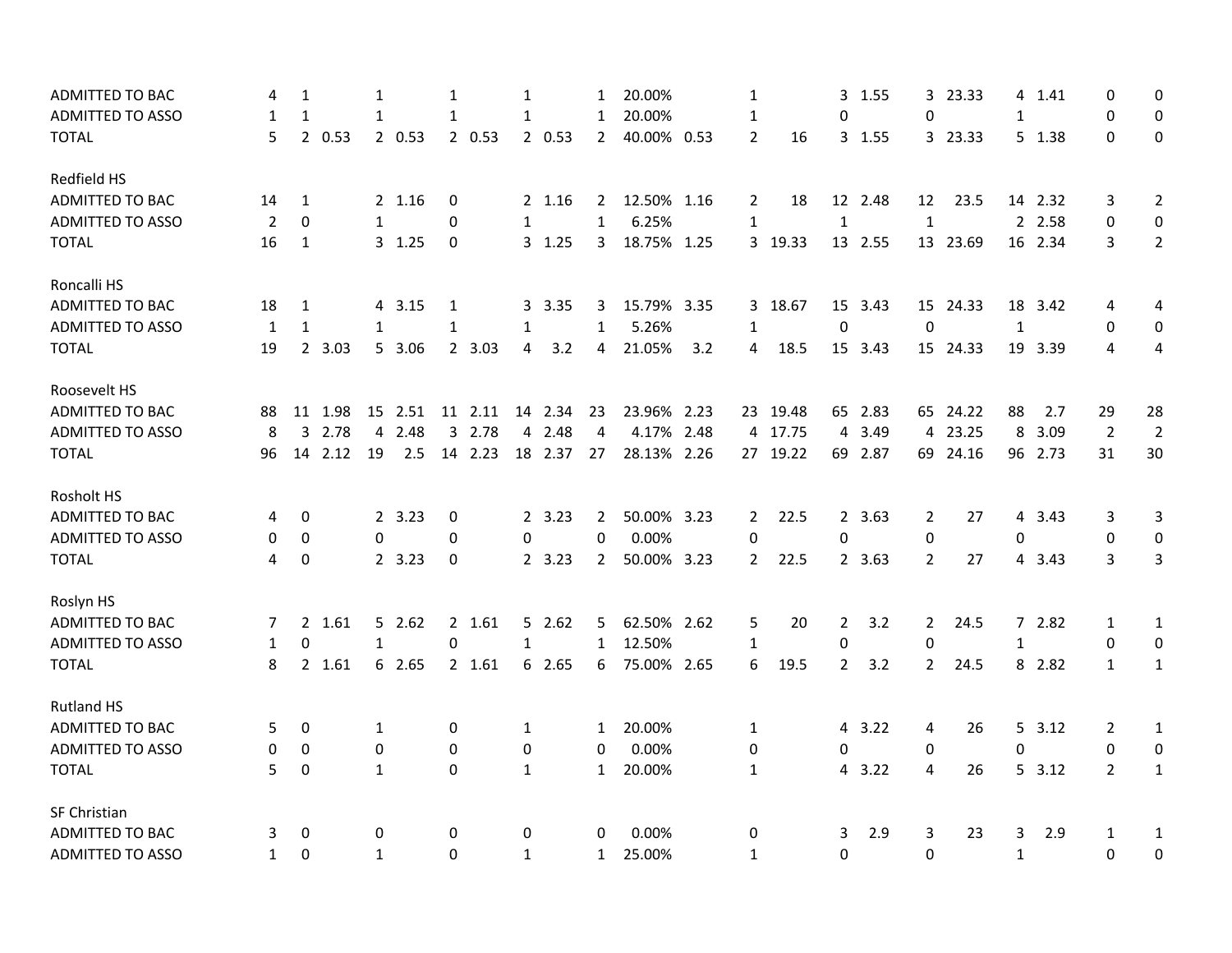| <b>TOTAL</b>            | 4            | 0                |        | 1              |         | 0              |        | 1                |         | $\mathbf{1}$   | 25.00%      |      | 1              |          | 3           | 2.9     | 3           | 23       | 4              | 2.9     | 1              | 1                |
|-------------------------|--------------|------------------|--------|----------------|---------|----------------|--------|------------------|---------|----------------|-------------|------|----------------|----------|-------------|---------|-------------|----------|----------------|---------|----------------|------------------|
| Saint Mary HS           |              |                  |        |                |         |                |        |                  |         |                |             |      |                |          |             |         |             |          |                |         |                |                  |
| ADMITTED TO BAC         | 7            | 1                |        | 1              |         | 1              |        | 1                |         | $\mathbf{1}$   | 12.50%      |      | 1              |          |             | 6 3.03  | 6           | 25.5     |                | 7 2.87  | 1              | $\mathbf{1}$     |
| <b>ADMITTED TO ASSO</b> | 1            | 1                |        | $\mathbf{1}$   |         | 1              |        | 1                |         | $\mathbf{1}$   | 12.50%      |      | 1              |          | 0           |         | 0           |          | 1              |         | $\mathbf 0$    | 0                |
| <b>TOTAL</b>            | 8            | $\overline{2}$   | 1.2    | $\overline{2}$ | 1.2     | $\overline{2}$ | 1.2    | $\overline{2}$   | 1.2     | $\overline{2}$ | 25.00%      | 1.2  | $\overline{2}$ | 15.5     |             | 6 3.03  | 6           | 25.5     |                | 8 2.72  | $\mathbf{1}$   | $\mathbf{1}$     |
| Scotland HS             |              |                  |        |                |         |                |        |                  |         |                |             |      |                |          |             |         |             |          |                |         |                |                  |
| ADMITTED TO BAC         | 6            |                  | 2 1.97 | 1              |         |                | 2 1.97 | 1                |         | $\mathbf{2}$   | 33.33% 1.97 |      | $\mathbf{2}$   | 20.5     |             | 4 2.86  |             | 4 23.75  |                | 6 2.68  | 4              | 4                |
| <b>ADMITTED TO ASSO</b> | 0            | 0                |        | 0              |         | 0              |        | 0                |         | 0              | 0.00%       |      | 0              |          | 0           |         | 0           |          | 0              |         | 0              | 0                |
| <b>TOTAL</b>            | 6            |                  | 2 1.97 | $\mathbf{1}$   |         |                | 2 1.97 | $\mathbf{1}$     |         | $\mathbf{2}$   | 33.33% 1.97 |      | $\overline{2}$ | 20.5     |             | 4 2.86  |             | 4 23.75  |                | 6 2.68  | 4              | 4                |
| Selby HS                |              |                  |        |                |         |                |        |                  |         |                |             |      |                |          |             |         |             |          |                |         |                |                  |
| ADMITTED TO BAC         | 8            | 0                |        | 1              |         | 0              |        |                  | 2 2.69  | 2              | 20.00%      | 2.69 | $\mathbf{2}$   | 24.5     |             | 6 3.55  |             | 6 26.67  | 8              | 3.38    | 5              | 5                |
| <b>ADMITTED TO ASSO</b> | 2            | $\overline{2}$   | 2.8    | $\mathbf{1}$   |         | 2              | 2.8    | $\mathbf{1}$     |         | $\overline{2}$ | 20.00%      | 2.8  | $\overline{2}$ | 17.5     | 0           |         | 0           |          | $\overline{2}$ | 2.8     | 0              | 0                |
| <b>TOTAL</b>            | 10           | $\overline{2}$   | 2.8    |                | 2 1.67  | $\overline{2}$ | 2.8    |                  | 32.44   | 4              | 40.00% 2.74 |      | 4              | 21       |             | 6 3.55  |             | 6 26.67  |                | 10 3.29 | 5              | 5                |
| Sioux Valley HS         |              |                  |        |                |         |                |        |                  |         |                |             |      |                |          |             |         |             |          |                |         |                |                  |
| ADMITTED TO BAC         | 18           | 1                |        | 1              |         | 1              |        | 1                |         | 2              | 10.53%      | 1.4  | 2              | 20       | 16          | 2.7     |             | 16 24.75 |                | 18 2.61 | 6              | 6                |
| <b>ADMITTED TO ASSO</b> | $\mathbf{1}$ | $\mathbf 0$      |        | $\mathbf{1}$   |         | $\Omega$       |        | 1                |         | $\mathbf{1}$   | 5.26%       |      | 1              |          | 0           |         | $\mathbf 0$ |          | 1              |         | 0              | 0                |
| <b>TOTAL</b>            | 19           | $\mathbf{1}$     |        |                | 2 0.94  | $\mathbf{1}$   |        |                  | 2 0.94  | 3              | 15.79%      | 1.15 |                | 3 19.67  | 16          | 2.7     |             | 16 24.75 | 19             | 2.54    | 6              | 6                |
| Sisseton HS             |              |                  |        |                |         |                |        |                  |         |                |             |      |                |          |             |         |             |          |                |         |                |                  |
| ADMITTED TO BAC         | 8            | $\mathbf{1}$     |        | $\mathbf{1}$   |         | 1              |        | 1                |         | $\mathbf{1}$   | 12.50%      |      | $\mathbf{1}$   |          |             | 7 3.09  |             | 7 22.43  | 8              | 3.04    | 0              | 0                |
| ADMITTED TO ASSO        | 0            | $\boldsymbol{0}$ |        | 0              |         | 0              |        | $\boldsymbol{0}$ |         | $\Omega$       | 0.00%       |      | 0              |          | 0           |         | $\Omega$    |          | 0              |         | 0              | 0                |
| <b>TOTAL</b>            | 8            | $\mathbf{1}$     |        | $\mathbf{1}$   |         | $\mathbf{1}$   |        | $\mathbf{1}$     |         | $\mathbf{1}$   | 12.50%      |      | 1              |          |             | 7 3.09  |             | 7 22.43  |                | 8 3.04  | $\Omega$       | 0                |
| Spearfish HS            |              |                  |        |                |         |                |        |                  |         |                |             |      |                |          |             |         |             |          |                |         |                |                  |
| ADMITTED TO BAC         | 55           |                  | 5 2.58 |                | 11 2.85 |                | 5 2.58 |                  | 11 2.65 | 13             | 23.21% 2.67 |      |                | 13 19.77 |             | 42 2.88 | 42          | 24.6     |                | 55 2.84 | 15             | 14               |
| <b>ADMITTED TO ASSO</b> | 1            | $\mathbf{1}$     |        | $\mathbf{1}$   |         | $\mathbf{1}$   |        | 1                |         | $\mathbf{1}$   | 1.79%       |      | 1              |          | $\mathbf 0$ |         | 0           |          | 1              |         | 0              | $\boldsymbol{0}$ |
| <b>TOTAL</b>            | 56           |                  | 6 2.39 |                | 12 2.76 |                | 6 2.39 |                  | 12 2.57 | 14             | 25.00%      | 2.6  | 14             | 19.5     |             | 42 2.88 | 42          | 24.6     |                | 56 2.82 | 15             | 14               |
| St Thomas Moore         |              |                  |        |                |         |                |        |                  |         |                |             |      |                |          |             |         |             |          |                |         |                |                  |
| ADMITTED TO BAC         | 21           | 3                | 1.18   |                | 5 1.89  |                | 3 1.18 |                  | 4 1.99  | 4              | 18.18% 1.99 |      | 4              | 18       |             | 17 3.21 |             | 17 25.29 |                | 21 3.06 | 7              | $\overline{7}$   |
| <b>ADMITTED TO ASSO</b> | 1            | $\mathbf{1}$     |        | 1              |         | $\mathbf{1}$   |        | $\mathbf{1}$     |         | $\mathbf{1}$   | 4.55%       |      | 1              |          | $\mathbf 0$ |         | $\mathbf 0$ |          | $\mathbf{1}$   |         | 0              | 0                |
| <b>TOTAL</b>            | 22           | 4                | 1.41   |                | 6 1.92  |                | 4 1.41 |                  | 52.01   | 5              | 22.73%      | 2.01 | 5              | 18.4     |             | 17 3.21 |             | 17 25.29 |                | 22 3.04 | $\overline{7}$ | $\overline{7}$   |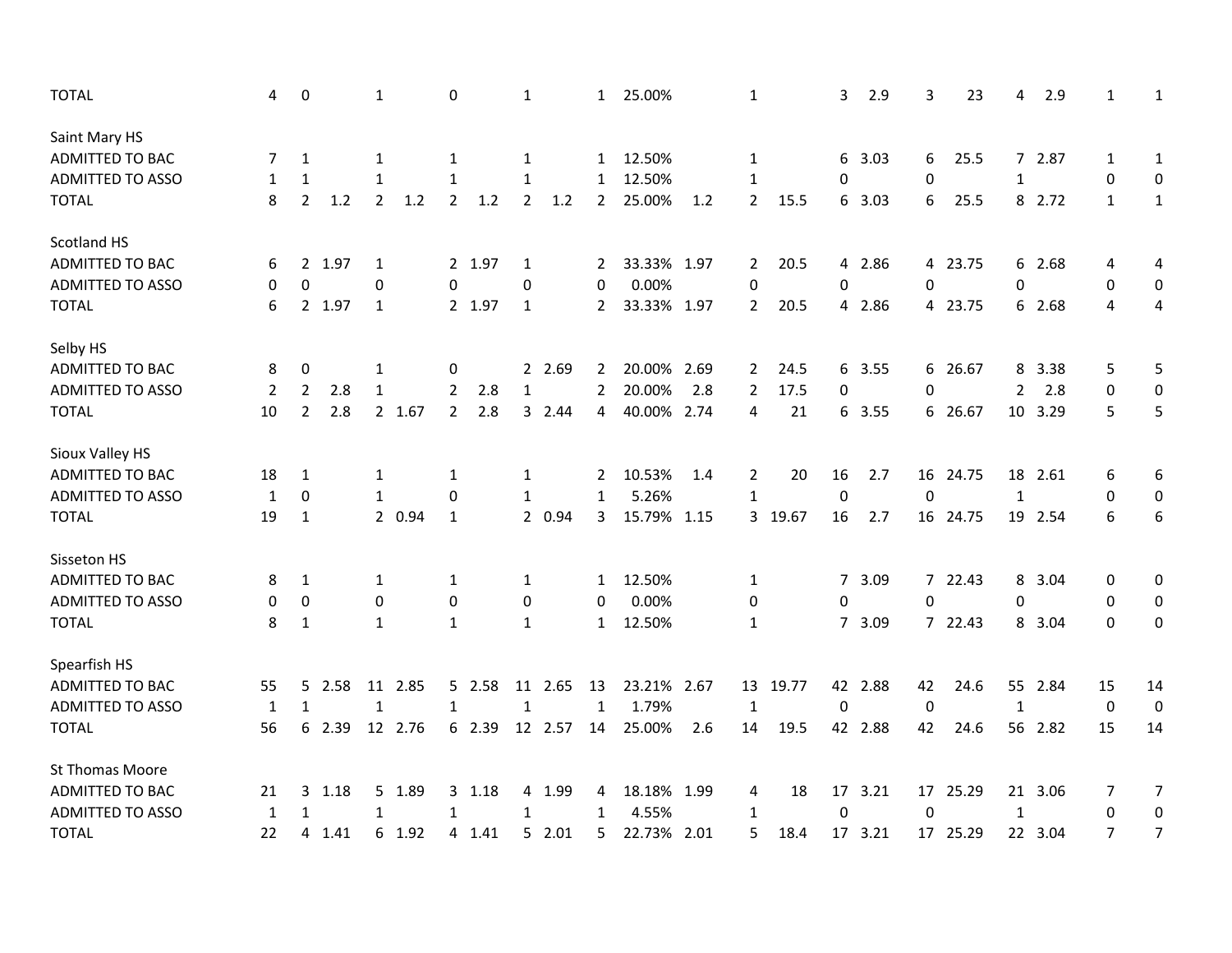| <b>Stanley County HS</b> |             |              |        |    |        |              |         |             |         |                |             |      |                |          |                |         |                |          |             |          |              |                  |
|--------------------------|-------------|--------------|--------|----|--------|--------------|---------|-------------|---------|----------------|-------------|------|----------------|----------|----------------|---------|----------------|----------|-------------|----------|--------------|------------------|
| ADMITTED TO BAC          | 8           | $\mathbf{1}$ |        |    | 2 2.42 | 1            |         |             | 2 2.42  | 2              | 25.00% 2.42 |      | 2              | 19       | 6              | 2.49    |                | 6 22.17  |             | 8 2.47   | 3            | $\overline{2}$   |
| <b>ADMITTED TO ASSO</b>  | 0           | $\mathbf 0$  |        | 0  |        | 0            |         | 0           |         | 0              | 0.00%       |      | 0              |          | 0              |         | $\mathbf 0$    |          | 0           |          | 0            | 0                |
| <b>TOTAL</b>             | 8           | 1            |        |    | 2 2.42 | 1            |         |             | 2 2.42  | $\overline{2}$ | 25.00% 2.42 |      | $\overline{2}$ | 19       | 6              | 2.49    |                | 6 22.17  |             | 8 2.47   | 3            | $\overline{2}$   |
| <b>Stevens HS</b>        |             |              |        |    |        |              |         |             |         |                |             |      |                |          |                |         |                |          |             |          |              |                  |
| <b>ADMITTED TO BAC</b>   | 107         | 12           | 2.32   | 24 | 2.09   | 11           | 2.27    |             | 26 2.11 | 31             | 27.93% 2.16 |      | 30             | 19.7     | 75             | 2.81    |                | 75 24.49 | 106         | 2.66     | 33           | 29               |
| <b>ADMITTED TO ASSO</b>  | 5           | $\mathbf{1}$ |        |    | 3 1.44 | 1            |         |             | 3 1.44  | 3              | 2.70% 1.44  |      | 3              | 18       | $2^{\circ}$    | 3.63    | $\overline{2}$ | 27.5     | 5           | 2.88     | $\mathbf{1}$ | $\mathbf 1$      |
| <b>TOTAL</b>             | 112         | 13           | 2.3    | 27 | 2.05   |              | 12 2.25 | 29          | 2.08    | 34             | 30.63% 2.13 |      | 33             | 19.55    |                | 77 2.83 |                | 77 24.57 |             | 111 2.66 | 34           | 30               |
| Stickney HS              |             |              |        |    |        |              |         |             |         |                |             |      |                |          |                |         |                |          |             |          |              |                  |
| ADMITTED TO BAC          | 5           |              | 2 1.55 | 1  |        |              | 2 1.55  | 1           |         | 2              | 40.00% 1.55 |      | 2              | 20       | 3              | 2.66    |                | 3 22.67  |             | 5 2.26   | 1            | 1                |
| <b>ADMITTED TO ASSO</b>  | 0           | $\mathbf 0$  |        | 0  |        | $\mathbf{0}$ |         | 0           |         | $\mathbf 0$    | 0.00%       |      | 0              |          | 0              |         | 0              |          | 0           |          | $\mathbf 0$  | $\boldsymbol{0}$ |
| <b>TOTAL</b>             | 5           |              | 2 1.55 | 1  |        |              | 2 1.55  | 1           |         | 2              | 40.00% 1.55 |      | $\overline{2}$ | 20       |                | 3 2.66  |                | 3 22.67  |             | 52.26    | $\mathbf{1}$ | $\mathbf{1}$     |
| <b>Sturgis HS</b>        |             |              |        |    |        |              |         |             |         |                |             |      |                |          |                |         |                |          |             |          |              |                  |
| ADMITTED TO BAC          | 52          | 6            | 2.53   |    | 4 1.49 |              | 6 2.53  |             | 5 1.76  | 10             | 16.95% 2.26 |      | 10             | 19.3     |                | 42 3.08 | 42             | 24.4     |             | 52 2.96  | 19           | 19               |
| <b>ADMITTED TO ASSO</b>  | 7           | 4            | 1.33   | 4  | 1.6    |              | 4 1.33  | 4           | 1.6     | 5              | 8.47%       | 1.83 | 5              | 18.2     | $\overline{2}$ | 3.58    | $\overline{2}$ | 24.5     |             | 72.53    | $\mathbf 0$  | $\boldsymbol{0}$ |
| <b>TOTAL</b>             | 59          | 10           | 2.11   |    | 8 1.54 |              | 10 2.11 |             | 9 1.69  | 15             | 25.42% 2.12 |      | 15             | 18.93    | 44             | 3.1     | 44             | 24.41    |             | 59 2.92  | 19           | 19               |
| <b>Sully Buttes HS</b>   |             |              |        |    |        |              |         |             |         |                |             |      |                |          |                |         |                |          |             |          |              |                  |
| ADMITTED TO BAC          | 10          | 3            | 1.13   | 6  | 2.2    |              | 3, 1.13 | 6           | 2.2     | 6              | 60.00%      | 2.2  | 6              | 18.5     | 4              | 3.28    | 4              | 26       |             | 10 2.74  | 5            | 4                |
| <b>ADMITTED TO ASSO</b>  | $\mathbf 0$ | 0            |        | 0  |        | 0            |         | $\Omega$    |         | $\Omega$       | 0.00%       |      | 0              |          | 0              |         | $\mathbf 0$    |          | 0           |          | 0            | 0                |
| <b>TOTAL</b>             | 10          | 3            | 1.13   | 6  | 2.2    |              | 3, 1.13 | 6           | 2.2     | 6              | 60.00%      | 2.2  | 6              | 18.5     | 4              | 3.28    | 4              | 26       |             | 10 2.74  | 5            | 4                |
| Sunshine Bible Aca       |             |              |        |    |        |              |         |             |         |                |             |      |                |          |                |         |                |          |             |          |              |                  |
| ADMITTED TO BAC          | 5           | $\mathbf{1}$ |        |    | 2 2.65 | 1            |         |             | 2 2.65  | $\mathbf{2}$   | 40.00% 2.65 |      | $\mathbf{2}$   | 17.5     | 3              | 3.4     | 3              | 24       |             | 5, 3.13  | 1            | $\mathbf{1}$     |
| <b>ADMITTED TO ASSO</b>  | 0           | 0            |        | 0  |        | 0            |         | 0           |         | 0              | 0.00%       |      | 0              |          | 0              |         | $\pmb{0}$      |          | $\mathbf 0$ |          | 0            | 0                |
| <b>TOTAL</b>             | 5           | $\mathbf{1}$ |        |    | 2 2.65 | 1            |         |             | 2 2.65  | $\overline{2}$ | 40.00% 2.65 |      | $\mathbf{2}$   | 17.5     | 3              | 3.4     | 3              | 24       |             | 5 3.13   | 1            | $\mathbf{1}$     |
| T F Riggs Senior HS      |             |              |        |    |        |              |         |             |         |                |             |      |                |          |                |         |                |          |             |          |              |                  |
| ADMITTED TO BAC          | 74          | 6            | 1.79   | 9  | 2.18   |              | 6 1.79  |             | 10 2.14 | 13             | 17.81% 2.02 |      |                | 13 19.92 |                | 60 2.63 | 60             | 23.73    |             | 73 2.54  | 25           | 21               |
| <b>ADMITTED TO ASSO</b>  | 0           | $\mathbf 0$  |        | 0  |        | 0            |         | $\mathbf 0$ |         | 0              | 0.00%       |      | 0              |          | $\mathbf 0$    |         | $\mathbf 0$    |          | 0           |          | $\mathbf 0$  | $\boldsymbol{0}$ |
| <b>TOTAL</b>             | 74          | 6            | 1.79   |    | 9 2.18 |              | 6 1.79  |             | 10 2.14 | 13             | 17.81% 2.02 |      |                | 13 19.92 |                | 60 2.63 | 60             | 23.73    |             | 73 2.54  | 25           | 21               |
| Tea Area HS              |             |              |        |    |        |              |         |             |         |                |             |      |                |          |                |         |                |          |             |          |              |                  |
| <b>ADMITTED TO BAC</b>   | 11          | 1            |        |    | 2 2.33 | 1            |         |             | 2.33    | $\mathbf{2}$   | 18.18% 2.33 |      | $\mathbf{2}$   | 19.5     | 9              | 2.47    | 9              | 25       |             | 11 2.44  | 3            | $\overline{2}$   |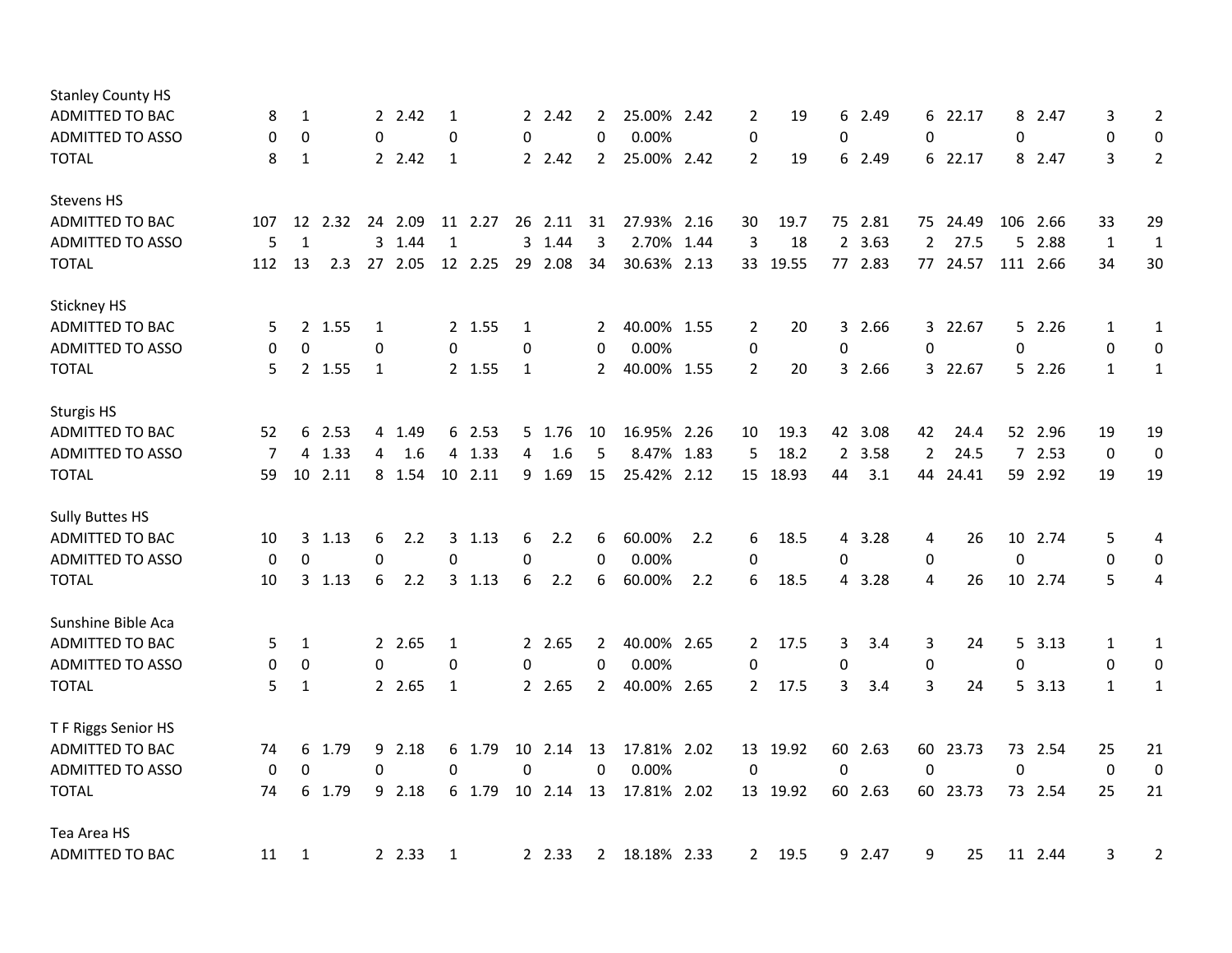| <b>ADMITTED TO ASSO</b>    | 0            | $\mathbf 0$      | 0            |         | $\mathbf 0$  | 0            |         | 0              | 0.00%       |      | 0              |          | 0                |         | 0            |          | 0            |         | 0                | 0                |
|----------------------------|--------------|------------------|--------------|---------|--------------|--------------|---------|----------------|-------------|------|----------------|----------|------------------|---------|--------------|----------|--------------|---------|------------------|------------------|
| <b>TOTAL</b>               | 11           | 1                |              | 2 2.33  | 1            |              | 2 2.33  | $\mathbf{2}$   | 18.18% 2.33 |      | $\overline{2}$ | 19.5     |                  | 9 2.47  | 9            | 25       |              | 11 2.44 | 3                | $\overline{2}$   |
| Timber Lake HS             |              |                  |              |         |              |              |         |                |             |      |                |          |                  |         |              |          |              |         |                  |                  |
| <b>ADMITTED TO BAC</b>     | 6            | 1                |              | 2 2.42  | 1            |              | 2 2.42  | $\overline{2}$ | 33.33% 2.42 |      | $\mathbf{2}$   | 18.5     |                  | 4 3.05  | 4            | 24.5     |              | 6 2.88  | 3                | $\overline{2}$   |
| <b>ADMITTED TO ASSO</b>    | 0            | $\mathbf 0$      | 0            |         | $\mathbf 0$  | 0            |         | $\Omega$       | 0.00%       |      | 0              |          | 0                |         | 0            |          | 0            |         | 0                | $\pmb{0}$        |
| <b>TOTAL</b>               | 6            | $\mathbf{1}$     |              | 2 2.42  | 1            |              | 2.42    | $\overline{2}$ | 33.33% 2.42 |      | $\overline{2}$ | 18.5     | $\overline{4}$   | 3.05    | 4            | 24.5     |              | 6 2.88  | 3                | $2^{\circ}$      |
| <b>Todd County HS</b>      |              |                  |              |         |              |              |         |                |             |      |                |          |                  |         |              |          |              |         |                  |                  |
| ADMITTED TO BAC            | 7            | 2, 2.11          |              | 3 1.61  | 2.11         |              | 2 0.24  | 3              | 33.33% 1.61 |      | 3              | 18       |                  | 4 3.13  |              | 4 23.75  |              | 7 2.69  | 0                | 0                |
| <b>ADMITTED TO ASSO</b>    | 2            | $\mathbf{1}$     |              | 2 1.33  | $\mathbf{1}$ |              | 2 1.33  | $\overline{2}$ | 22.22%      | 1.33 | $\overline{2}$ | 16.5     | 0                |         | 0            |          |              | 2 1.33  | 0                | $\pmb{0}$        |
| <b>TOTAL</b>               | 9            | 2.03<br>3        |              | 5 1.53  | 3 2.03       |              | 4 0.75  | 5              | 55.56% 1.53 |      | 5              | 17.4     |                  | 4 3.13  |              | 4 23.75  |              | 9 2.55  | $\Omega$         | $\pmb{0}$        |
| <b>Tri-Valley Senior</b>   |              |                  |              |         |              |              |         |                |             |      |                |          |                  |         |              |          |              |         |                  |                  |
| ADMITTED TO BAC            | 26           | 6 1.91           |              | 11 2.28 | 6 1.91       |              | 11 2.28 | 12             | 44.44% 2.33 |      |                | 12 18.92 |                  | 14 2.96 |              | 14 23.36 |              | 26 2.71 | 7                | $\overline{7}$   |
| ADMITTED TO ASSO           | $\mathbf{1}$ | $\Omega$         | $\mathbf{1}$ |         | $\Omega$     | $\mathbf{1}$ |         | $\mathbf{1}$   | 3.70%       |      | $\mathbf{1}$   |          | $\boldsymbol{0}$ |         | $\mathbf{0}$ |          | $\mathbf{1}$ |         | 0                | $\pmb{0}$        |
| <b>TOTAL</b>               | 27           | 6 1.91           |              | 12 2.23 | 6 1.91       |              | 12 2.23 | 13             | 48.15% 2.28 |      |                | 13 18.85 |                  | 14 2.96 |              | 14 23.36 |              | 27 2.68 | $\overline{7}$   | $\overline{7}$   |
| Tripp-Delmont HS           |              |                  |              |         |              |              |         |                |             |      |                |          |                  |         |              |          |              |         |                  |                  |
| <b>ADMITTED TO BAC</b>     | 8            | 0                |              | 2 3.25  | 0            |              | 2 3.25  | $2^{\circ}$    | 22.22% 3.25 |      | $\mathbf{2}$   | 19.5     | 6                | 3.06    | 6            | 25.5     | 8            | 3.1     | 4                | 3                |
| <b>ADMITTED TO ASSO</b>    | 1            | 0                | $\mathbf{1}$ |         | 0            | 1            |         | $\mathbf{1}$   | 11.11%      |      | $\mathbf{1}$   |          | 0                |         | $\mathbf 0$  |          | 1            |         | 0                | 0                |
| <b>TOTAL</b>               | 9            | $\boldsymbol{0}$ |              | 3 2.99  | $\pmb{0}$    |              | 3 2.99  | 3              | 33.33% 2.99 |      |                | 3 19.67  |                  | 6 3.06  | 6            | 25.5     | 9            | 3.04    | 4                | 3                |
| Vermillion HS              |              |                  |              |         |              |              |         |                |             |      |                |          |                  |         |              |          |              |         |                  |                  |
| ADMITTED TO BAC            | 43           | 4 1.91           |              | 10 2.56 | 4 1.91       |              | 10 2.55 | 11             | 23.40%      | 2.5  |                | 11 19.82 |                  | 31 3.04 |              | 31 25.26 |              | 42 2.93 | 16               | 16               |
| <b>ADMITTED TO ASSO</b>    | 5            | 2 2.55           | 4            | 2.84    | 2 2.55       | 4            | 2.84    | 4              | 8.51%       | 2.84 | 4              | 15.25    | $\mathbf{1}$     |         | $\mathbf{1}$ |          | 5            | 2.98    | $\boldsymbol{0}$ | $\boldsymbol{0}$ |
| <b>TOTAL</b>               | 48           | 2.11<br>6        | 14           | 2.63    | 62.11        |              | 14 2.63 | 15             | 31.91% 2.58 |      | 15             | 18.6     |                  | 32 3.05 |              | 32 25.16 |              | 47 2.93 | 16               | 16               |
| Viborg HS                  |              |                  |              |         |              |              |         |                |             |      |                |          |                  |         |              |          |              |         |                  |                  |
| ADMITTED TO BAC            | 11           | 1                | $\mathbf{1}$ |         | 0            | 1            |         | 1              | 9.09%       |      | $\mathbf{1}$   |          |                  | 10 2.93 | 10           | 24.3     |              | 11 2.95 | 4                | 4                |
| <b>ADMITTED TO ASSO</b>    | 0            | $\mathbf 0$      | 0            |         | 0            | 0            |         | $\mathbf 0$    | 0.00%       |      | 0              |          | $\mathbf 0$      |         | 0            |          | $\mathbf 0$  |         | 0                | 0                |
| <b>TOTAL</b>               | 11           | $\mathbf{1}$     | $\mathbf{1}$ |         | 0            | $\mathbf{1}$ |         | $\mathbf{1}$   | 9.09%       |      | $\mathbf{1}$   |          | 10 <sup>1</sup>  | 2.93    | 10           | 24.3     |              | 11 2.95 | 4                | 4                |
| <b>Wagner Community HS</b> |              |                  |              |         |              |              |         |                |             |      |                |          |                  |         |              |          |              |         |                  |                  |
| ADMITTED TO BAC            | 13           | 1                |              | 2 2.24  | 0            |              | 4 2.04  | 4              | 28.57% 2.04 |      |                | 4 21.25  | 9                | 2.81    | 9            | 24.33    | 13           | 2.6     | 3                | 3                |
| ADMITTED TO ASSO           | 1            | $\mathbf{1}$     | $\mathbf{1}$ |         | $\mathbf{1}$ | $\mathbf{1}$ |         | $\mathbf{1}$   | 7.14%       |      | $\mathbf{1}$   |          | 0                |         | $\Omega$     |          | $\mathbf{1}$ |         | 0                | $\boldsymbol{0}$ |
| <b>TOTAL</b>               | 14           | 2 2.64           |              | 3 2.05  | $\mathbf{1}$ |              | 5 1.96  | 5              | 35.71% 1.96 |      | 5              | 20.4     | 9                | 2.81    | 9            | 24.33    |              | 14 2.55 | 3                | 3                |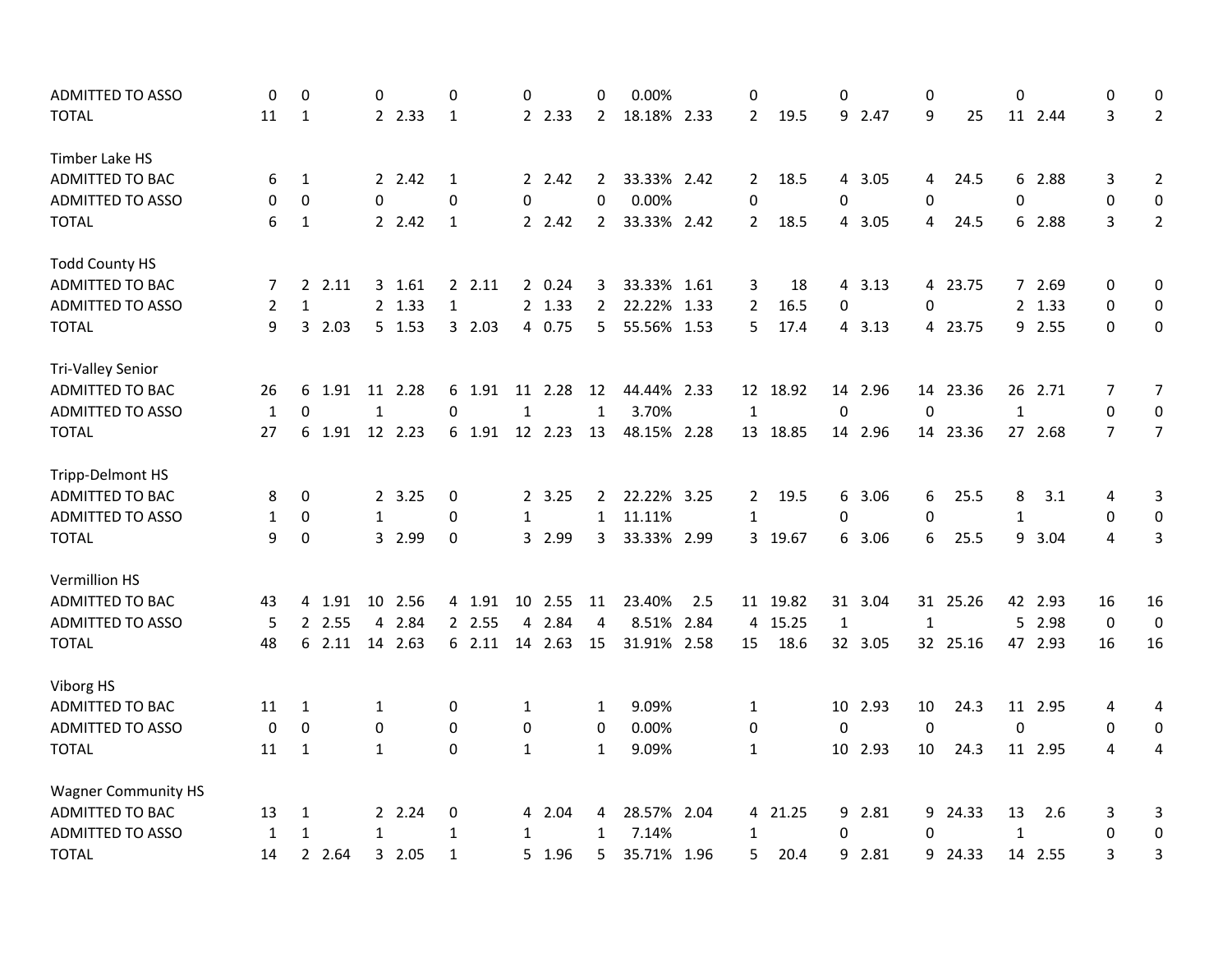| Wall High Schoool          |                |                  |         |              |         |              |         |                |         |                |             |      |                |          |              |         |             |          |    |          |                  |                |
|----------------------------|----------------|------------------|---------|--------------|---------|--------------|---------|----------------|---------|----------------|-------------|------|----------------|----------|--------------|---------|-------------|----------|----|----------|------------------|----------------|
| <b>ADMITTED TO BAC</b>     | 11             | 1                |         | 1            |         | 1            |         | 1              |         | 2              | 16.67% 2.57 |      | $\overline{2}$ | 18.5     | 9            | 3.04    | 9           | 24.33    | 11 | 2.99     | 3                | 3              |
| <b>ADMITTED TO ASSO</b>    | 1              | $\Omega$         |         | $\mathbf{1}$ |         | $\mathbf{0}$ |         | $\mathbf 0$    |         | 0              | 0.00%       |      | $\Omega$       |          | $\mathbf{1}$ |         | 1           |          | 1  |          | 0                | 0              |
| <b>TOTAL</b>               | 12             | 1                |         |              | 2 3.06  | $\mathbf{1}$ |         | 1              |         | $\mathbf{2}$   | 16.67% 2.57 |      | $\overline{2}$ | 18.5     |              | 10 3.06 | 10          | 23.9     |    | 12 3.01  | 3                | 3              |
| Warner HS                  |                |                  |         |              |         |              |         |                |         |                |             |      |                |          |              |         |             |          |    |          |                  |                |
| <b>ADMITTED TO BAC</b>     | 9              |                  | 2 2.37  | 1            |         |              | 2 2.37  | 1              |         | $2^{\circ}$    | 22.22% 2.37 |      | $\overline{2}$ | 15       |              | 7 3.41  |             | 7 26.43  | 9  | 3.24     | $\overline{2}$   | $\mathbf{1}$   |
| <b>ADMITTED TO ASSO</b>    | 0              | $\boldsymbol{0}$ |         | 0            |         | 0            |         | $\pmb{0}$      |         | $\Omega$       | 0.00%       |      | 0              |          | 0            |         | 0           |          | 0  |          | $\boldsymbol{0}$ | 0              |
| <b>TOTAL</b>               | 9              |                  | 2 2.37  | 1            |         |              | 2 2.37  | 1              |         | $\mathbf{2}$   | 22.22% 2.37 |      | $\overline{2}$ | 15       |              | 7 3.41  |             | 7 26.43  | 9  | 3.24     | $\overline{2}$   | $\mathbf{1}$   |
| Washington SR HS           |                |                  |         |              |         |              |         |                |         |                |             |      |                |          |              |         |             |          |    |          |                  |                |
| ADMITTED TO BAC            | 112            | 9                | 1.75    | 14           | 2.13    |              | 8 2.04  | 18             | 2.21    | 22             | 18.64%      | 2.21 | 22             | 19.82    | 90           | 2.93    | 90          | 24.68    |    | 112 2.83 | 36               | 35             |
| <b>ADMITTED TO ASSO</b>    | 6              |                  | 2 2.35  |              | 2 2.35  |              | 2 2.35  |                | 2 2.35  | $\overline{2}$ | 1.69%       | 2.35 | $\overline{2}$ | 15.5     | 4            | 2.3     | 4           | 23.5     | 6  | 2.31     | 1                | $\mathbf{1}$   |
| <b>TOTAL</b>               | 118            |                  | 11 1.82 |              | 16 2.15 |              | 10 2.08 |                | 20 2.22 | 24             | 20.34% 2.22 |      | 24             | 19.46    | 94           | 2.91    |             | 94 24.63 |    | 118 2.81 | 37               | 36             |
| <b>Watertown Senior HS</b> |                |                  |         |              |         |              |         |                |         |                |             |      |                |          |              |         |             |          |    |          |                  |                |
| ADMITTED TO BAC            | 56             | 4                | 1.59    |              | 8 2.54  |              | 4 1.59  | 9              | 2.6     | 10             | 16.39%      | 2.5  | 10             | 21.3     | 45           | 2.97    | 45          | 24.6     | 55 | 2.91     | 21               | 19             |
| <b>ADMITTED TO ASSO</b>    | 6              |                  | 2 1.85  |              | 4 1.62  |              | 2 1.85  | $\overline{4}$ | 1.62    | 4              | 6.56%       | 1.62 |                | 4 17.75  |              | 2 2.51  | 2           | 21       | 6  | 2.02     | $\mathbf{1}$     | $\mathbf{1}$   |
| <b>TOTAL</b>               | 62             |                  | 6 1.68  |              | 12 2.29 |              | 6 1.68  |                | 13 2.35 | 14             | 22.95% 2.29 |      |                | 14 20.29 |              | 47 2.96 |             | 47 24.45 |    | 61 2.85  | 22               | 20             |
| Waubay HS                  |                |                  |         |              |         |              |         |                |         |                |             |      |                |          |              |         |             |          |    |          |                  |                |
| ADMITTED TO BAC            | 6              | 1                |         |              | 2 2.74  | $\mathbf 1$  |         |                | 2 2.74  | $\overline{2}$ | 28.57% 2.74 |      | 2              | 17       | 4            | 3.5     |             | 4 27.25  |    | 6 3.29   | 1                | 1              |
| <b>ADMITTED TO ASSO</b>    | 1              | $\boldsymbol{0}$ |         | 0            |         | 0            |         | 0              |         | $\Omega$       | 0.00%       |      | 0              |          | 1            |         | 1           |          | 1  |          | 1                | $\mathbf{1}$   |
| <b>TOTAL</b>               | $\overline{7}$ | $\mathbf{1}$     |         |              | 2 2.74  | $\mathbf{1}$ |         |                | 2 2.74  | $\mathbf{2}$   | 28.57% 2.74 |      | $\overline{2}$ | 17       |              | 5 3.38  | 5           | 27       |    | 73.23    | $\overline{2}$   | $\overline{2}$ |
| Waverly HS                 |                |                  |         |              |         |              |         |                |         |                |             |      |                |          |              |         |             |          |    |          |                  |                |
| ADMITTED TO BAC            | 3              |                  | 2 3.02  | 0            |         |              | 2, 3.02 | 0              |         | 2              | 66.67% 3.02 |      | $\mathbf{2}$   | 19.5     | 1            |         | 1           |          |    | 3 2.85   | 0                | 0              |
| <b>ADMITTED TO ASSO</b>    | 0              | $\boldsymbol{0}$ |         | 0            |         | 0            |         | $\mathbf 0$    |         | $\mathbf{0}$   | 0.00%       |      | 0              |          | 0            |         | $\mathbf 0$ |          | 0  |          | 0                | 0              |
| <b>TOTAL</b>               | 3              | $2^{\circ}$      | 3.02    | $\mathbf 0$  |         |              | 2 3.02  | $\mathbf 0$    |         | $\mathbf{2}$   | 66.67% 3.02 |      | $\overline{2}$ | 19.5     | 1            |         | 1           |          |    | 3 2.85   | $\Omega$         | 0              |
| Webster HS                 |                |                  |         |              |         |              |         |                |         |                |             |      |                |          |              |         |             |          |    |          |                  |                |
| ADMITTED TO BAC            | 14             | 1                |         |              | 5 2.81  | 1            |         |                | 6 2.69  | 6              | 42.86% 2.69 |      | 6              | 20       | 8            | 3.82    |             | 8 27.88  | 14 | 3.45     | 4                | 4              |
| <b>ADMITTED TO ASSO</b>    | 0              | 0                |         | 0            |         | $\mathbf 0$  |         | 0              |         | $\Omega$       | 0.00%       |      | 0              |          | 0            |         | 0           |          | 0  |          | 0                | 0              |
| <b>TOTAL</b>               | 14             | 1                |         |              | 5 2.81  | 1            |         |                | 6 2.69  | 6              | 42.86% 2.69 |      | 6              | 20       | 8            | 3.82    |             | 8 27.88  |    | 14 3.45  | 4                | 4              |
|                            |                |                  |         |              |         |              |         |                |         |                |             |      |                |          |              |         |             |          |    |          |                  |                |

Wessington SPGS HS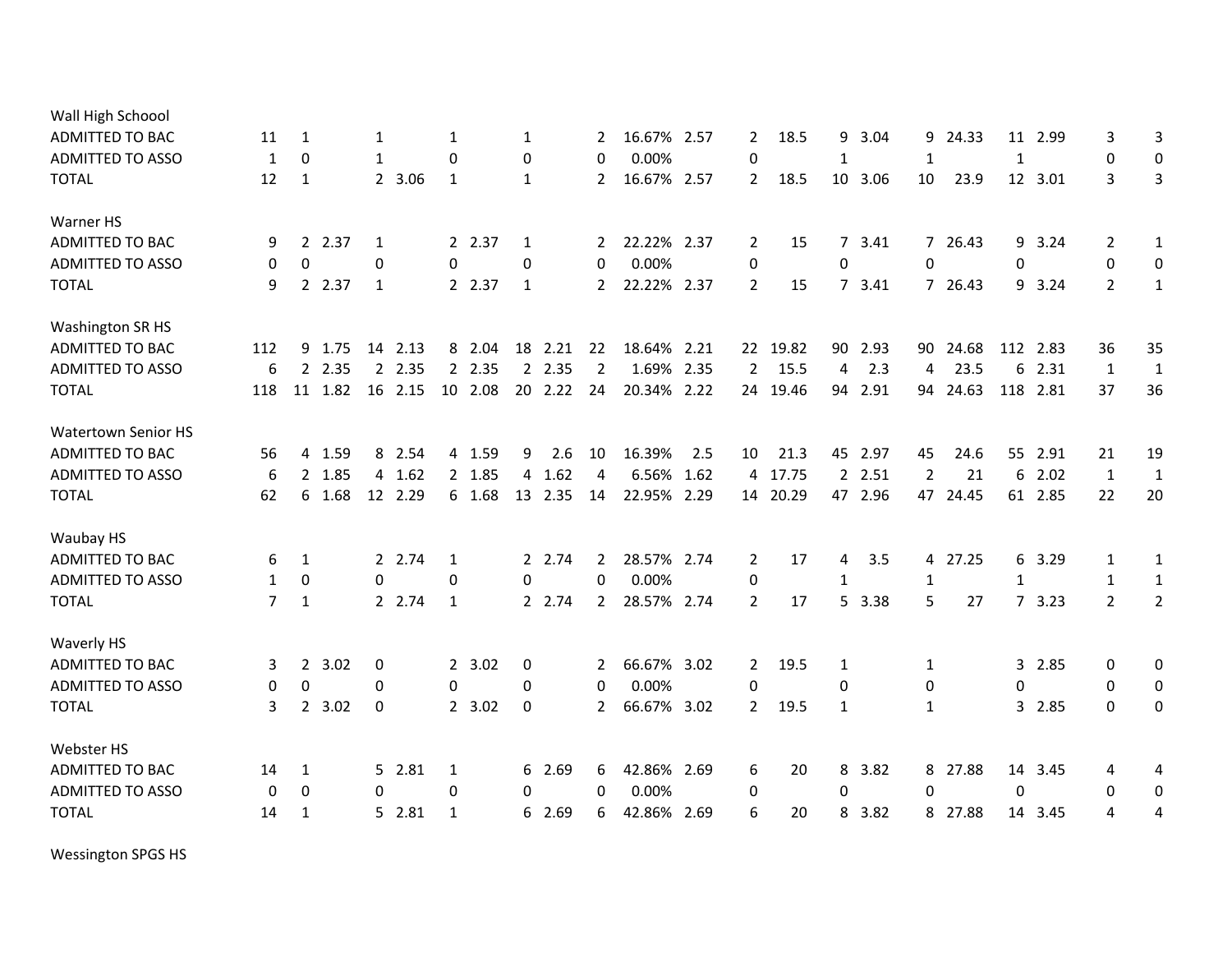| ADMITTED TO BAC         | 7              | 0                | 0            | 0            | 0                | 0            | 0.00%       | 0            |         | 6            | 3.09    | 6              | 22.83    | 6            | 3.09    | 4              | 4                       |
|-------------------------|----------------|------------------|--------------|--------------|------------------|--------------|-------------|--------------|---------|--------------|---------|----------------|----------|--------------|---------|----------------|-------------------------|
| <b>ADMITTED TO ASSO</b> | 0              | 0                | 0            | 0            | 0                | 0            | 0.00%       | 0            |         | 0            |         | 0              |          | 0            |         | 0              | $\boldsymbol{0}$        |
| <b>TOTAL</b>            | $\overline{7}$ | $\boldsymbol{0}$ | $\pmb{0}$    | $\Omega$     | $\mathbf{0}$     | $\Omega$     | 0.00%       | 0            |         | 6            | 3.09    |                | 6 22.83  |              | 6 3.09  | 4              | $\overline{4}$          |
| <b>West Central HS</b>  |                |                  |              |              |                  |              |             |              |         |              |         |                |          |              |         |                |                         |
| ADMITTED TO BAC         | 29             | $\mathbf{1}$     | 4 2.51       | $\mathbf{1}$ | 4 2.51           | 4            | 13.79% 2.51 |              | 4 17.75 |              | 25 3.26 |                | 25 25.96 |              | 29 3.18 | 14             | 13                      |
| <b>ADMITTED TO ASSO</b> | 0              | $\mathbf 0$      | 0            | 0            | $\Omega$         | $\Omega$     | 0.00%       | 0            |         | $\mathbf 0$  |         | $\mathbf 0$    |          | 0            |         | $\mathbf 0$    | $\mathbf 0$             |
| <b>TOTAL</b>            | 29             | $\mathbf{1}$     | 4 2.51       | $\mathbf{1}$ | 4 2.51           | 4            | 13.79% 2.51 |              | 4 17.75 |              | 25 3.26 |                | 25 25.96 |              | 29 3.18 | 14             | 13                      |
| White Lake HS           |                |                  |              |              |                  |              |             |              |         |              |         |                |          |              |         |                |                         |
| ADMITTED TO BAC         | 7              | $\mathbf 0$      | 0            | 0            | 0                | 0            | 0.00%       | 0            |         |              | 7 2.88  |                | 7 25.86  |              | 7 2.88  | 5              | 5                       |
| <b>ADMITTED TO ASSO</b> | 0              | 0                | 0            | 0            | 0                | 0            | 0.00%       | 0            |         | 0            |         | 0              |          | 0            |         | 0              | 0                       |
| <b>TOTAL</b>            | $\overline{7}$ | $\mathbf 0$      | $\mathbf 0$  | $\mathbf 0$  | $\mathbf 0$      | $\mathbf 0$  | 0.00%       | 0            |         |              | 7 2.88  |                | 7 25.86  |              | 7 2.88  | 5              | 5                       |
| Willow Lake HS          |                |                  |              |              |                  |              |             |              |         |              |         |                |          |              |         |                |                         |
| ADMITTED TO BAC         | 7              | 0                | 32.18        | 0            | 32.18            | 3            | 37.50% 2.18 |              | 3 20.33 |              | 4 3.13  | 4              | 25       |              | 7 2.81  | 3              | 3                       |
| <b>ADMITTED TO ASSO</b> | 1              | 0                | 0            | 0            | 0                | 0            | 0.00%       | $\Omega$     |         | $\mathbf{1}$ |         | $\mathbf{1}$   |          | $\mathbf{1}$ |         | $\mathbf{1}$   | $\mathbf{1}$            |
| <b>TOTAL</b>            | 8              | 0                | 32.18        | 0            | 32.18            | 3            | 37.50% 2.18 |              | 3 20.33 | 5            | 3.1     | 5              | 25.8     |              | 8 2.84  | 4              | $\overline{4}$          |
| Wilmot HS               |                |                  |              |              |                  |              |             |              |         |              |         |                |          |              |         |                |                         |
| <b>ADMITTED TO BAC</b>  | 9              | 0                | 0            | 0            | 0                | 0            | 0.00%       | 0            |         |              | 9 3.04  |                | 9 23.56  |              | 9 3.04  | 3              | 3                       |
| ADMITTED TO ASSO        | 0              | 0                | 0            | $\mathbf 0$  | 0                | 0            | 0.00%       | 0            |         | 0            |         | 0              |          | 0            |         | $\mathbf 0$    | $\pmb{0}$               |
| <b>TOTAL</b>            | 9              | $\boldsymbol{0}$ | $\mathbf{0}$ | $\mathbf 0$  | $\mathbf{0}$     | $\Omega$     | 0.00%       | $\Omega$     |         |              | 9 3.04  |                | 9 23.56  |              | 9 3.04  | 3              | $\overline{3}$          |
| Winner HS               |                |                  |              |              |                  |              |             |              |         |              |         |                |          |              |         |                |                         |
| ADMITTED TO BAC         | 23             | 0                | 4 3.08       | 0            | 4 3.08           | 4            | 17.39% 3.08 |              | 4 21.25 |              | 19 2.94 |                | 19 24.47 |              | 23 2.96 | 13             | 11                      |
| <b>ADMITTED TO ASSO</b> | 0              | 0                | 0            | 0            | 0                | 0            | 0.00%       | $\Omega$     |         | $\mathbf 0$  |         | $\mathbf 0$    |          | 0            |         | $\mathbf 0$    | $\mathbf 0$             |
| <b>TOTAL</b>            | 23             | 0                | 4 3.08       | 0            | 4 3.08           | 4            | 17.39% 3.08 |              | 4 21.25 |              | 19 2.94 |                | 19 24.47 |              | 23 2.96 | 13             | 11                      |
| Wolsey-Wessington HS    |                |                  |              |              |                  |              |             |              |         |              |         |                |          |              |         |                |                         |
| <b>ADMITTED TO BAC</b>  | 8              | 0                | 0            | 0            | 0                | 0            | 0.00%       | 0            |         |              | 8 2.52  |                | 8 25.13  |              | 8 2.52  | 5              | 4                       |
| <b>ADMITTED TO ASSO</b> | 0              | 0                | 0            | 0            | 0                | 0            | 0.00%       | 0            |         | $\mathbf 0$  |         | 0              |          | 0            |         | 0              | 0                       |
| <b>TOTAL</b>            | 8              | $\boldsymbol{0}$ | $\pmb{0}$    | $\Omega$     | $\boldsymbol{0}$ | $\Omega$     | 0.00%       | $\Omega$     |         |              | 8 2.52  |                | 8 25.13  |              | 8 2.52  | 5              | $\overline{\mathbf{4}}$ |
| Woonsocket HS           |                |                  |              |              |                  |              |             |              |         |              |         |                |          |              |         |                |                         |
| ADMITTED TO BAC         | 3              | 0                | 1            | 0            | $\mathbf{1}$     | $\mathbf{1}$ | 33.33%      | $\mathbf{1}$ |         |              | 2 3.79  | $\overline{2}$ | 25       |              | 3 3.44  | $\overline{2}$ | $\overline{2}$          |
| <b>ADMITTED TO ASSO</b> | 0              | $\mathbf 0$      | 0            | $\Omega$     | $\mathbf 0$      | $\mathbf 0$  | 0.00%       | 0            |         | 0            |         | 0              |          | 0            |         | 0              | 0                       |